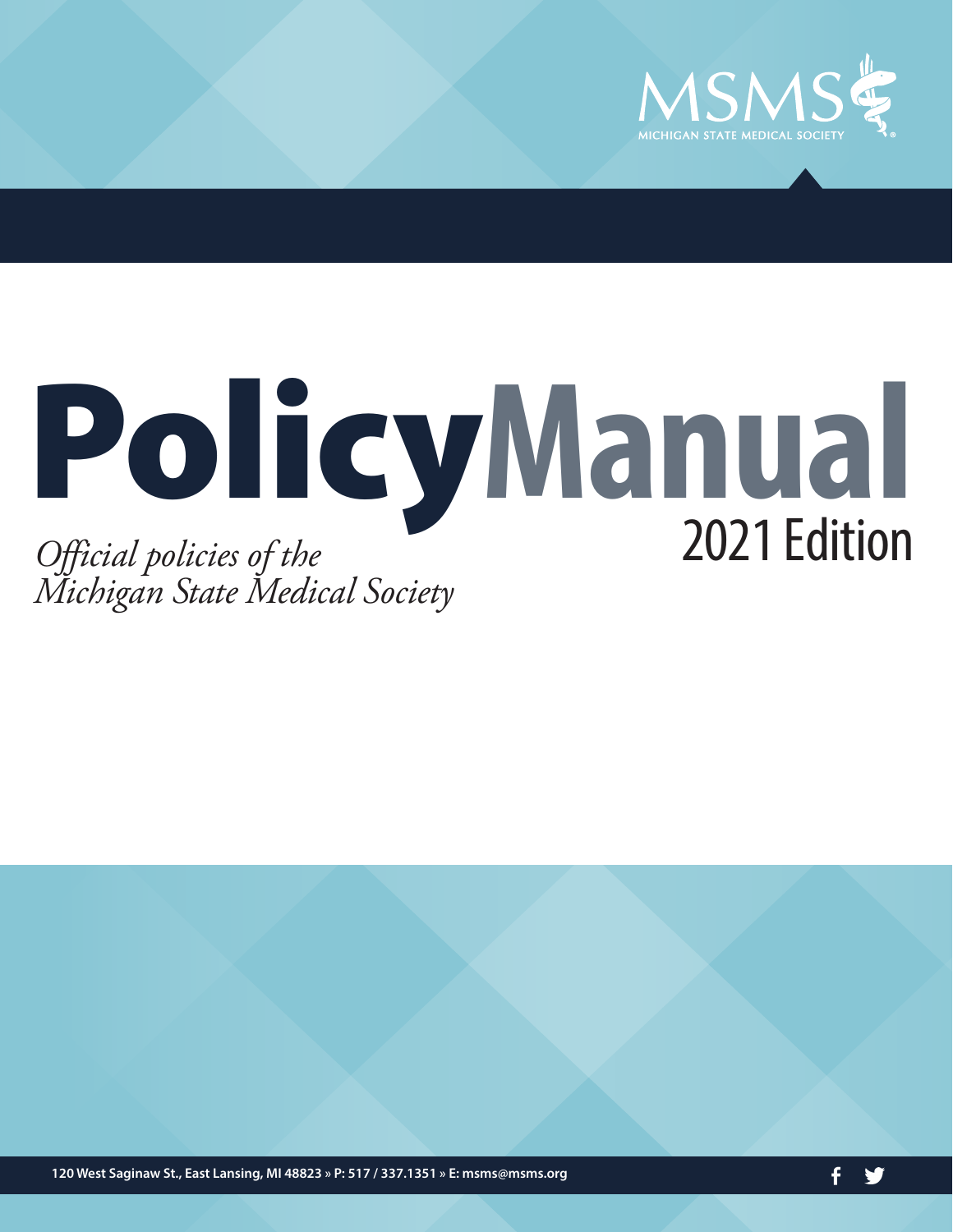## **MICHIGAN STATE MEDICAL SOCIETY OFFICIAL POLICIES TABLE OF CONTENTS**

| <b>CERTIFICATION AND MAINTENANCE OF</b>                                                                                                    |
|--------------------------------------------------------------------------------------------------------------------------------------------|
|                                                                                                                                            |
|                                                                                                                                            |
| (Subcategories: Adolescent Health Care; Child Care; Education; Neglect;                                                                    |
| Nutrition; Physical Examinations; Prevention and Screening)                                                                                |
|                                                                                                                                            |
|                                                                                                                                            |
|                                                                                                                                            |
|                                                                                                                                            |
|                                                                                                                                            |
|                                                                                                                                            |
|                                                                                                                                            |
|                                                                                                                                            |
|                                                                                                                                            |
| (Subcategories: AMA Principles; Bioethics; Collaboration; Medical Research;                                                                |
| Practice of Medicine and Workplace; Professionalism; Transparency)                                                                         |
| FAMILY PLANNING AND SEX EDUCATION  9                                                                                                       |
| <b>GOVERNMENT PROGRAMS AND REGULATORY</b>                                                                                                  |
|                                                                                                                                            |
|                                                                                                                                            |
| (Subcategories: Access; Clinical Integration and Transformation;                                                                           |
| Continuity of Care; Economics; Emergency Care; Facilities; Guidelines;<br>Leadership; Medical Necessity; Prevention and Screening; Quality |
| Improvement; Reporting)                                                                                                                    |
|                                                                                                                                            |
| HEALTH CLINICIANS OTHER THAN PHYSICIANS  16                                                                                                |
| HEALTH INFORMATION TECHNOLOGY  17                                                                                                          |
|                                                                                                                                            |
|                                                                                                                                            |
|                                                                                                                                            |
|                                                                                                                                            |
|                                                                                                                                            |
| INTERNATIONAL MEDICAL GRADUATES 21                                                                                                         |
|                                                                                                                                            |
|                                                                                                                                            |

| MEDICAL RECORDS, CONFIDENTIALITY, AND                                                                                                                 |  |
|-------------------------------------------------------------------------------------------------------------------------------------------------------|--|
|                                                                                                                                                       |  |
|                                                                                                                                                       |  |
|                                                                                                                                                       |  |
|                                                                                                                                                       |  |
|                                                                                                                                                       |  |
|                                                                                                                                                       |  |
|                                                                                                                                                       |  |
|                                                                                                                                                       |  |
|                                                                                                                                                       |  |
|                                                                                                                                                       |  |
|                                                                                                                                                       |  |
| PHYSICIAN BUSINESS AND LEGAL RELATIONS33                                                                                                              |  |
| PHYSICIAN FEES AND REIMBURSEMENT 33                                                                                                                   |  |
|                                                                                                                                                       |  |
|                                                                                                                                                       |  |
| (Subcategories: Collaboration; Communicable Disease; Disaster Planning;<br>Education; Environmental Health Issues; General; Healthy Choices; Physical |  |
| Fitness and Nutrition; Screening)                                                                                                                     |  |
| QUALITY ASSURANCE AND PATIENT SAFETY  38                                                                                                              |  |
| SAFETY AND ACCIDENT PREVENTION  38                                                                                                                    |  |
| (Subcategories: Adolescent and Infant Safety; Anti-Violence; Automobile                                                                               |  |
| and Bicycle Safety; Firearm Safety; Outdoor Sports Safety)                                                                                            |  |
|                                                                                                                                                       |  |
|                                                                                                                                                       |  |
|                                                                                                                                                       |  |
|                                                                                                                                                       |  |
|                                                                                                                                                       |  |
|                                                                                                                                                       |  |
|                                                                                                                                                       |  |
| (Subcategories: Abortion; Contraception; Prevention and Screening)                                                                                    |  |
|                                                                                                                                                       |  |
|                                                                                                                                                       |  |

You can find a complete Policy Manual with Addenda at www.msms.org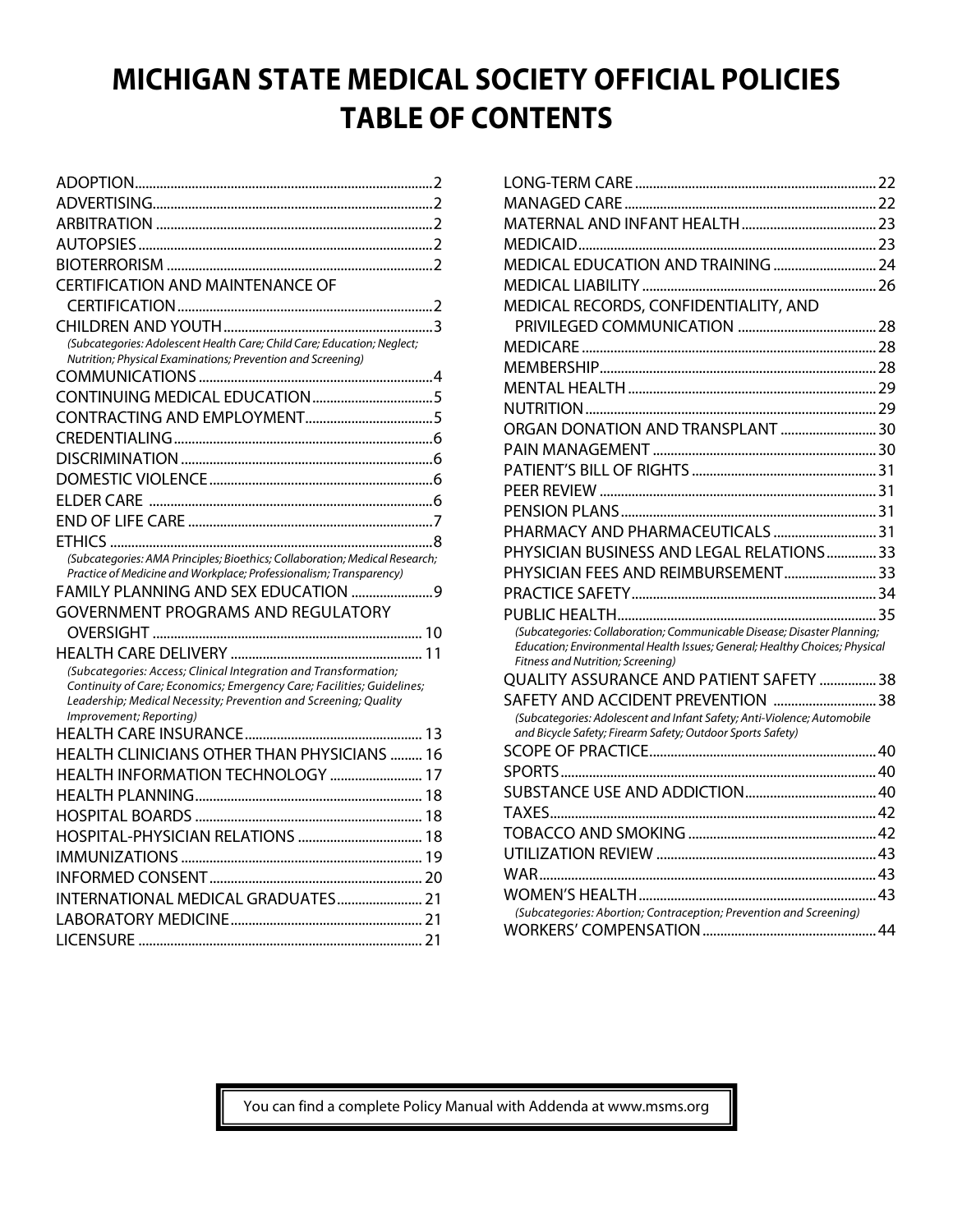## **Michigan State Medical Society**

## Official Policies

## 2021

## **ADOPTION**

*(See also: Health Care Insurance)* 

### **Adoptions and Unintended Pregnancies**

MSMS supports the distribution of adoption information as an option for unintended pregnancies and encourages the counseling of women with unintended pregnancies to the option of adoption. (Prior to 1990)

- Reaffirmed (Sunset Report 2020)

## **ADVERTISING**

#### **Fetal Alcohol Syndrome**

MSMS supports fetal alcohol syndrome warning statements on all advertising for alcoholic beverages. (Board-May94) - Amended (Sunset Report 2020)

#### **Inclusion of Professional Title and License Type in Advertising**

MSMS supports requiring that all health care advertising include the professional title and license type. (Res51-11)

#### **Truth in Medical Advertising**

MSMS supports the adoption of strict criteria to ensure "truth-inadvertising" related to the offering and delivery of health care services as follows:

- 1. Prevent misguidance and/or harm to the general public.
- 2. Oppose deceptive marketing activities and unsubstantiated claims related to the quality of physicians based on membership in a health plan or other organization.
- 3. Oppose advertising practices that are potentially detrimental to the physician-patient relationship.

(Res29-16)

- Amended (Sunset Report 2020)

## **ARBITRATION**

*(See also: Medical Liability)* 

#### **Arbitration Agreements**

MSMS supports the utilization of pre-dispute binding arbitration agreements between physician and patient such that the agreement is binding for all areas in which care is delivered including both office and hospital. MSMS supports the inclusion of binding arbitration as part of health care contracts. (Res102-93A) – Amended (Sunset Report 2020)

#### **Arbitration Panels**

Criteria for lists of medical arbitrators and attorney arbitrators available for selection to an arbitration proceeding should be broadly representative of their respective disciplines. (Prior to 1990)

– Reaffirmed (Sunset Report 2020)

#### **Binding Arbitration**

MSMS endorses binding arbitration as one of the mechanisms for resolving physician grievances. (Board-July93) - Reaffirmed (Sunset Report 2020)

## **AUTOPSIES**

*(See also: Medical Records, Confidentiality, and Privileged Communication; Organ Donation and Transplant)* 

#### **Authorization to Retain Tissue**

Autopsy consent forms should include provisions regarding the retention and disposition of tissue. (Prior to 1990)

- Edited 1998
- Amended (Sunset Report 2020)

#### **Autopsy Procedures**

MSMS supports the formal autopsy of patients whose deaths are unexplained. (Res66-12)

#### **Maternal Mortality and Autopsies**

MSMS supports that an autopsy be performed when a death occurs that meets the Michigan state criteria for a pregnancy related death. (Board Action Report #1, 2011 HOD, re Res2-10A)

## **BIOTERRORISM**

*(See also: Medical Education and Training; Public Health)* 

#### **Bioterrorism Education**

MSMS supports training future physicians about weapons of mass destruction, disaster medicine, and public health preparedness utilizing current best practice guidelines. (Res50-07A) - Amended (Sunset Report 2020)

#### **Physician Activism**

MSMS supports the continued education of Michigan physicians in the clinical aspects of bioterrorism, their role in combating the spread of a population-threatening disease present through bioterrorism and the appropriate reporting requirements to county health departments and law enforcement. (Res10-02A) - Reaffirmed (Sunset Report 2020)

## **CERTIFICATION AND MAINTENANCE OF CERTIFICATION**

#### **Definition of a Specialist**

A specialist shall be a physician:

- 1. Certified by an appropriate specialty board, approved by the American Board for Medical Specialties and by the American Medical Association Council on Medical Education, or
- 2. Practicing as a specialist not possessing a specialty board certificate, but has completed an approved residency in that specialty, or
- 3. Recognized as a specialist by the staff of the hospital in which he/she practices provided it is an accredited hospital, and is a physician who is eligible for certification by his/her specialty board.

#### (Prior to 1990)

- Reaffirmed (Sunset Report 2020)

#### **Recertification Requirements for Employment**

MSMS opposes recertification as a condition of employment. (Res79-01A)

– Edited 2016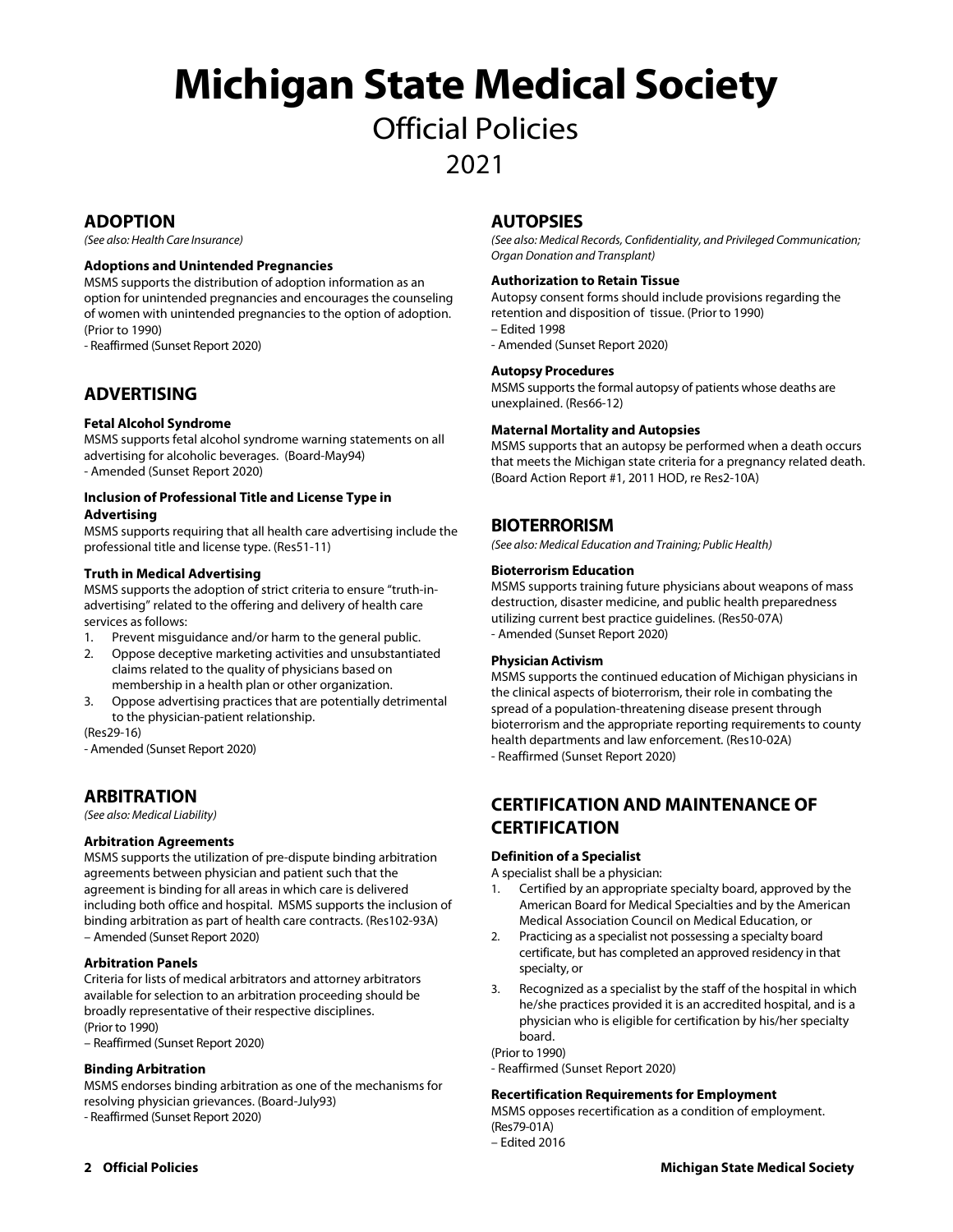#### **Quantity-based Physician Certification/Re-certification**

MSMS opposes the use of quantity of services as the sole criterion for physician certification and re-certification.

(Board Action Report #3, 1994 HOD, re Res32-93A) – Reaffirmed (Sunset Report 2020)

#### **Review Board Recertification and Maintenance of Certification Process**

MSMS supports Maintenance of Certification (MOC) only under all of the following circumstances:

- 1. MOC must be voluntary
- 2. MOC must not be a condition of licensure, hospital privileges, health plan participation, or any other function unrelated to the specialty board requiring MOC
- 3. MOC should not be the monopoly of any single entity. Physicians should be able to access a range of alternatives from different entities.
- 4. The status of MOC should be revisited by MSMS if it is identified that the continuous review of physician competency is objectively determined to be a benefit for patients. If that benefit is determined to be present by objective data regarding value and efficacy, then MSMS should support the adoption of an evidence based process that serves only to improve patient care.

(Res73-15)

– Reaffirmed (Res10-19)

## **CHILDREN AND YOUTH**

*(See also: Domestic Violence; Health Care Insurance; Immunizations; Public Health; Safety and Accident Prevention; Sports)* 

#### **Adolescent Health Care**

#### **Coverage for Vitamin D Supplementation for Newborns**

MSMS supports coverage of vitamin D supplementation for newborns in government sponsored insurance programs. (Res32-18)

#### **Adolescent Health Services**

MSMS supports the development of publicly funded pilot projects in areas of greatest need to establish school-based and community health programs for teens that address specific adolescent health needs including prevention of unintended pregnancies and sexually transmitted diseases, drug and alcohol use counseling, and suicide prevention. (Prior to 1990) – Reaffirmed (Sunset Report 2020)

#### **Medical Care for Children with Disabilities**

MSMS opposes federal regulations that require all pediatric wards, nurseries and outpatient clinics to investigate within 24 hours any case where medical care is allegedly being withheld. (Prior to 1990)

#### – Edited 1998, 2016

#### **Prenatal Health Care for Minors**

Pregnant minors should be allowed to consent to prenatal and other pregnancy-related medical care. (Prior to 1990) – Amended (Sunset Report 2020)

#### **Surgical Sex Assignment of Infants with Differences of Sex Development**

MSMS opposes the assignment of gender binary sex to infants with differences in sex development through surgical intervention outside of the necessity of physical functioning for an infant. MSMS believes efforts should be made to ensure shared decision making between the minor patient and physician prior to any gender assignment surgery. (Res12-18)

#### **Child Care**

#### **Child Care Centers at Medical Schools and Training Hospitals**

MSMS advocates the provision of on-site childcare (day and night) by medical schools as well as training hospital facilities. (Res70-94A) – Reaffirmed (Sunset Report 2020)

#### **Education**

#### **Basic Life Support and CPR Training in High School**

MSMS supports the inclusion of training in basic life support, cardiopulmonary resuscitation, and the use of automatic external defibrillators as a compulsory part of the high school curriculum. - Amended (Sunset Report 2020)

#### **Establish Physical Activity Requirements for All Public School Students**

MSMS supports requiring public schools to offer a physical activity program for all students during the regular school year consisting of at least 20 minutes per day or an average of 100 minutes per week for grades kindergarten through five and at least 150 minutes per week for grades six through 12 through any combination of physical education classes, athletic extracurricular activities, recess, or other programs and physical activities deemed appropriate by the local school Board. (Res26-15)

#### **Establish Physical Activity Requirements in Schools**

MSMS believes regular exercise can develop a student's physical fitness and supports requiring schools to offer a physical activity program for all students during the regular school year consisting of at least 20 minutes per day or an average of 100 minutes per week for grades kindergarten through five and at least 150 minutes per week for grades six through 12 through any combination of physical education classes, athletic extracurricular activities, recess, or other programs and physical activities deemed appropriate by the respective school Board and under the supervision of qualified personnel. (Prior to 1990) – Edited 1998

– Amended (Sunset Report 2020)

## **Human Relations Programs for Children**

MSMS supports the concept of comprehensive human relations skills development in schools for grades K through 12, with implementation to be left to local school districts. (Res98-97A) - Reaffirmed (Sunset Report 2020)

#### **Risk Reduction for Sudden Unexpected Infant Death and Sudden Infant Death Syndrome**

MSMS supports the national Safe to Sleep® campaign and urges its members to educate parents of young infants and parents-tobe of the benefits of risk reduction strategies, including but not limited to, putting young infants to sleep on their backs, refraining from smoking around young infants and pregnant women, and avoiding all soft, cushion materials in the cribs of young infants.

– Amended (Sunset Report 2020)

#### **Sun Safety Education for School-Aged Children**

MSMS encourages sun safety education and supports the distribution of education materials to primary and secondary school-aged children and their parents. (Res49-07A)

– Reaffirmed (Sunset Report 2020)

## **Neglect**

#### **Child Neglect Offenders be Placed in LEIN**

MSMS supports requiring child neglect offenders automatically being included in the Law Enforcement Information Network. (Res60-94A)

– Reaffirmed (Sunset Report 2020)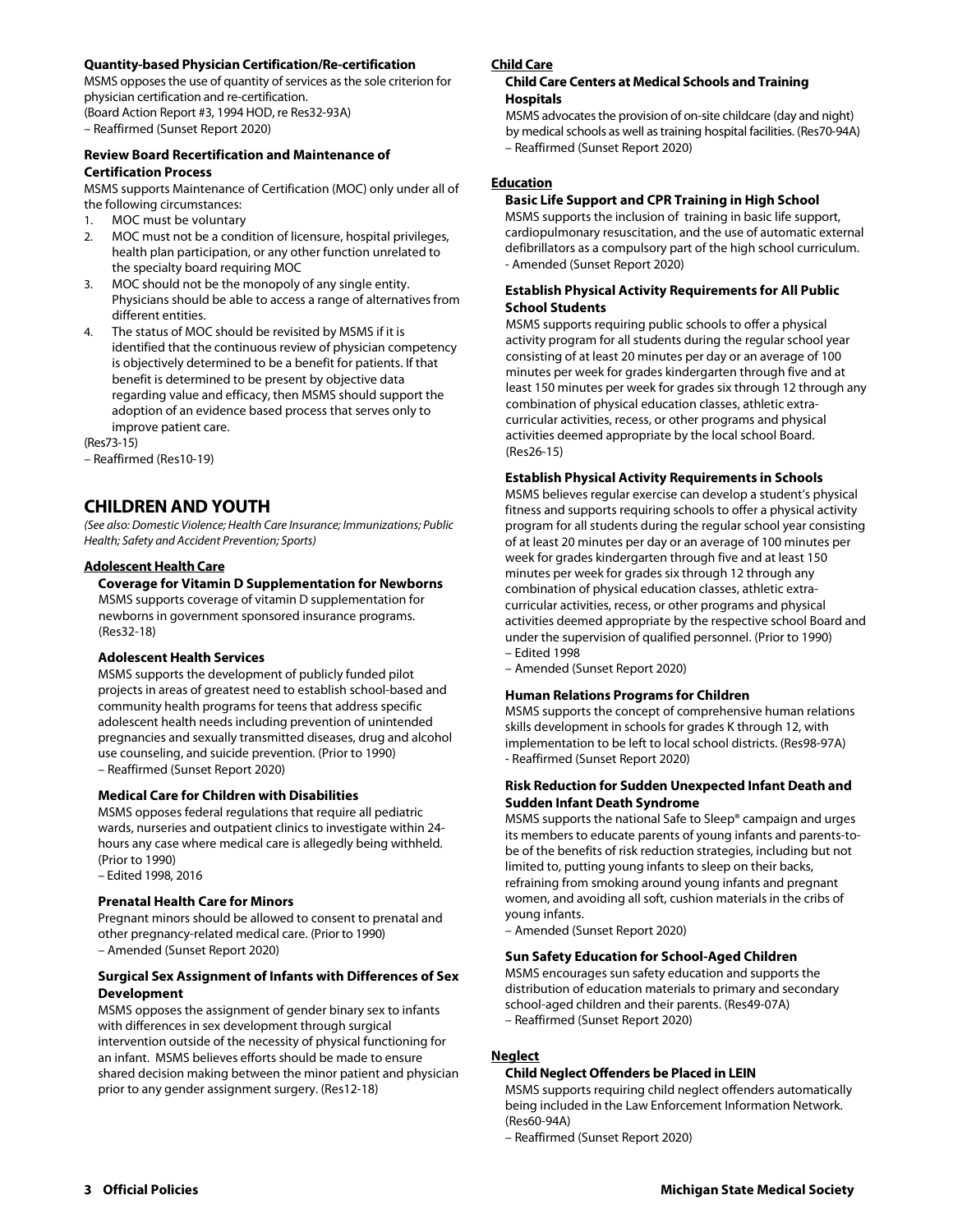#### **Nutrition**

#### **Infant Formula Advertising**

MSMS supports the position of the American Academy of Pediatrics discouraging the advertising of infant formula products to the public. *(See Addendum B in website version)* (Board-90 Annual Report)

– Reaffirmed (Sunset Report 2020)

#### **Physical Examinations**

#### **Annual School Physical Examinations**

MSMS supports the following guidelines:

- 1. Complete physical examinations should be required for middle school and high school athletes.
- 2. Preparticipation physical evaluation guidelines should appropriately reflect concern about the use of performance enhancing substances by adolescents.
- 3. An updated statement by parent or physician must be on file for each student who has missed practice or a game(s) as a result of injury or illness.
- 4. The physical health and examination of the student are the responsibility of his/her parents.

(Prior to 1990)

– Edited 2017 (Res25-17)

#### **Camp Physicals**

A physical examination is adequate if 1) done within the previous six months, 2) the child's immunizations are current, and 3) a child has not been recently exposed to a recent communicable disease. This is not meant to exclude health inspection on the day the child enters camp. (Prior to 1990)

– Reaffirmed (Sunset Report 2020)

#### **Prevention and Screening**

#### **Children's Vision Screening**

MSMS supports vision screening by primary care physicians pursuant to guidelines supported by scientific evidence and the establishment of vision screening programs. (Res46-07A) – Amended (Sunset Report 2020)

#### **Conditions for Mandatory Vision Screening**

MSMS supports the current state of Michigan Vision Screening Program (VSP) for infants and children which ensures follow-up and collaboration with local health departments, primary care physicians, schools, and the Michigan Department of Health and Human Services and opposes any changes to the current VSP process that do not demonstrate added value. (Res28-16)

#### **Early and Periodic Screening, Diagnosis and Treatment Program (EPSDT)**

MSMS supports Early and Periodic Screening, Diagnosis and Treatment Programs to reach as many eligible children as possible. All qualified providers should have equal opportunities to participate in the program. (Prior to 1990) – Reaffirmed (Sunset Report 2020)

#### **Lead Screening for Young Children**

MSMS urges all its members to screen children for their risk on contact with lead hazards and subsequent lead poisoning, and to complete a capillary or venous blood test for any child deemed to be at high risk for this serious health problem. (Res99-97A) – Reaffirmed (Sunset Report 2020)

#### **Routine ACE Screening in Pediatric Appointments**

MSMS supports screening for adverse childhood experiences in annual pediatric appointments.

(Board Action Report #2, 2019 HOD, re Res29-18)

#### **School Safety Inspections**

MSMS supports regular inspection of all school buildings for health and safety violations, to be conducted by the local health departments and overseen by the Michigan Department of Health and Human Services or an appropriate governing body. This would include but not be limited to inspection of: malfunctioning heating systems, unsafe water contamination, toxic mold, structural hazards (i.e., falling ceiling tiles, unsafe flooring), rodent and insect infestations.

This also includes the need for the appropriate regulatory body to enforce the timely correction of these health and safety violations by either the school district in question or the state of Michigan, in order to protect the health and wellness of children in schools. (Res87-16)

– Reaffirmed (Res28-18)

#### **Rights of Minors**

#### **End Child Marriage in Michigan**

MSMS opposes the practice of child marriage by advocating for the passage of state legislation to end the practice of child marriage in Michigan. (Res36-19)

#### **Children in Michigan Separated from their Parents by the Federal Government**

MSMS supports AMA policy H-60.906, "Opposing the Detention of Migrant Children." (Res79-19)

## **COMMUNICATIONS**

#### **Calling Physicians by their First Name**

MSMS discourages policies that require physicians to be called by their first names in professional settings such as their workplace. (Res42-16)

#### **Collection and Use of Physician Specific Data**

MSMS supports the "Principles on the Release of Physician Specific Data." *(See Addendum J in website version)* (Board-May94). – Reaffirmed (Sunset Report 2020)

#### **Communication, Documentation, and Professionalism**

MSMS endeavors to educate physicians and other health care providers about the importance of careful and accurate verbal discussions and written documentation of care provided.

MSMS encourages physicians to demonstrate and maintain high ethical standards to avoid inadvertently discrediting other physicians or other health care providers; thereby, leading by example so that resident physicians and medical students can learn in a supportive environment while providing excellent care for our mutual patients. (Res67-16)

#### **Gender-neutral Language**

Gender-neutral language is to be incorporated into MSMS bylaws, policies and publications, during the normal process of updating/printing documents. (Res11-93A) – Reaffirmed (Sunset Report 2020)

#### **Physician Not Labeled as Provider**

MSMS opposes the current custom by government and insurance companies of labeling physicians as providers and encourages proper identification of physicians and/or surgeons. MSMS supports physicians who request they be identified as "physicians" apart from other "providers" on any contracts or documents they are asked to sian. (Res38-90A)

– Amended 1993

- Edited 1998
- Reaffirmed (Sunset Report 2020)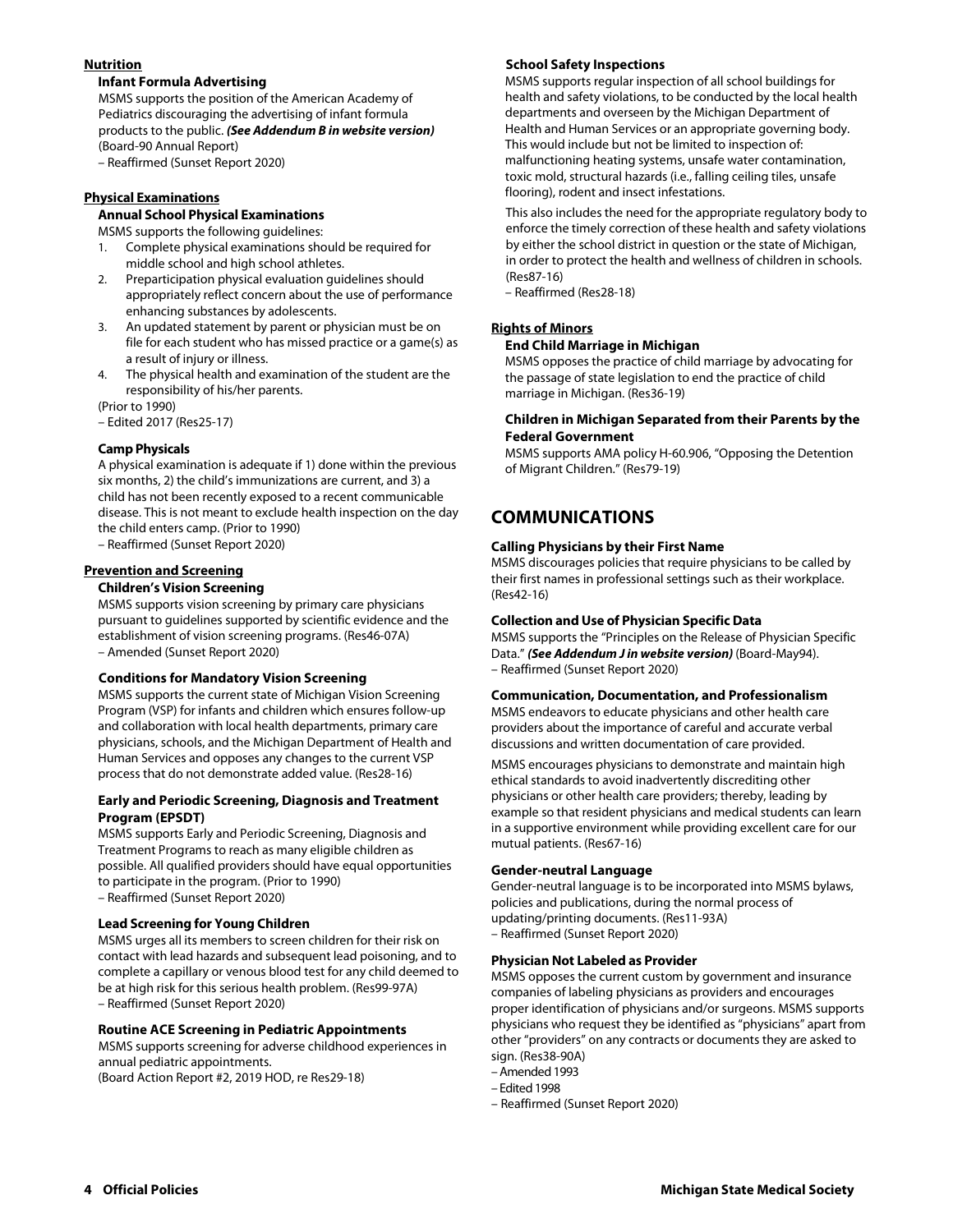#### **Physician Utilization of Communication Modalities**

All physicians should consider utilizing a variety of communication modalities for the advancement of information on the present system of delivery of medical services. Component societies are encouraged to establish local guidelines to assist with the dissemination of information. (Prior to 1990) – Edited 2016

#### **Resolution Status Reports**

The author of any resolution submitted to the MSMS House of Delegates shall receive an update on the status of his or her resolution by email from MSMS staff at six (6) and 12 months following the conclusion of the MSMS House of Delegates meeting at which it was introduced. (Res65-18)

## **CONTINUING MEDICAL EDUCATION**

*(See also: Elder Care; End of Life Care; Medical Education and Training; Pain Management; Public Health)* 

#### **Continuing Medical Education for Opioid Prescribing**

MSMS supports education to encourage physicians and other health care providers to co-prescribe naloxone when prescribing opiates. (Res51-16)

#### **Homicidal Ideation Risk Assessment**

MSMS supports the identification and dissemination of practical remedies to help all Michigan primary care physicians and their colleagues learn how to assess for homicidal ideation in order to identify persons poised to commit homicide. (Res54-18)

#### **Maintenance of Certification versus CME and Lifelong Commitment to Learning**

MSMS opposes discrimination by hospitals and any employer, the Michigan Board of Medicine, insurers, Medicare, Medicaid, and other entities, which might restrict a physician's right to practice medicine without interference (including economic discrimination by varying fee schedules) due to lack of participation in prescribed corporate programs including Maintenance of Certification or expiration of time limited board certification. (Res85-13)

#### **Mission Statement of MSMS CME Program**

Purpose: The purpose of the Michigan State Medical Society (MSMS) Continuing Medical Education (CME) Program is to help Michigan physicians meet their continuing medical education needs through the sponsorship of quality Category I CME activities.

Content Areas: The Committee will address educational activities which serve to maintain, develop, or increase the knowledge, skills, and professional performance and relationships that a physician uses to provide services for patients, the public, or the profession. The content of CME is that body of knowledge and skills generally recognized and accepted by the profession as within the basic medical sciences, the discipline of clinical medicine, and the provision of health care to the public. All continuing educational activities which assist physicians in carrying out their professional responsibilities more effectively and efficiently are CME.

Target Audience: The CME activities will address the needs of Michigan Physicians.

Types of Activities Provided: The MSMS Committee on CME Programming serves the CME needs of MSMS and of noncommercial, health related organizations that are not accredited to offer Category I credit. Jointly sponsored programs must comply with the MSMS CME Programming Committee's policies and meet its programming criteria in order to receive approval for Category I credit. The Committee on CME Programming shall assure proper needs assessment, development, conduct and supervision of MSMS sponsored CME activities.

Expected Results of Program: The Committee expects that the programs will contribute to cost effective care for the well-being of patients and the public; stimulate clinical competency; and provide quality Category I CME activities that give practicing physicians educational opportunities which contribute significantly to the continuum of professional learning.

- Revised, Board-Oct01
- Reaffirmed (Sunset Report 2020)

#### **Opposition to Compulsory Content of Mandated Continuing Medical Education**

MSMS opposes any attempt to introduce compulsory content of mandated Continuing Medical Education (CME) in the state of Michigan. (Res67-07A)

– Reaffirmed (Sunset Report 2020)

#### **Postgraduate Study for Physicians**

MSMS endorses the principle of voluntary life-long postgraduate study for all physicians. (Prior to 1990) – Reaffirmed (Sunset Report 2020)

#### **Required Training for Appointed County Medical Examiners**

MSMS supports a requirement for fundamental medicolegal death investigation training applicable to all county medical examiners and deputy medical examiners. (Res21-11)

#### **Suicide Awareness and Intervention Training Programs**

MSMS supports training programs in the use of integrated multidisciplinary approaches to suicide awareness and intervention for health care professionals including physicians, advanced practice nurses, physician assistants, registered nurses, and mental health professionals. (Res02-18)

## **CONTRACTING AND EMPLOYMENT**

#### **Corporate Employed Physicians Reimbursement**

MSMS encourages (1) all corporate employed physicians to be prospectively involved in the health and hospital negotiations for capitation and global billing contracts, (2) health and hospital organizations to inform corporate employed physicians regarding the actual fee that is the physician component of the contractual arrangement and (3) the Michigan Health and Hospital Association (MHHA) to recommend to its membership that corporate employed physicians be involved prospectively in negotiations for contractual arrangements. (Res7-97A)

– Reaffirmed (Sunset Report 2020)

#### **Due Process and Termination-Without-Cause Contract Clauses**

MSMS recommends that physicians not enter into any contract that does not include a due process clause and opposes physician termination-without-cause provisions in all physician contracts. (Res37-98A) – Reaffirmed (Sunset Report 2020)

**Employers' Professional Allowance** 

MSMS strongly urges physicians' employers to allocate a professional allowance to be spent on county, state, and AMA dues. (Res25-97A)

– Edited 2016

#### **Job Security for Returning Soldiers**

MSMS supports efforts that provide job protection to medical professionals who are military reservists while they are away on a tour of duty. (Res48-06A)

– Reaffirmed (Sunset Report 2020)

#### **Pay Equity for Female Physicians**

MSMS believes physician compensation should be equitable based on comparable work and not based on gender. (Res01-19)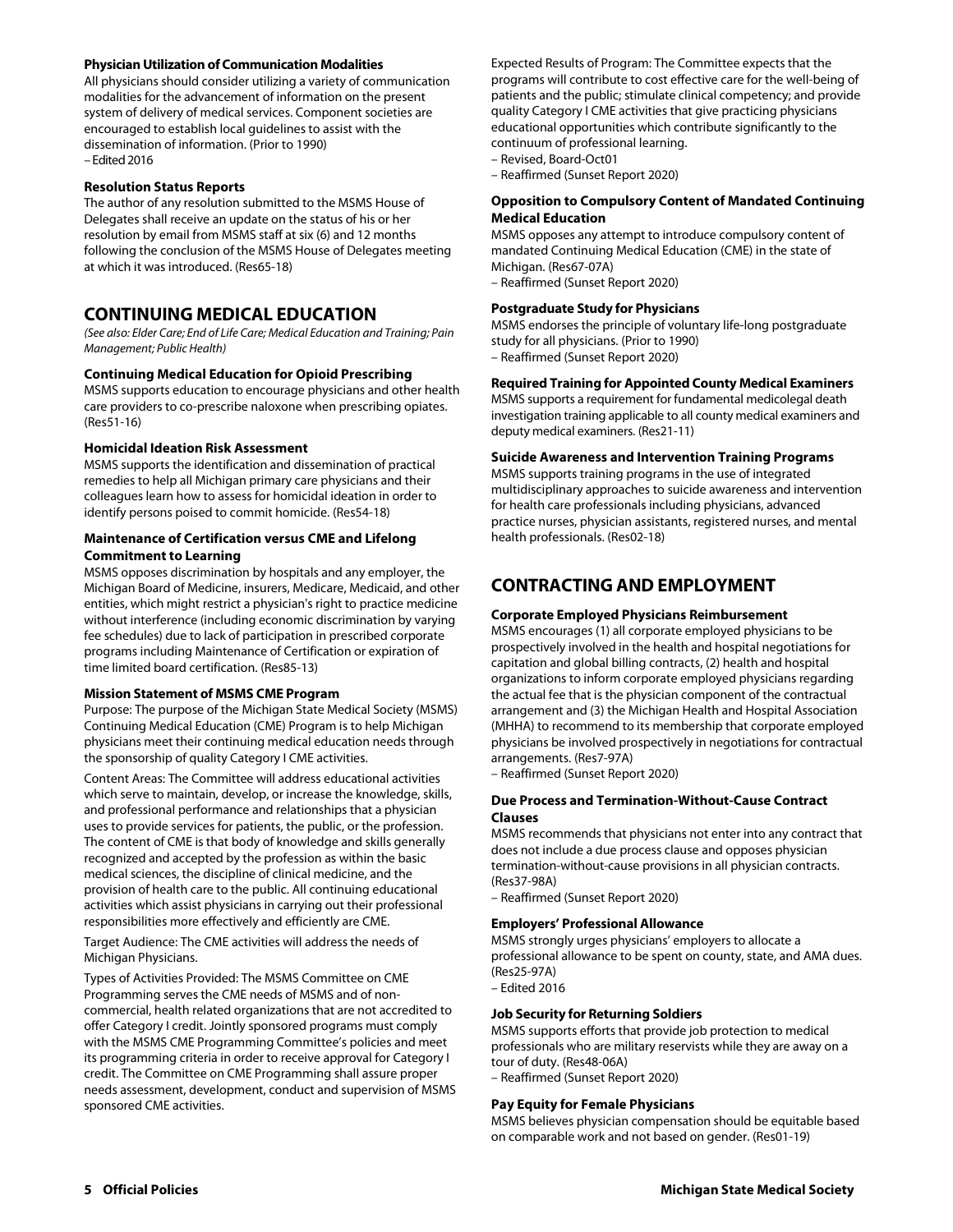#### **Sole Source Contracting**

MSMS opposes sole source contracts. MSMS encourages competition and believes that any health care provider who can meet cost, quality and access standards should be afforded the opportunity to supply services. (Prior to 1990)

– Edited 1998

– Reaffirmed (Sunset Report 2020)

## **CREDENTIALING**

#### **Common Physician Credentialing Form**

MSMS supports the concept of a common credentialing form. (Board-July97 & Res6-97A)

- Reaffirmed (Res39-17)
- Edited 2017

#### **Credentialing or Exclusion of Physicians in Health Care Plans**

MSMS opposes the use of board certification as the sole criterion for credentialing or exclusion of physicians in health care plans. (Board-July98)

– Reaffirmed (Sunset Report 2020)

#### **Expand Promotion of the Professional Credentials Verification Service (PCVS)**

MSMS supports the Professional Credentials Verification Service (PCVS). (Res20-95A)

– Edited 2005

– Reaffirmed (Sunset Report 2020)

#### **Identical Rules for Physician Credentialing and Privileges**

MSMS supports a requirement that all managed health care companies and health insurance companies have identical rules for physician credentialing and privileges by insurance type. (Res95-96A)

– Reaffirmed (Res39-17)

#### **Insurance Companies Increasing the Limits of Liability for Credentialing**

MSMS opposes mandating increased limits of professional liability insurance coverage at the time of re-credentialing. (Res41-11)

#### **Release of Physician's Personal Medical Record for Hospital Credentialing**

MSMS opposes any credentialing process that forces a physician to release his/her personal medical record. (Res38-11)

## **DISCRIMINATION**

*(See also: Hospital-Physician Relations; International Medical Graduates; Medical Education and Training)* 

#### **Elimination of all Forms of Discrimination Against Women**

MSMS supports the United Nations Convention on the Elimination of All Forms of Discrimination Against Women (CEDAW). (Board Action Report #12, 2005 HOD, re Res78-04A)

– Reaffirmed (Sunset Report 2020)

#### **MSMS Position on Discrimination**

MSMS is committed to diversity and inclusion. MSMS condemns all attempts by agencies, be they government or private, to discriminate in in licensure, licensure by endorsement, jobs, promotions, hospital privileges, reimbursement, residency medical staff and academic appointments, professional society memberships, financial aid and board certification, based on race, religion, sexual orientation, creed, sex, gender identity, disability, ethnic origin, national origin, or age. Additionally, MSMS supports current AMA Policies H-65.965, H-65.978; and D.160.988. (Res72-91A)

- Edited 1998
- Reaffirmed (Res16-98A)
- Edited 2017 (Res22-17)

#### **Support of \*LGBTQIA Anti-Discrimination Legislation**

MSMS opposes discrimination based on gender identity and sexual orientation. (Res29-14)

*\*Lesbian; gay; bisexual; transgender; queer; intersex; asexual/ally (ally—a person who does not identify as LGBTQIA but supports the rights and safety of those who do)* 

## **DOMESTIC VIOLENCE**

*(See also: Health Care Insurance; Safety and Accident Prevention)* 

#### **Extension of Statute of Limitations**

MSMS supports extending the statute of limitations to 10 years for actions brought by a victim of domestic violence pertaining to making a charge or recovering damages. (Board-Nov95) – Reaffirmed (Sunset Report 2020)

#### **Healthy Families America® Program**

MSMS supports the concept of the Healthy Families America® Program or similar programs around the state. (Res81-94A) – Edited 2016

#### **Immunity for Reporting Suspected Domestic Violence**

MSMS supports immunity for any health care provider who, in good faith, makes a report to law enforcement agencies regarding a suspected case of domestic violence inflicted on an adult. (Res22-97A)

– Reaffirmed (Sunset Report 2020)

#### **Proposed Legal Action**

MSMS supports (1) requiring police to make arrests when there is probable cause to believe abuse has occurred, (2) allowing a person to obtain an injunction prohibiting threats of death or serious harm, (3) requiring a prosecutor to prosecute those who violate an injunction, (4) increasing penalties for repeated domestic assaults and (5) requiring the abuser to enter a counseling program. (Res91-92A)

– Reaffirmed (Sunset Report 2020)

## **ELDER CARE**

*(See also: Long-Term Care)* 

#### **Educational Activities Addressing Needs of the Elderly**

MSMS supports, through existing MSMS committees and programs, educational activities addressing the special medical, social and economic needs of the elderly. (Prior to 1990) – Reaffirmed (Sunset Policy 2021)

#### **Improving Medical Care in Extended Care Facilities**

MSMS supports a requirement for a qualified medical director in every skilled nursing home facility and encourages physicians to continue the care of their patients either directly or by delegation following admission to long term care facilities. (Prior to 1990)

– Reaffirmed (Sunset Policy 2021)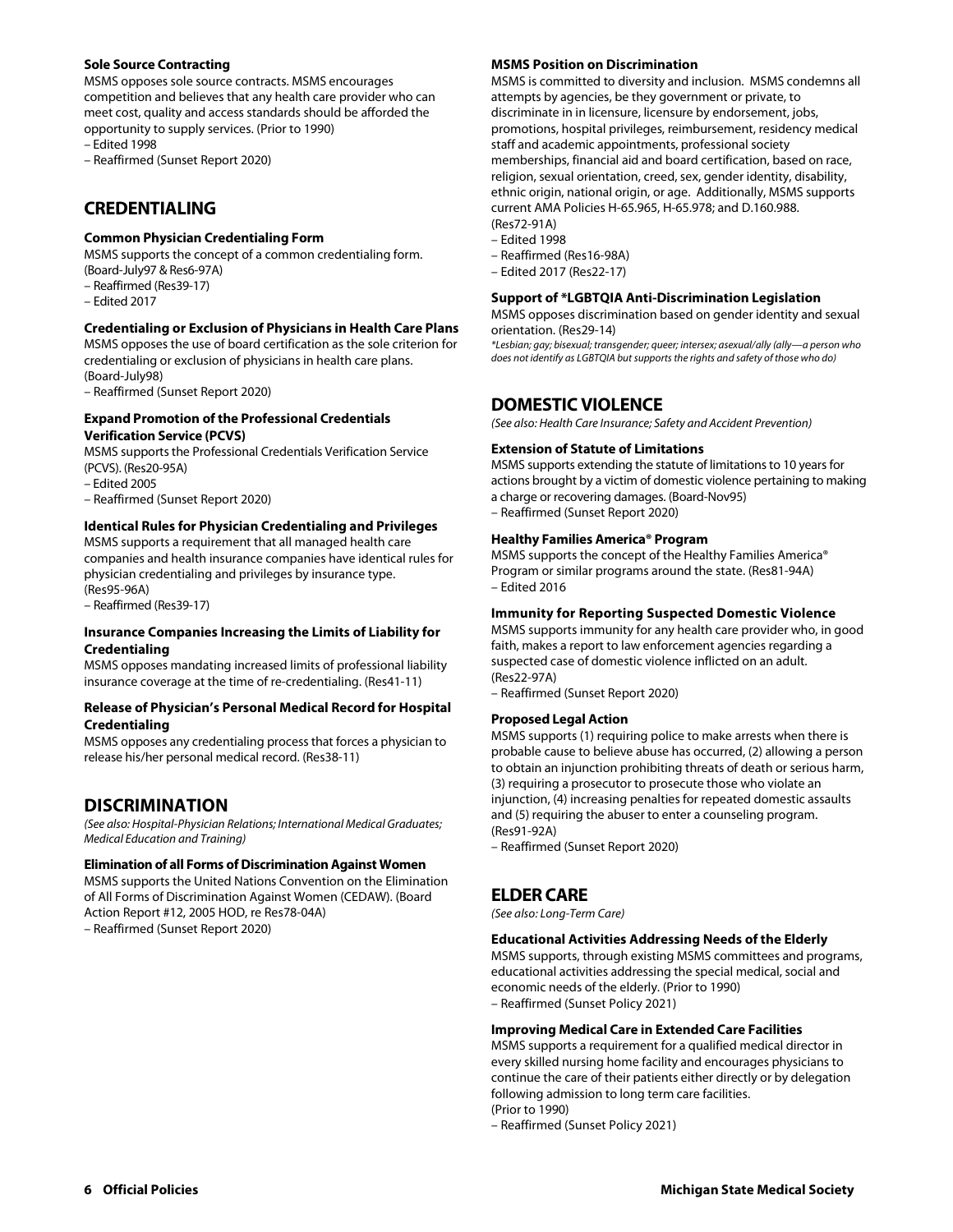#### **Prevention of Elderly Abuse**

MSMS supports mandatory reporting of cases of abuse, neglect, or exploitation of the elderly to the appropriate state department by providers of health services. MSMS believes providers of health care who report such cases in good faith should have appropriate immunity from legal action.

– Amended (Sunset Policy 2021)

## **END OF LIFE CARE**

*(See also: Long-Term Care; Pain Management)* 

#### **Advanced Directive Terminology**

MSMS encourages the use of the term "allow natural death" and its acronym "AND" over terms that are viewed more negatively when discussing advance care planning and end of life care decisions. (Res76-19)

#### **Appropriate End of Life Therapy**

MSMS will continue to work at all levels for improved pain management and symptom control.

MSMS will continue education on recognition of depression and its adequate therapy.

MSMS will continue to promote advance directives.

MSMS will continue support for hospice including education about hospice and the use of hospice care. (Res94-97A) – Reaffirmed (Sunset Policy 2021)

#### **Clergy Involvement with the Terminally Ill**

MSMS encourages the inclusion of the clergy in providing care for the terminally ill and in meetings and discussions throughout the state to elicit their views and recommendations on the ethical and practical issues of care of terminal patients. (Res82-93A) – Reaffirmed (Sunset Policy 2021)

#### **Compassionate Care and Comfort Guidelines**

MSMS adopts the Compassionate Care and Comfort Guidelines as being in compliance with the standards of care. *(See Addendum A in website version)* (Res86-95A) – Reaffirmed (Sunset Policy 2021)

#### **CXR for Patients at Home on Hospice**

MSMS supports allowing a blood test to screen for tuberculosis to be an acceptable alternative to a chest x-ray for patients receiving at-home hospice care who may need to be placed in a nursing home. (Res74-15)

#### **Death Notification**

MSMS supports and encourages appropriate death notification by health care facilities in a timely fashion. (Board-July97) – Reaffirmed (Sunset Policy 2021)

#### **Death with Dignity Law**

An attending physician should be allowed legally to participate with the patient and/or the legally appointed agent in deciding the continuation of medical treatment when faced with terminal illness.

MSMS will work with interested groups to resolve and clarify the legal and ethical dilemmas surrounding the withholding and withdrawal of life support therapy. (Prior to 1990) – Reaffirmed (Sunset Policy 2021)

#### **Declaring a Patient Dead/End-of-Life Care Training**

MSMS supports implementation of curricula in end-of-life care, hospice, and declaration of patient death in residency training programs where appropriate and the development of continuing medical education programs in end-of-life care and sensitivity/communication training for physicians. (Res34-13)

#### **End-of-Life Care Decisions**

MSMS supports more rigorous efforts to promote advance care planning to ensure patient preference is known when end-of-life care decisions must be made including the need to address better knowledge, availability, and tracking of advance directives or other advisory documents. (Board Action Report 6 per Res53-13) – Amended (Board-March2018)

#### **Hospice Care and the "Adult Failure to Thrive" Diagnosis**

MSMS endorses working with the Michigan Home Care and Hospice Association to broaden the diagnosis and/or hospice admission criteria to encourage more focus on the patient's prognosis and decline in functional status rather than on the primary diagnosis. (Board Action Report #05, 2020 HOD, re Res68-19)

#### **Living Will**

MSMS recognizes the validity of Living Will/Durable Power of Attorney forms in Michigan. (Res92-90A) – Reaffirmed (Sunset Policy 2021)

#### **Oppose Legislative Interference in Patient/Physician Relationship**

MSMS opposes any legislation passed in the area of assisted suicide that interferes with the proper patient/physician relationship, particularly as such legislation relates to pain control and the terminally ill, so that physicians may continue to provide compassionate care to their patients in accordance with principles of medical care and ethics. (Res70-93A) – Reaffirmed (Sunset Policy 2021)

#### **Physician Assisted Suicide Legislation**

MSMS supports legislation opposing physician assisted suicide, so long as such legislation includes safeguards to protect the legal and ethical rights of physicians and patients. (Res85-98A) – Reaffirmed (Sunset Policy 2021)

#### **Position on Physician Assisted Suicide**

MSMS adopts the following position of the American Medical Association on physician assisted suicide:

"Physician assisted suicide occurs when a physician facilitates a patient's death by providing the necessary means and/or information to enable the patient to perform the life-ending act (e.g., the physician provides sleeping pills and information about the lethal dose, while aware that the patient may commit suicide).

"It is understandable, though tragic, that some patients in extreme duress---such as those suffering from a terminal, painful, debilitating illness, may come to decide that death is preferable to life. However, allowing physicians to participate in assisted suicide would cause more harm than good. Physician assisted suicide is fundamentally incompatible with the physician's role as healer, would be difficult or impossible to control, and would pose serious societal risks.

"Instead of participating in assisted suicide, physicians must aggressively respond to the needs of patients at the end of life. Patients should not be abandoned once it is determined that cure is impossible. Multidisciplinary interventions should be sought including special consultation, hospice care, pastoral support, family counseling, and other modalities. Patients near the end of life must continue to receive emotional support, comfort care, adequate pain control, respect for patient autonomy, and good communication." (Res68-97A) (AMA Current Opinions-98)

– Edited 2016

#### **Public Awareness of Terminally Ill Treatments**

MSMS should continue and expand its campaign to bring to public attention the efforts by physicians to treat the terminally ill so that assisted suicide is not considered a necessary alternative to continued medical care. (Res77-93A)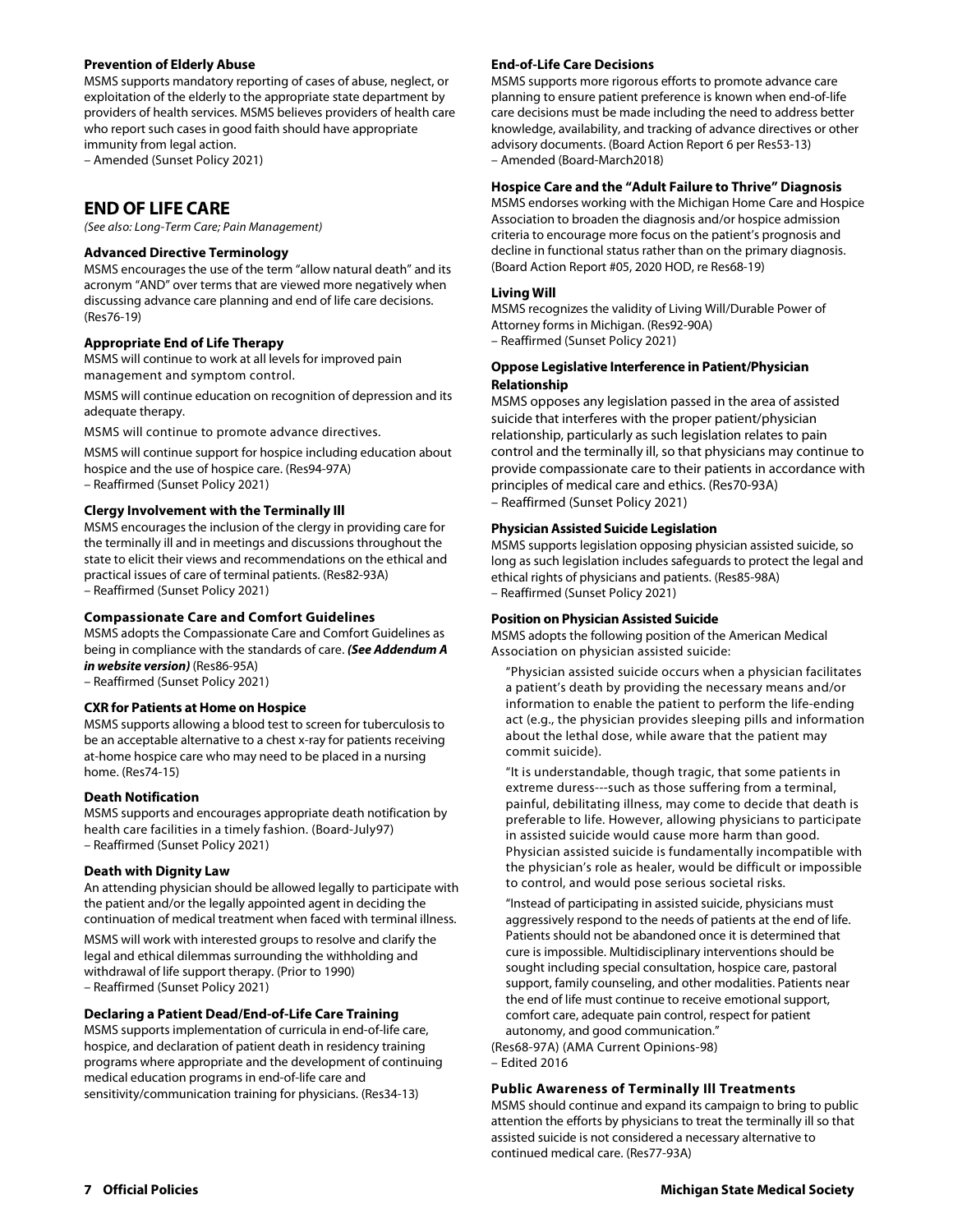## **ETHICS**

*(See also: Discrimination; End of Life Care)* 

#### **AMA Principles**

#### **AMA Principles of Medical Ethics**

MSMS supports the AMA Principles of Medical Ethics:

"PREAMBLE: The medical profession has long subscribed to a body of ethical statements developed primarily for the benefit of the patient. As a member of this profession, a physician must recognize responsibility to patients first and foremost, but also as well as to society, to other health professionals, and to self.

"The following Principles adopted by the American Medical Association are not laws, but standards of conduct, which define the essentials of honorable behavior for the physician.

- I. A physician shall be dedicated to providing competent medical care with compassion and respect for human dignity and rights.
- II. A physician shall uphold the standards of professionalism, be honest in all professional interactions, and strive to report physicians deficient in character or competence, or engaging in fraud or deception, to appropriate entities.
- III. A physician shall respect the law and also recognize a responsibility to seek changes in those requirements which are contrary to the best interests of the patient.
- IV. A physician shall respect the rights of patients, colleagues, and other health professionals, and shall safeguard patient confidences and privacy within the constraints of the law.
- V. A physician shall continue to study, apply and advance scientific knowledge, maintain a commitment to medical education, make relevant information available to patients, colleagues and the public, obtain consultation, and use the talents of other health professionals when indicated.
- VI. A physician shall, in the provision of appropriate patient care except in emergencies, be free to choose whom to serve, with whom to associate, and the environment in which to provide medical care.
- VII. A physician shall recognize a responsibility to participate in activities contributing to the improvement of the community and the betterment of public health.
- VIII. A physician shall, while caring for a patient, regard responsibility to the patient as paramount.
- IX. A Physician Shall Support Access To Medical Care For All People."
- (AMA Current Opinions, 2001) (Prior to 1990)
- Reaffirmed 1998
- Reaffirmed (Res30-14)
- Edited 2016

#### **Bioethics**

#### **Medical Treatment Decisions and Persons with Disabilities**

Persons with disabilities, unless they are subject to a guardian or conservator, have the right to make their own medical decisions, including the choice of treatment alternatives. Persons with disabilities and if necessary, a guardian, conservator, or patient advocate, are best served when provided with comprehensive information to assist in making informed decisions.

When questions with respect to the patient's best interest are raised by the patient's physician, or the hospital bioethics committee, protections provided by local agencies and courts may be invoked to evaluate fair choices.

Physicians and hospitals can aid by:

- 1. Providing counsel to patients, families, physicians, and agencies charged with individual decisions.
- 2. Confidential review of decision-making experiences.
- 3. Aiding in the development of guidelines regarding this process.
- Amended (Sunset Policy 2021)

#### **Cloning**

MSMS supports laws and governmental policies that prohibit human reproductive cloning. (Res60-03A)

- Reaffirmed (Res70-06A)
- Reaffirmed (Sunset Policy 2021)

### **Forced Organ Harvesting**

MSMS denounces the practice of forced organ harvesting and programs and policies that assist with the education and research of anyone who participates in organ transplant programs in a country where forced organ harvesting is practiced. (Board Action Report #02, 2020 HOD, re Res52-19)

#### **Stem Cells**

MSMS respects the diversity of opinion amongst Michigan physicians regarding human embryonic stem cell research and adopts a neutral position regarding human embryonic stem cell research. (Res28-08A)

– Reaffirmed (Sunset Policy 2021)

#### **Surrogate Parenting**

MSMS endorses the need to define and protect the legal status and rights of a child born as a result of surrogate parenting. MSMS endorsement does not extend to the process of surrogate parenting. (Prior to 1990)

- Edited 1998
- Reaffirmed (Sunset Policy 2021)

#### **Collaboration**

#### **Standards for Due Process in Hospital Ethics Committees**

MSMS believes hospitals should ensure that the minimum standards for institutional Ethics Committees include input from the patient, and/or a representative chosen by the patient, and/or a guardian ad litem for the patient to protect the patient's best interests.

– Amended (Sunset Policy 2021)

## **Medical Research**

#### **Humane Use of Animals**

MSMS supports the humane use of animals for medical research. (Prior to 1990) – Edited 1998, 2016

#### **Practice of Medicine and Workplace Chaperones in Exam Rooms**

MSMS supports requiring physicians to offer the use of chaperones in exam rooms during all non-emergent intimate (breast, pelvic, testicular, and rectal) examinations which could cause concern for sexual misconduct in order to provide comfort and protection to the patient. (Board Action Report #6, 1999 HOD, re Res83-98A)

– Amended (Res40-19)

#### **Do Not Compete Clauses**

It is unethical for a teaching institution to seek a noncompetition guarantee from its residents or trainees. (Res30-98A)

– Edited 2005

– Reaffirmed (Sunset Policy 2021)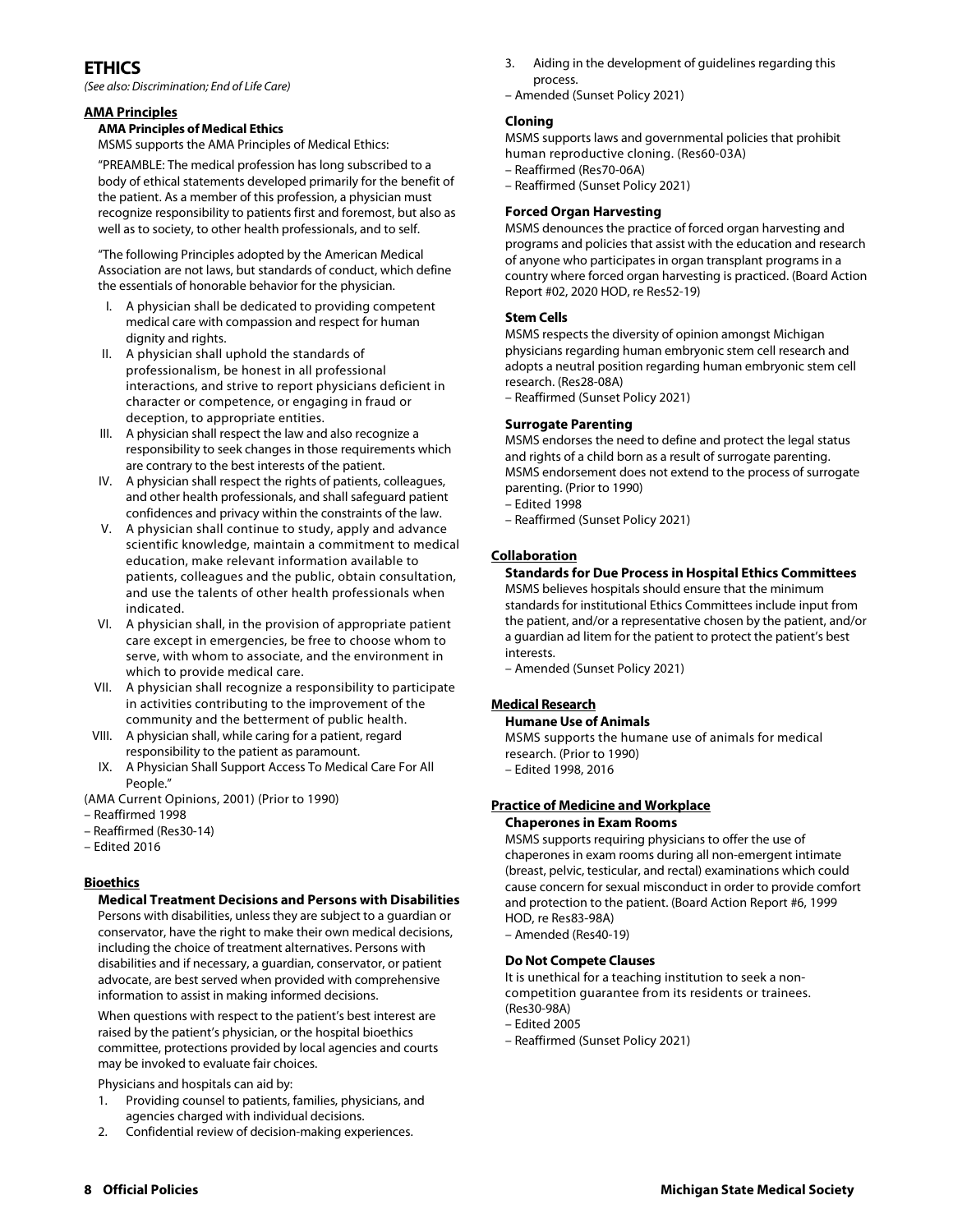#### **Inappropriate Sexual Behavior and Abuse**

MSMS denounces unsafe, inappropriate, unprofessional, or sexual behaviors toward patients.

MSMS supports a streamlined, confidential reporting system for medical personnel and patients to report any suspected inappropriate sexual behavior involving health care professionals and patients, with directives to report suspected criminal activity, such as sexual abuse and assault, to law enforcement, without risk. (Res77-18)

#### **Integrity and the Values and Principles Embedded in the Tradition of Medicine**

MSMS supports the 1996 House of Delegates resolution on "Statement on Integrity and the Values and Principles Embedded in the Tradition of Medicine." *(See Addendum E in website version)* (Board Action Report #9, 1996 HOD)

– Reaffirmed (Sunset Policy 2021)

#### **Physician Participation in Patient Mutilation**

MSMS declares that physician participating in punitive and/or coerced mutilations is unethical conduct. (Board-Oct08) – Reaffirmed (Res51-12)

#### **Physician's Rights in Treatment Decisions**

Neither physicians, hospitals nor hospital personnel shall be required to perform any act that violates good medical judgment or is contrary to moral principles of the individual. In such circumstances, the physician or other professional may withdraw from the case as long as the withdrawal is consistent with good medical practice. (Prior to 1990) – Reaffirmed (Sunset Policy 2021)

#### **Racism and Sexism in the Practice of Medicine**

MSMS opposes racism and sexism in our society. (Res113-99A) – Reaffirmed (Sunset Policy 2021)

#### **Sexual Harassment Guidelines**

MSMS advocates that guidelines for prevention of sexual harassment be integrated into the medical work place. (Res12-93A)

– Edited 1998

– Reaffirmed (Sunset Policy 2021)

#### **Professionalism**

#### **2017 Revision of the Declaration of Geneva**

MSMS endorses the 2017 version of the Declaration of Geneva as affirmed by the World Medicine Association. (Board Action Report #04, 2019 HOD, re Res48-18)

#### **Commercial or Political Exploitation of Officer Titles**

Physicians who hold offices or have held offices in MSMS should guard against commercial or political exploitation of any position or title use in any manner that implies, directly or indirectly, endorsement of a commercial product or service by MSMS. (Prior to 1990)

– Reaffirmed (Sunset Policy 2021)

#### **Developing Due Process Standards for Institutional Ethics Committees in Michigan**

MSMS supports that Institutional Ethics Committees in Michigan facilitate due process into their deliberations concerning extraordinary or unusual patient care questions by including the patient or a patient advocate unrelated to the patient, hospital, or physicians(s). (Board-Oct11)

#### **Transparency**

#### **Conflict of Interest Policy**

All members of the Michigan State Medical Society Board of Directors should act in the best interest of MSMS, MSMS members and patients. Any conflict of interest, including regulatory capture\* should be disclosed and managed.

MSMS considers a potential conflict of interest to exist when a Director has a relationship with, or engages in any activity, or has any personal financial interest that might impair his or her independence or judgment or inappropriately influence his or her decisions or actions concerning MSMS matters. It is expected that conflicts of interest will be disclosed to the Board. The Board in its discretion will determine what, if any, limitations on activities with regard to the Director's conflict are required to protect MSMS.

The Board shall report any matter it has found to be a conflict of interest to the House of Delegates annually. (Board Action Report #8, 1993 HOD)

– Edited 2017 (Res65-17)

*\*Regulatory capture refers to the corruption of the regulatory process such that the public good is sacrificed in favor of the commercial interests of the regulated entity. Retrieved at https://www.cfapubs.org/doi/pdf/10.2469/ccb.v2016.n5.1.*

The MSMS Board Chair, after reviewing officers' and directors' conflict of interest statements each year shall provide a formal report to the MSMS Speaker on the information disclosed.

Members at committee meetings shall identify themselves by geography, specialty, and any affiliations related to agenda topics that might constitute a conflict of interest. (Board Action Report #6, 1995 HOD, re Res47-94A)

– Edited 1998

#### **Ethical Guidelines for Physicians**

MSMS supports the disclosure by physicians to their patients and their families any possible conflict of interest from the source of payment to the physician, incentive or reimbursement for services rendered in their care. (Res132-99A)

– Reaffirmed (Res13-15)

#### **House of Delegates Conflict of Interest Policy**

All members of the Michigan State Medical Society House of Delegates should declare any conflict of interest, including regulatory capture\* to the House of Delegates and its Reference Committees prior to testimony.

The MSMS House of Delegates considers a potential conflict of interest to exist when a Delegate, Alternate Delegate, other physician member or non-member testifying on the floor of the House of Delegate or in Reference Committee has a relationship, or engages in any activity, or has any personal financial or commercial interest that might impair his or her independence or judgment or inappropriately influence his or her decisions or actions concerning MSMS matters.

(Board Action Report #4, 2000 HOD, re Res10-99A & Res13-99A) – Edited 2017 (Res65-17)

*\*Regulatory capture refers to the corruption of the regulatory process such that the public good is sacrificed in favor of the commercial interests of the regulated entity. Retrieved at https://www.cfapubs.org/doi/pdf/10.2469/ccb.v2016.n5.1*

#### **Improving Legislative Transparency**

MSMS supports further transparency in the legislative process, including the source of legislation, language revisions, and each representative's vote. (Res69-15)

## **FAMILY PLANNING AND SEX EDUCATION**

*(See also: Children and Youth; Health Care Delivery; Women's Health)* 

#### **Choice of Family Planning Method**

Everyone in consultation with a physician should be free to choose his or her own method of family limitation, including sterilization. MSMS supports the policy of third party payment for elective sterilization. (Prior to 1990)

- Edited 1998, 2005
- Reaffirmed (Sunset Policy 2021)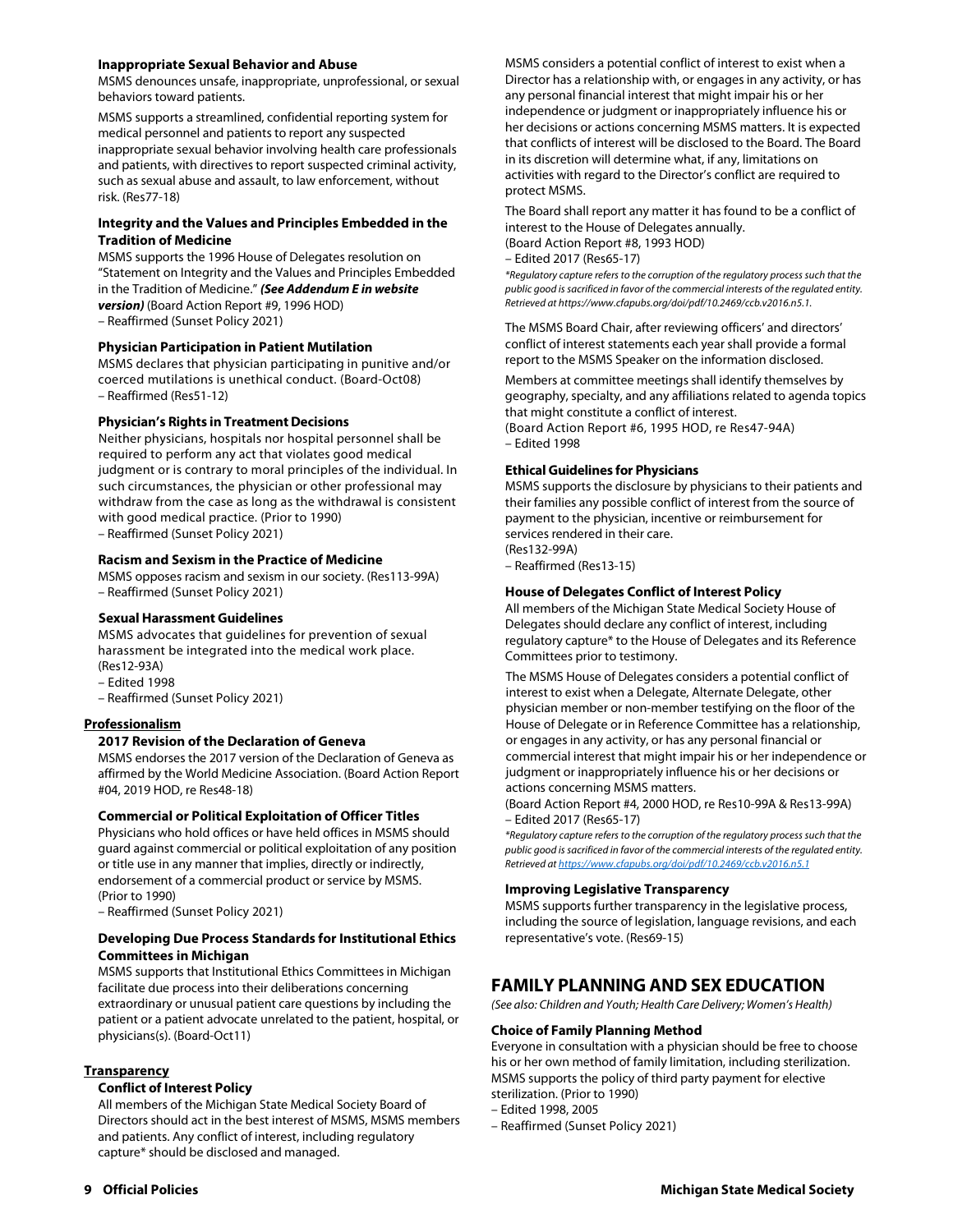#### **Continuous Waiver for School Sex Education Opt-Out**

MSMS supports requiring parents or guardians who choose to have their children opt out of school sex education to submit an opt-out notice each year that their child is to be excused from school sex education instead of allowing an automatic continuous waiver renewal. (Res30-18)

#### **Define 'Medically Accurate' in Sex Education Program Requirements**

MSMS supports "medically accurate" information in sex education programs to be defined as information that satisfies all of the following:

- 1. Relevant to informed decision-making based on the weight of scientific evidence.
- 2. Consistent with generally recognized scientific theory, conducted under accepted scientific methods.
- 3. Published in peer-reviewed journals with findings replicated by subsequent studies.
- Recognized as accurate and objective information by mainstream professional organizations such as AMA, American College of Obstetricians and Gynecologists, American Public Health Association, and American Academy of Pediatrics; government agencies such as Center for Disease Control, Food and Drug Administration, and National Institutes of Health; and, scientific advisory groups such as the Institute of Medicine and the Advisory Committee on Immunization Practices.

(Board Action Report #7, 2015 HOD, re Res53-14)

#### **Family Planning Services**

MSMS supports the concept that family planning services are a basic health service and funds should be earmarked to support those services.

Universal family planning is an essential element of responsible parenthood, stable family life and social harmony.

The very personal nature of advice and counseling in family planning makes it mandatory that consideration be given to the patient's wishes and desires, and to ethnic and religious background. The professional must be prepared to counsel on all aspects of family planning, either in assisting a couple to have a family, or postponing additions to their family. Expert counseling in all techniques, such as rhythm, barrier, hormone or tubal ligation must be available.

Consistent with responsible preventive medicine and in the interest of reducing the incidence of teenage pregnancy, the following is recommended:

- a. The teenage minor whose sexual behavior exposes her to possible conception should have access to medical consultation and the most effective contraceptive advice and methods consistent with her physical and emotional needs.
- b. The physician so consulted should be free to prescribe or withhold contraceptive advice in accordance with his or her best medical judgment in the best interests of the patient. (Res24-90A)

– Amended 1993

- Edited 1998, 2005
- Reaffirmed (Res05-16)

#### **Parental Paid Leave**

MSMS supports parental paid leave. (Res07-15)

#### **Preserve Access to Contraceptives**

MSMS supports the preservation of access to contraceptive services, including through Title X funds. (Res76-17)

#### **Public Funding of Sex Education Programs**

MSMS supports public funding of state and federal level comprehensive sex and reproductive education programs that meet the components of comprehensive sexuality education as outlined by the American College of Obstetricians and Gynecologists, recognizing that these programs are the most effective in creating positive health outcomes for students and should be made available to all students in the state of Michigan in an age appropriate manner. (Prior to 1990)

– Reaffirmed (Res05-16)

– Amended (Res16-18)

#### **Statement on Sex Education**

Public schools should be required to teach medically accurate, age appropriate, comprehensive sex education at all school levels with the option for parental opt out. Sex education programs should 1) be part of an overall health education program; 2) be presented in a manner commensurate with the maturation level of the students; 3) include age-appropriate training on how to give and withhold consent (based on the definition of consent as the unambiguous and voluntary agreement between all participants in each physical act within the course of interpersonal relationships, including respect for personal boundaries); 4) have professionally developed curricula; 5) include ample opportunities to involve parents and other concerned members of the community; and 6) utilize classroom teachers and other professionals who have shown an aptitude for working with young people and who have received special training. (Prior to 1990)

- Amended (Res11-18)
- Amended (Sunset Report 2019)
- Amended (Res16-19)

## **GOVERNMENT PROGRAMS AND REGULATORY OVERSIGHT**

*(See also: Health Care Delivery; Managed Care; Medicaid; Medicare; Pharmacy and Pharmaceuticals; Workers' Compensation)* 

#### **CMS Auditing of Medicare and Medicaid**

MSMS opposes arbitrary assessment of audit monies by the Centers for Medicare & Medicaid Services (CMS). (Res49-98A) – Edited 2005

– Reaffirmed (Sunset Policy 2021)

#### **Excessive Medical Administrative Costs**

MSMS opposes additional regulatory requirements that place a financial burden on the physicians or hospitals without compensation. (Res81-90A)

- Edited 1998
- Reaffirmed (Sunset Policy 2021)

#### **Government Financed Health Care**

The only purpose of government medical care programs for indigent patients is the delivery of needed quality health care. (Prior to 1990) – Edited 1998

– Reaffirmed (Sunset Policy 2021)

#### **Guardianship Guidelines**

MSMS supports the creation and/or adoption of national standards for guardianship programs, appropriate program funding measures, and quality control measures. (Res33-19)

#### **Limited Antitrust Exemption for Physicians**

MSMS supports a limited physician antitrust exemption to balance the bargaining position between health care insurance companies and physicians and therefore enable fair negotiations. – Amended (Sunset Policy 2021)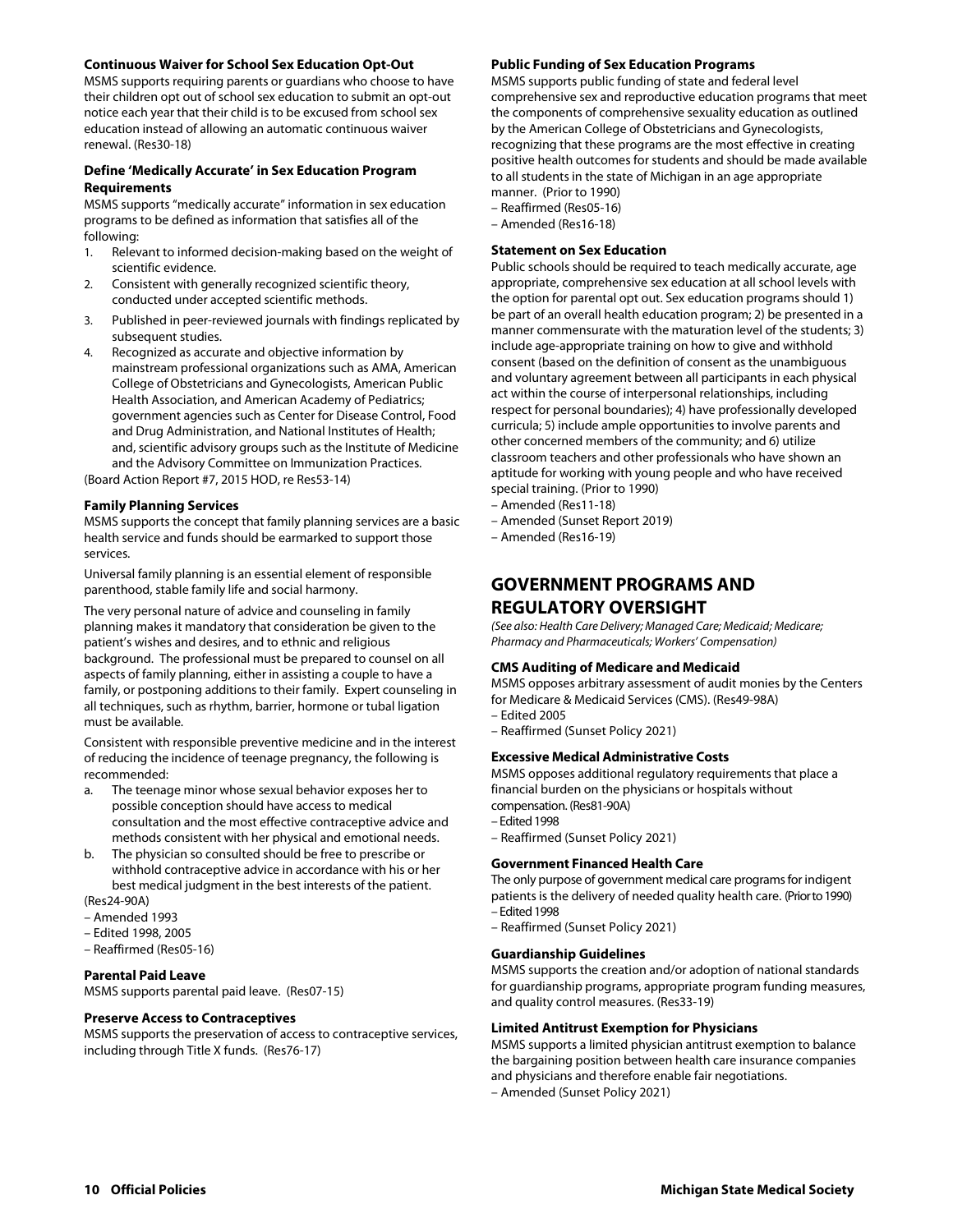#### **Medical Tool and Instrument Repair**

MSMS opposes any regulations regarding the repair or refurbishment of medical tools, equipment, and instruments that are not based on objective scientific data. (Res10-17)

#### **Modernization of Michigan's HIV Criminal Law**

MSMS believes the Michigan's criminal statutes pertaining to HIV should be updated to incorporate the following three guiding principles: 1) based on criminal intent to infect and conduct likely to transmit; 2) punishment that is proportionate to harm; and 3) avoid creation of new crimes or increased penalties for any disease and exclude diseases that are airborne/casually transmitted. (Res85-17)

#### **National Health Care**

MSMS supports voluntary, free-choice methods of medical and health care rather than a system dominated and controlled by the federal government. (Prior to 1990)

– Edited 1998

– Reaffirmed (Sunset Policy 2021)

#### **Physician Input for National Health Care Programs**

MSMS supports physician input at all levels in the development of any national health care programs. (Res131-93A)

– Reaffirmed (Sunset Policy 2021)

#### **Physician Input in Michigan Department of Health and Human Services Regulations**

Health-related activities should be retained by and within the Michigan Department of Health and Human Services. (Prior to 1990) – Edited 2016

MSMS advocates appropriate specialty societies have input when the Michigan Department of Health and Human Services is developing regulations for the prevention, detection and treatment of various medical conditions. MSMS deems that such regulations should have sufficient flexibility to permit physicians to practice according to the accepted medical standards. (Res27-90A)

– Amended 1993 – Edited 1998, 2016

## **Public Guardians for Incapacitated Patients**

MSMS supports and will advocate for the restoration of funding by the State of Michigan for public guardians to serve in this valuable capacity in order to improve the health and treatment for vulnerable patients in times of incapacitation. (Res33-19)

#### **Unauthorized Files and Investigations by the State Regulatory Agency**

MSMS is opposed to unauthorized investigations of physicians and the unauthorized development of files against physicians by the state agency with licensing and regulatory oversight of physicians. – Amended (Sunset Policy 2021)

#### **Use of Appropriate Terminology**

MSMS encourages federation publications to reverse the trend of using inappropriate terminology when referring to physicians as "providers," patients as "clients" and medical practices as "businesses." (Res20-00A)

– Reaffirmed (Sunset Policy 2021)

## **HEALTH CARE DELIVERY**

*(See also: Children and Youth; End of Life Care; Government Programs and Regulatory Oversight; Long Term Care; Physician Business and Legal Relations; Physician Fees and Reimbursement; Women's Health)* 

#### **Access**

**Address Physician Shortage with Data Proven Methods**  MSMS supports measures to incentivize physicians to practice in underserved areas. (Res89-16)

#### **Comprehensive Telemedicine Policy for Care Delivery and Access**

MSMS supports the use and ethical practice of telemedicine pursuant to applicable standards of care and encourages physicians to review the American Medical Association's Code of Medical Ethics' Policy 1.2.12 Ethical Practice in Telemedicine. Additionally, MSMS supports improved access to telemedicine through the elimination of barriers, including but not limited to, restrictive originating site requirements and fees. (Res11-19)

#### **Denial of Medical Care**

Persons who are indigent should not be denied necessary medical care.

– Amended (Sunset Policy 2021)

#### **Direct Access to Specialists**

MSMS supports direct access to specialty physicians when the specialty physician acts as a primary care physician, such as pediatricians and obstetrician/gynecologists. (Board-July99) – Reaffirmed (Sunset Policy 2021)

#### **Ob/Gyn as Primary Care Physician**

MSMS supports the designation of the obstetrician/gynecologist as a primary care physician. (Res26-95A) – Reaffirmed (Sunset Policy 2021)

#### **Primary Care Physician Shortage**

MSMS supports current American Medical Association's existing policy, Increasing the Availability of Primary Care Physicians H-200.973, addressing the primary care physician shortage through methods such as loan repayment options for residents who go into primary care specialties and expanding the number of primary care specialty openings by increasing the overall number of residency positions. (Res14-16)

#### **Transition to Independent Living for Individuals with Autism Spectrum Disorder**

MSMS supports improved resources for transition to independent living for individuals with Autism Spectrum Disorder. (Res41-19)

#### **Universal Coverage**

MSMS supports comprehensive health system reform described in the MSMS Future of Medicine Report. *(See Addendum P in website version)* (Res81-06A)

– Reaffirmed (Sunset Policy 2021)

#### **Clinical Integration and Transformation**

#### **Patient Centered Medical Home**

MSMS presently accepts the Joint Principles and footnotes as originally proposed while working within the Michigan Primary Care Consortium to assure appropriate physician oversight of nurse practitioners and physician assistants is maintained as the Patient Centered Medical Home is promoted. *(See Addendum Q in website version)* (Board-April09)

– Reaffirmed (Res30-14)

#### **Physician Organization Networks**

MSMS supports formation of physician organizations (POs) and PO networks to facilitate the provision of high-quality, efficient care and the communication of information. (Res21-94A)

– Reaffirmed (Sunset Policy 2021)

#### **Promotion of LGBTQ-Friendly and Gender-Neutral Intake Forms**

MSMS encourages the use of intake forms in health care settings including private medical practices and hospitals that allow patients to share their biological sex, current gender identity, sexual orientation, and preferred gender pronoun(s) in a culturally-sensitive and voluntary manner. (Res31-18)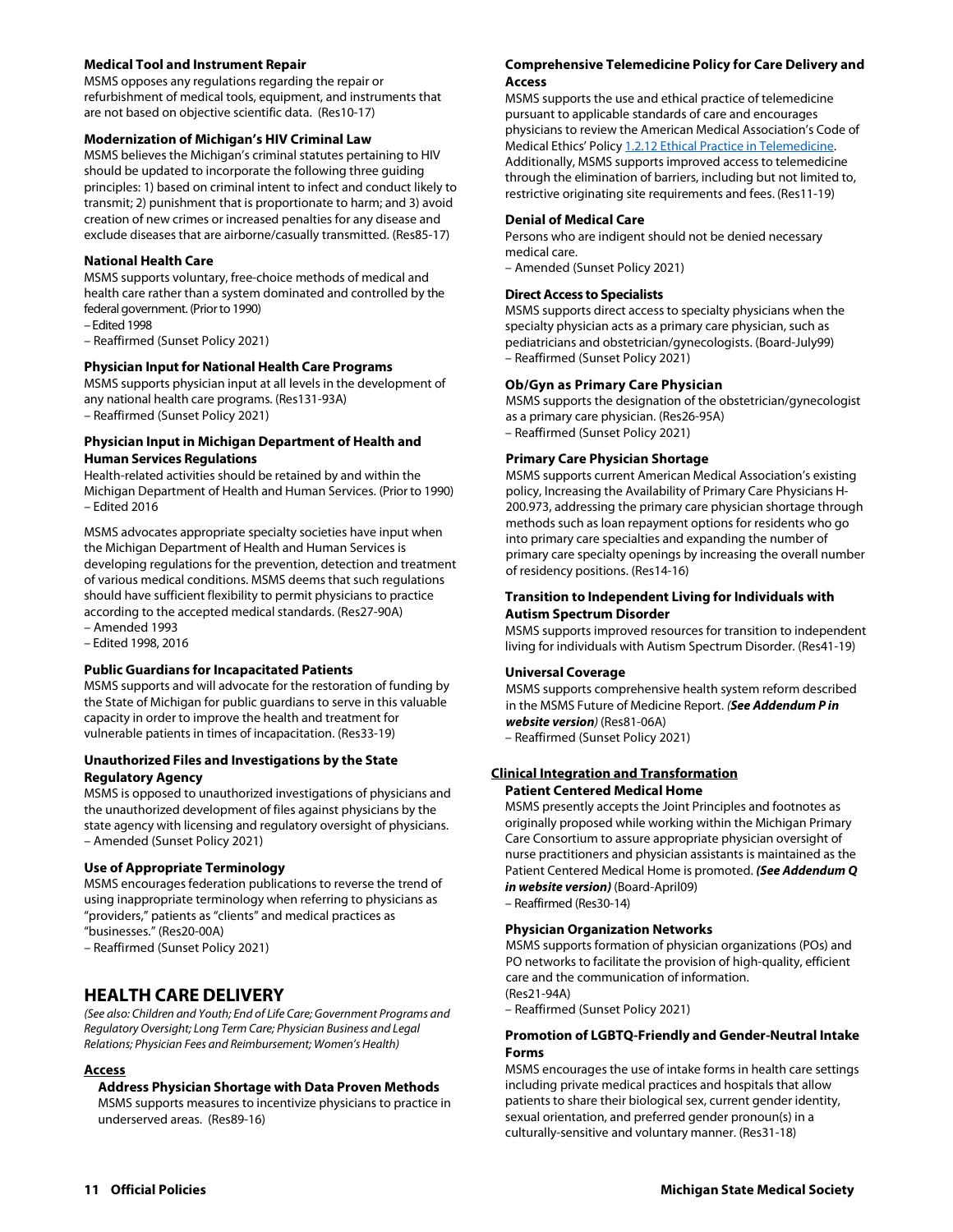#### **Sustain Patient-Centered Medical Home Practices**

MSMS advocates that third-party payers should share in the cost of sustaining Patient-Centered Medical Home designated practices for practicing physicians. (Res71-17)

#### **Continuity of Care**

#### **Continuity of Prenatal Care**

All providers of prenatal care in Michigan are obligated to provide continuity of care for labor and delivery. (Prior to 1990) – Edited 1998

#### **Post-operative Care**

MSMS supports the position that post-operative care should be provided by the operating surgeon or by a licensed physician trained in post-operative care.

(Board Action Report #1, 1993 HOD, re Res29-91A)

#### **Economics**

#### **CPT Coding**

MSMS supports uniform CPT coding for all medical services provided within the state of Michigan. (Res46-92A) – Reaffirmed (Res50-10A)

– Reaffirmed (Sunset Policy 2021)

#### **Domination of Health Care Delivery Market**

MSMS opposes any single organization dominating the health care delivery market. (Prior to 1990)

- Edited 1998
- Reaffirmed (Sunset Policy 2021)

#### **Economic Aspects of Health Care Delivery System**

Statement of Principles and Recommendations re Physician Involvement with Economic Aspects of the Health Care Delivery System:

Principles:

- 1. MSMS and its individual members share with the public a concern for the proper distribution, delivery and utilization of health care.
- 2. MSMS has an enduring commitment to the delivery of health care in the most cost-effective manner.
- 3. MSMS believes that physicians have a moral and vital obligation to inform, advise, or assist third parties in deliberations concerning the quality of health care, its utilization and cost.

(Prior to 1990)

– Reaffirmed (Sunset Policy 2021)

#### **Emergency Care**

#### **Emergency Care for Office Based Procedures**

MSMS supports a requirement that a physician, who performs office based procedures, provide access to post-operative physician care consistent with appropriate standards of care (practice). (Res107-99A)

– Reaffirmed (Sunset Policy 2021)

#### **Facilities**

#### **Alternative Uses of Hospital Beds**

MSMS supports alternative uses of hospital beds and space. (Prior to 1990)

– Edited 1998

– Reaffirmed (Sunset Policy 2021)

#### **Blue Cross Blue Shield of Michigan (BCBSM) Restrictions for Ambulatory Surgery Centers**

MSMS advocates for the elimination of Blue Cross Blue Shield of Michigan Evidence of Need criteria for ambulatory surgery centers and promotes the more generally accepted guidelines for certification of ambulatory surgery centers set forth by Medicare. (Res48-07A)

– Reaffirmed (Sunset Policy 2021)

#### **Closing of Small Community Hospitals**

MSMS supports the reduction of financial constraints on small rural hospitals in order to improve access to health care. (Res16-90A)

- Edited 1998
- Reaffirmed (Sunset Policy 2021)

#### **Funding of County Medical Care Facilities**

MSMS opposes inappropriate reduction in funding for county medical care facilities. (Res43-91A)

- Edited 1998
- Reaffirmed (Sunset Policy 2021)

#### **General Care Delivery**

#### **Ban Conversion Therapy**

MSMS supports legislative efforts to ban "reparative" or "conversion" therapy for sexual orientation or gender identity. (Res-30-19)

#### **Guidelines**

#### **Determination of Disability and Impairment**

MSMS encourages appropriate agencies adopt the "AMA Guides to the Evaluation of Permanent Impairment" for determining disability and impairment. (Res65-96A) – Reaffirmed (Sunset Policy 2021)

#### **Specialty Society Clinical Care Guidelines**

MSMS supports the implementation of clinical care guidelines developed by recognized national medical specialty societies to enhance state-of-the-art, quality care for patients. *(See* 

*Addendum F in website version)* 

(Res76-90A & 1990 Board Annual Report)

- Edited 1998
- Reaffirmed (Sunset Policy 2021)

#### **Leadership**

#### **Physician Leadership Role in Health Care**

MSMS accepts its role as an advocate of quality health care for all patients.

In order to ensure the quality of care given to patients, physicians must maintain overall responsibility and leadership in decisions affecting the health care received by the public.

Physicians should be encouraged to strive for unity of purpose in this area of responsibility and leadership and participate in activities, both public and professional, that will serve to advance this goal. (Prior to 1990)

– Reaffirmed (Res 30-14)

#### **Medical Necessity**

#### **Determination of Medical Necessity of Medical Case Management**

The treating physician shall be the sole determinant of medical case management and medical necessity. MSMS believes that an insurer, a health care corporation or a government agency may not interfere with the patient/physician relationship by determining medical necessity or medical case management without a fair and reasonable appeals process and independent binding arbitration in a timely fashion.

(Board Action Report #14, 1994 HOD, re Res121-93A) – Reaffirmed (Sunset Policy 2021)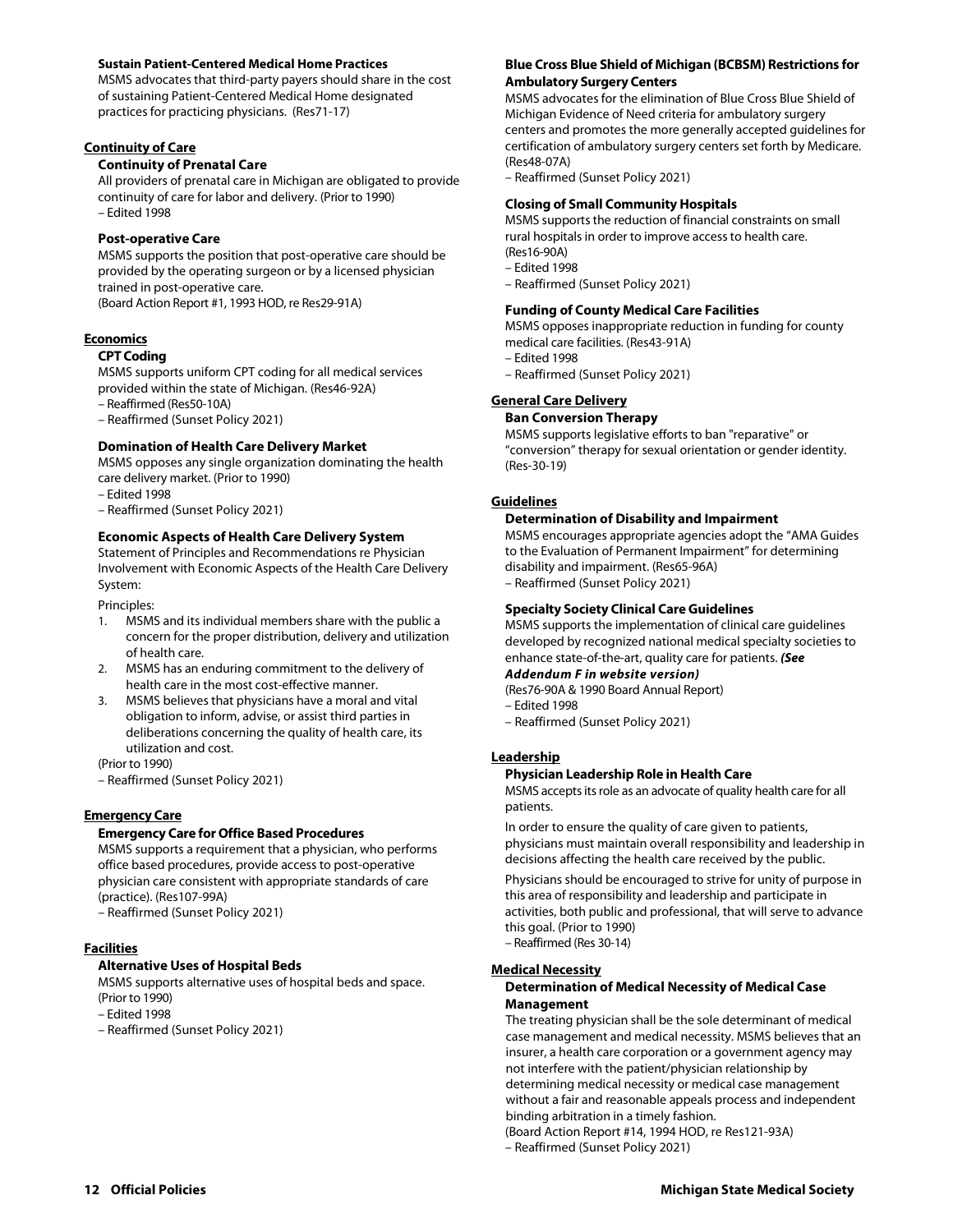#### **Quality of Patient Care**

Medical services to the patient should be allocated based upon the physician's best medical judgment with regard to the patient's health and welfare. Financial consideration shall not alter the physician's best medical judgment and treatment of that patient. (Prior to 1990)

- Edited 1998
- Reaffirmed (Res30-14)

#### **Prevention and Screening**

#### **Breast Thermography**

MSMS accepts the American College of Radiology position that thermography has not been demonstrated to have value as a screening, diagnostic, or adjunctive imaging tool. (ACR Res33-90) – Edited 1998

– Reaffirmed (Sunset Policy 2021)

#### **Lead Screening**

MSMS supports the evidence-based performance of lead blood testing for all ages during doctor visits based on indication of lead exposure. (Res06-17)

#### **Physician Support of Statewide Breast and Cervical Cancer Control Program**

MSMS supports and endorses the Breast and Cervical Cancer Control Program and urges members to refer eligible patients to the Program for screening as part of ongoing care. (Res16-93A) – Reaffirmed (Sunset Policy 2021)

#### **Promote Prostate Cancer Screening for Minority Populations**

MSMS encourages outreach to diverse community organizations that serve African American/Native American and other at-risk minority men in an effort to promote prostate cancer screening and prostate cancer education in this high-risk population. (Res75-19)

#### **Quality Improvement**

#### **Continuous Quality Improvement (CQI) Programs**

MSMS urges its members to participate in Continuous Quality Improvement (CQI) training programs. (Res111-95A) – Reaffirmed (Sunset Policy 2021)

#### **Population Health Program Carve-Outs**

MSMS encourages payers to "carve-out" or remove complex acute and chronic medical illnesses that are primarily managed by specialists or subspecialists from the formulas used in the respective population health value-based payment programs. (Res32-19)

#### **Quality Metrics**

MSMS encourages public and private third-party payers to align quality metrics and limit the number of metrics that are introduced and modified each year in order to allow more consistency in quality and cost in the delivery of health care. (Res17-18)

#### **Reporting**

#### **Collection and Use of Physician Specific Data**

MSMS supports the amended "Principles on the Release of Physician-Specific and Physician Group Data." *(See Addendum J in website version)* (Board-May94)

- Reaffirmed (Board-March07)
- Reaffirmed (Sunset Policy 2021)

#### **Federally-required Patient Surveys**

MSMS supports the American Medical Association (AMA) policy on Pain Medicine (D-450.958). (Res71-16)

## **HEALTH CARE INSURANCE**

*(See also: Credentialing; Managed Care; Medicaid; Medicare; Membership; Health Clinicians Other Than Physicians; Physician Fees and Reimbursement)* 

#### **ACA Reform Principles**

MSMS supports the AMA's "core principles" for reform of the Affordable Care Act (ACA) as follows:

"In considering opportunities to make coverage more affordable and accessible to all Americans, it is essential that gains in the number of Americans with health insurance coverage be maintained. Consistent with this core principle, we believe that before any action is taken through reconciliation or other means that would potentially alter coverage, policymakers should lay out for the American people, in reasonable detail, what will replace current policies. Patients and other stakeholders should be able to clearly compare current policy to new proposals so they can make informed decisions about whether it represents a step forward in the ongoing process of health reform." (Board-March17)

#### **Access to Psychiatrists**

MSMS supports requiring qualified health plans to provide access to psychiatrists. (Res92-95A)

– Reaffirmed (Sunset Policy 2021)

#### **Accountability of Repricing Networks**

MSMS supports a physician's right to withdraw participation from any insurance company that mandates participation in repricing networks or all products clauses. (Res4-11)

#### **Automatic and Affordable Health Insurance Coverage for All**

MSMS supports affordable health insurance coverage for Americans. (Res41-01A)

– Reaffirmed (Sunset Policy 2021)

#### **Childhood Obesity as a Covered Benefit**

MSMS supports the treatment of childhood obesity a benefit covered by health insurance plans. (Res88-10A) – Reaffirmed (Sunset Policy 2021)

#### **Children's Preventive Care**

MSMS supports requiring insurance companies to cover well-baby check-ups, pediatric check-ups and child immunizations. (Board-Nov93)

– Reaffirmed (Sunset Policy 2021)

#### **Compensation for Prior Authorization Efforts**

MSMS supports working with Michigan insurance companies to study the effectiveness, efficiency, and outcomes of prior authorization processes with the goal of minimizing the burden of prior authorization activities and eliminating non-value-added processes including, but not limited to, such issues as value, efficiency, and compensation. (Res59-14) – Reaffirmed (Res38-19)

#### **Coverage and Billing of Postpartum LARC Services**

MSMS supports AMA policy H-75.984, Increasing Availability and Coverage for Immediate Postpartum Long-Acting Reversible Contraceptive Placement, in effect on April 29, 2018, which recognizes efficacy of postpartum long-acting reversible contraceptives placement as a way of reducing future unintended pregnancies and the need to increase availability and coverage by Medicaid, Medicare, and private insurers, as well as to bill and pay these devices separately from the obstetrical global fee. (Res43-18)

#### **Coverage of Immunization by Third Party Payers**

MSMS urges all third-party payers, especially fee-for-service health plans, to provide coverage of immunizations recommended by national authorities.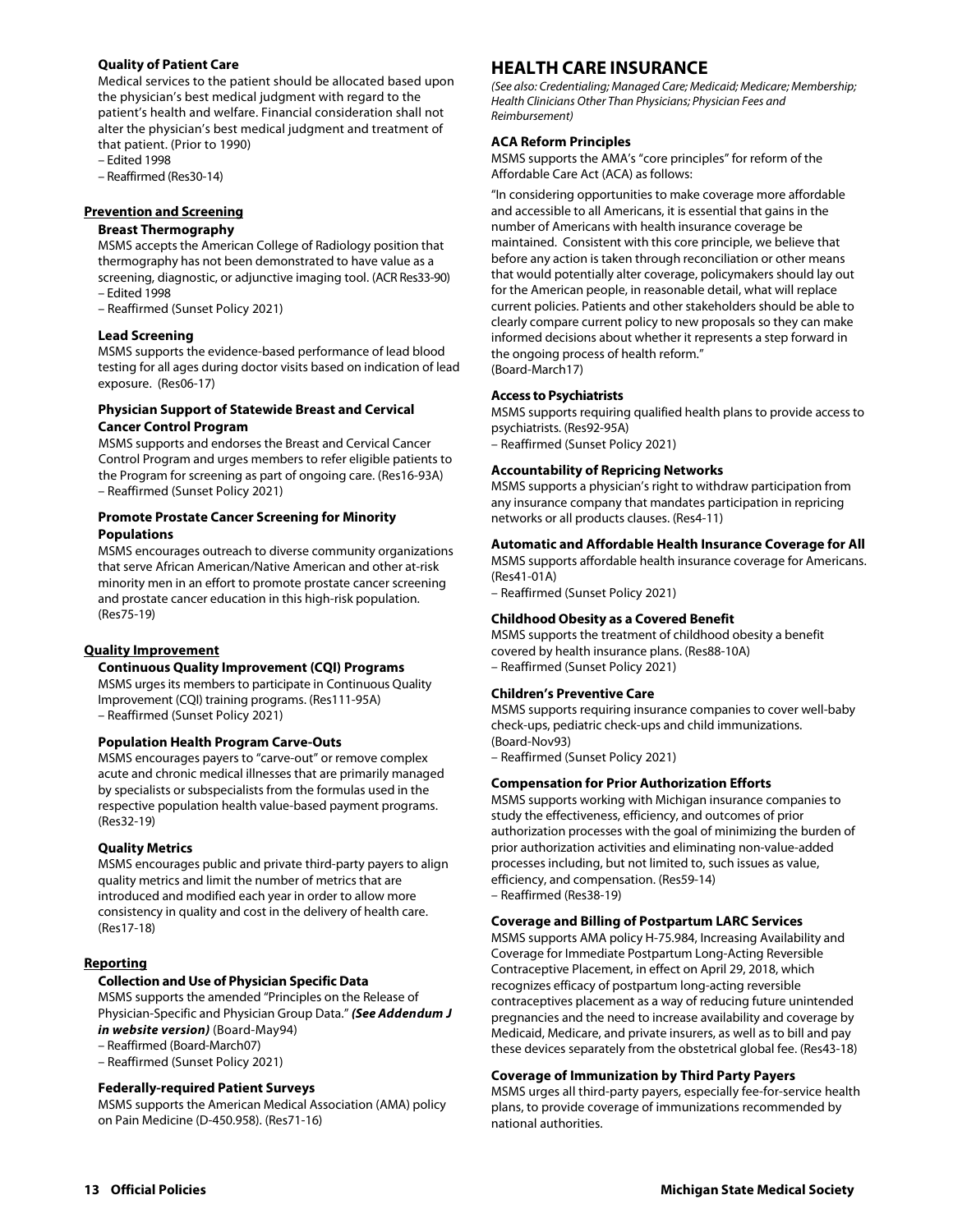MSMS encourages fee-for-service health plans, large businesses and labor organizations in Michigan to include health insurance coverage of recommended immunizations. (Res51-96A) – Reaffirmed (Sunset Policy 2021)

#### **Access to Breast Reconstruction**

MSMS supports the right for all women to have access to breast reconstruction after cancer surgery if they desire it, and that access should be available regardless of timing in relationship to the onset of the deformity or absence of their breast. – Amended (Sunset Policy 2021)

**Eliminate Barriers to Medication-Assisted Treatment** 

MSMS supports the elimination of insurance-related access barriers, including prior authorization requirements, to all forms of medication-assisted treatment for the medical treatment of substance use disorder. (Res15-19)

#### **Emotional or Behavioral Health Disorder as a Pre-existing Condition**

MSMS believes no applicant should be denied an insurance policy for health care, sickness and accident, and/or life because the applicant has been treated for any current or previous emotional or behavioral health disorder.

– Amended (Sunset Policy 2021)

#### **Evaluation of Health Plan Performance**

MSMS continues to evaluate overall performance of health insurance companies with particular emphasis on patient and provider satisfaction, as well as the proportion of premium dollars spent on administration. (Res28-95A)

– Reaffirmed (Sunset Policy 2021)

## **Extension of the Children's Health Insurance Program**

MSMS supports the Children's Health Insurance Program (CHIP) and long-term continuation funding. MSMS opposes any attempts to terminate CHIP and/or the CHIP enrollment process in Michigan, regardless of the status of federal funding. (Res01-18 AND 26-18)

#### **Gender Equity for Prescription Drug Coverage**

MSMS supports Michigan insurance carriers and employers to establish gender equity for prescription drug coverage, i.e. birth control pills. (Res4-03A)

– Reaffirmed (Sunset Policy 2021)

#### **Genetic Information Non-Discrimination in Insurance Coverage**

MSMS encourages physicians to inform patients that their genetic test results may not be currently protected from discrimination by longterm care, disability, or life insurance providers and opposes the use of genetic information in decision-making for not only health insurance policies, but also long-term care, disability, and life insurance policies. (Res46-13)

#### **Genetic Screening Affecting Insurance Policy Rates**

MSMS opposes the use of genetic information by health insurers to make coverage or rate decisions.

– Amended (Sunset Policy 2021)

#### **Health Insurance for Adopted Children**

There should be no discrimination in health insurance benefits between adopted and biological children. (Res11-91A) – Edited 1998

– Reaffirmed (Sunset Policy 2021)

#### **Health Insurers: Domestic Assault Victims**

MSMS opposes the use of a person's status as a victim of domestic assault by insurers, health maintenance organizations, and life insurers to deny or cancel coverage or charge special rates. – Amended (Sunset Policy 2021)

#### **Improved Access to Non-Opioid Treatment Modalities**

MSMS supports coverage policies by third party payers that improve access to non-opioid treatment modalities including, but not limited to, physical therapy and occupational therapy as recommended by the patient's physician. (Res67-19)

#### **Insurance Coverage**

Medical insurance companies should make provision for adequate coverage of abortions. (Prior to 1990) – Edited 1998

– Reaffirmed (Sunset Policy 2021)

#### **Insurance Coverage for Medical Food Products**

MSMS supports health plan coverage of medical food products for patients with inborn errors of metabolism regardless of age. Medical food products should be exempt from deductibles and coinsurance and copayments should not exceed 50 percent. (Res56-17)

#### **Insurance Coverage for Out-of-Office Nutrition Education**

MSMS supports the extension of health insurance coverage for integrative nutrition education programs which consider the socioeconomic situation, health goals, culinary knowledge, and time/lifestyle constraints of its participants. (Res49-19)

#### **Long-term Care Insurance**

MSMS supports the availability of insurance for long-term care for Michigan residents. (Prior to 1990) – Reaffirmed (Sunset Policy 2021)

#### **Mental Health Insurance Benefits**

Mental health benefits should be reimbursed on a par with other health care benefits. (Prior to 1990) – Reaffirmed (Sunset Policy 2021)

#### **Misuse of Standard of Practice and Guidelines by Third Party Payers**

MSMS opposes third party payer processes that delay timely recognition of advances made by clinical and/or basic research which improved the diagnosis and/or treatment of disease. (Res19-99A) – Edited 2016

#### **No-Fault Auto Insurance – Coordination of Benefits**

MSMS supports the requirement that automobile insurance policies with a coordination of benefits clause pay reasonable charges for products, services and accommodations incurred by the insured that are not covered by his/her primary health care policy, if the services are provided by a qualified health care professional. (Board-July97)

– Reaffirmed (Sunset Policy 2021)

#### **No-fault Health Insurance**

MSMS supports the concept that health insurance carriers cover the cost of treatment for illness or injury until the responsible payer is identified in order to ensure continuity of care. (Res60-95A) – Reaffirmed (Sunset Policy 2021)

#### **Non-payment of "Authorized" Medical Services**

MSMS supports that an insurer's authorization for specific service(s) is associated with payment for services rendered; that reimbursement for services rendered is received within 30 days; and that services with "authorization" cannot be denied retrospectively with request for return payment. (Res79-11)

#### **Oral Anti-Cancer Therapy Drug Parity**

MSMS supports state and federal legislation similar to that passed in a majority of states mandating parity between intravenous medications and oral anti-cancer therapy drugs. (Res64-15)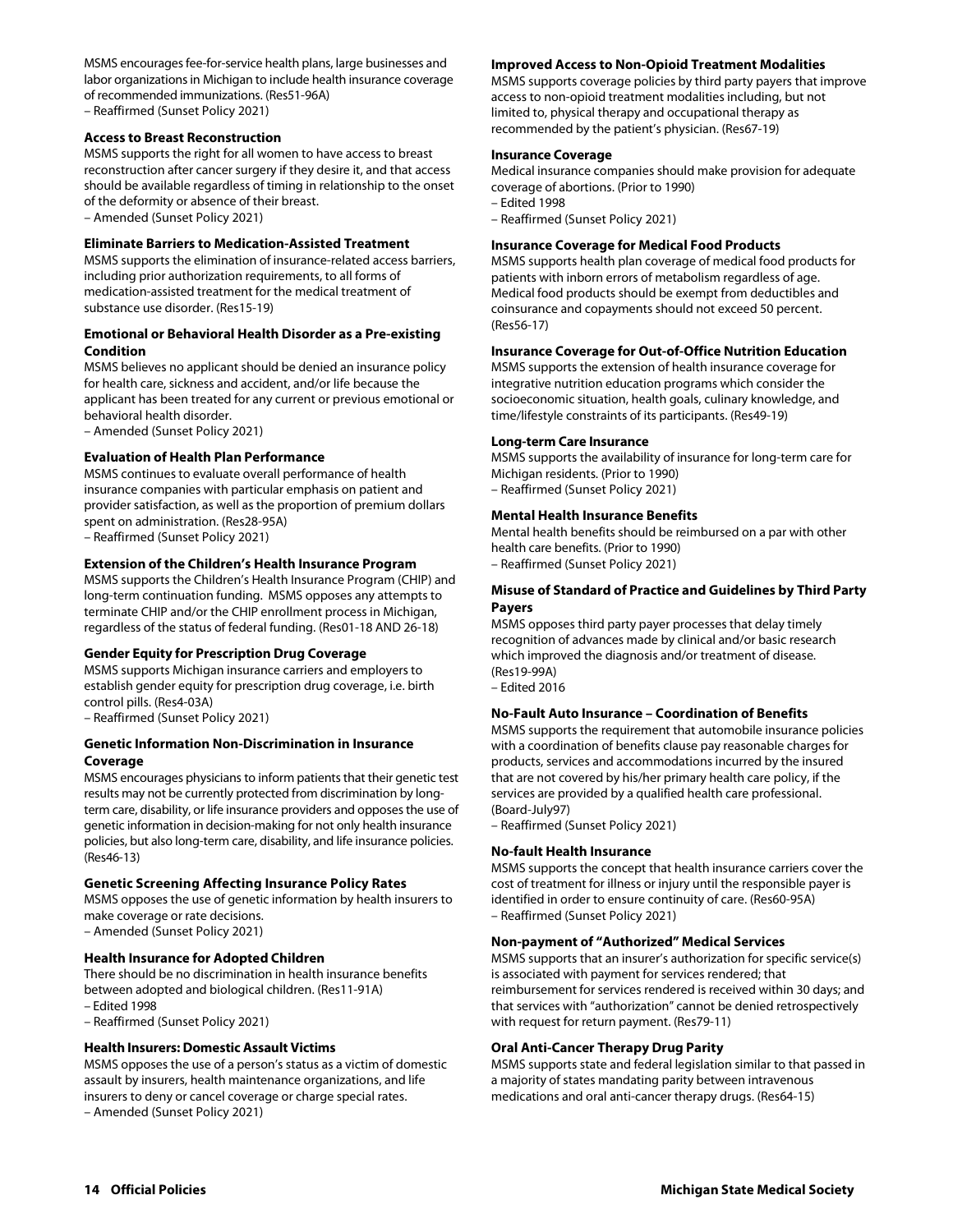#### **Over Utilization of Radiologic Studies**

MSMS recommends that insurers reimburse radiologic procedures fairly and equitably and that over utilization be addressed not by decreasing fees, but by recommending appropriate utilization of radiologic procedures and appropriate credentialing of physicians performing these procedures. (Res67-94A) – Reaffirmed (Sunset Policy 2021)

#### **Patient Informed Choice of Delivery Options**

MSMS believes that the choice between vaginal birth after cesarean (VBAC) delivery and repeat cesarean sections should be a decision between the patient, her partner, and her doctor utilizing the latest relevant guidelines from the American College of Obstetricians and Gynecologists (AGOG). Insurance companies should not withhold reimbursement for a repeat cesarean section if this alternative is the patient's informed decision.

– Amended (Sunset Policy 2021)

#### **Physician Penalties for Out-of-Network Services**

MSMS vehemently opposes any penalties implemented by insurance companies against physicians when patients independently choose to obtain out-of-network services. (Res25-07A)

– Reaffirmed (Sunset Policy 2021)

#### **Pre-existing Conditions**

MSMS supports prohibiting health and disability insurers and HMOs from denying coverage and from refusing to issue or renew coverage because of pre-existing condition. (Board-Nov93) – Reaffirmed (Sunset Policy 2021)

#### **Preferred Provider Organizations**

Preferred provider organizations should promote fee for service medicine, balance the marketing advantage of other financial mechanisms and encourage innovations to control health care costs. Physicians should analyze preferred provider organizations based on the following:

- 1. The PPO plan must assess and maintain quality care and ready access to the system by a peer review mechanism designed by and supported by practicing physicians. In order to assure quality care all PPO's must have independent outside peer review by physicians.
- 2. The PPO plan should address overall health care costs to the community including medical education, tertiary care facilities and catastrophic illness. It should not merely be a cost cutting mechanism within its selected population. Access and quality of care should not be sacrificed in favor of cost containment.
- 3. The PPO plan must assure the physician's role as the advocate of the needs of each patient. The physician should not be placed in an adversarial position by acting as an agent for the health plan.
- 4. PPO planning must recognize the role of the physician as the expert in selecting health care for patients. The doctor should select an overall cost-effective treatment plan rather than provide services based solely on the lowest costs.
- 5. The PPO plan should reinforce the concept of a continuing relationship between physician and patient.
- 6. Physicians must be actively involved in the planning, organization and management of all plans involving delivery of health care services.
- 7. Preferred provider plans should provide incentives for consumers to make cost effective choices for their own health care.
- 8. Physicians should have access to detailed information concerning their own "practice profile."
- 9. Advertising for any PPO must be fair, objective and truthful. It should clearly state any limitations in services to be delivered.
- 10. All PPO plans should make provisions for "freedom of choice" of physicians by the individual patients. This should be accomplished by including reasonable co-payments and deductibles for patients using physicians outside the plan.
- 11. Preferred provider legislation should be flexible so that innovation in PPO systems can be developed. It should encourage new organizations by health care professionals.
- 12. All provider-sponsored PPO's should be exempted from regulations imposed on third party carriers.

(Prior to 1990) Edited 1998, 2015

#### **Prescription Availability for Weekend Discharges**

MSMS supports the availability of pharmacy benefit managers, health insurers, and pharmacists on holidays and weekends to resolve issues of coverage and/or formulary to protect patient safety and prevent readmissions.

(Board Action Report #03-17; 2017 HOD re Res40-16)

#### **Prescription Collaborative**

MSMS believes health insurance companies, regarding their respective drug formularies, should be required to:

- 1. Manage the drug formulary through their computer database accessible by the physicians at a fixed URL;
- 2. Utilize their computer database to notify physicians of changes on the formulary and of covered alternatives via email or fax per the physician's designation; and,
- 3. Include with any notification of non-formulary medication those alternatives that are covered.
- (Res02-17)

#### **Prescription Drug Coverage for Contraception**

MSMS supports requiring all health plans to provide (1) outpatient coverage for prescription contraceptive drugs without a higher copay or deductible than for other drugs and (2) coverage for the dispensing of a 365-day supply of a covered prescription contraceptive at one time in policies that provide coverage for prescription drugs. (Res29-00A) – Edited 2017

#### **Prior Authorization for Delivery**

MSMS opposes the current practice/rule requiring prior authorization for elective delivery of any patient. (Res74-99A) – Reaffirmed (Res38-19)

#### **Prior Authorization for Surgical Procedures**

MSMS supports requiring Michigan health plans to finalize their decisions on "prior authorization" at least one calendar week before the scheduled procedure. (Res28-13) – Reaffirmed (Res38-19)

#### **Prior Authorization Reform**

MSMS supports the American Medical Association's 21 guiding principles to reform prior authorization requirements and will utilize the principles as a guide for prior authorization reform. (Res89-17) – Reaffirmed (Res38-19)

#### **Promotion and Sale of Medical and Disability Insurance Policies**

Medical and/or disability insurance policies that contain deceptive exclusionary devices should not be promoted or sold. (Prior to 1990) – Reaffirmed (Sunset Policy 2021)

#### **Prostate Cancer Screening**

MSMS supports third party coverage of prostate cancer screening. (Board-July97)

– Reaffirmed (Sunset Policy 2021)

#### **Protect HealthCare.gov Consumers' Personal Data**

MSMS supports prohibiting the inappropriate sharing of personal health information obtained from state and federally facilitated Health Insurance Marketplaces such as HealthCare.gov. (Res16-15)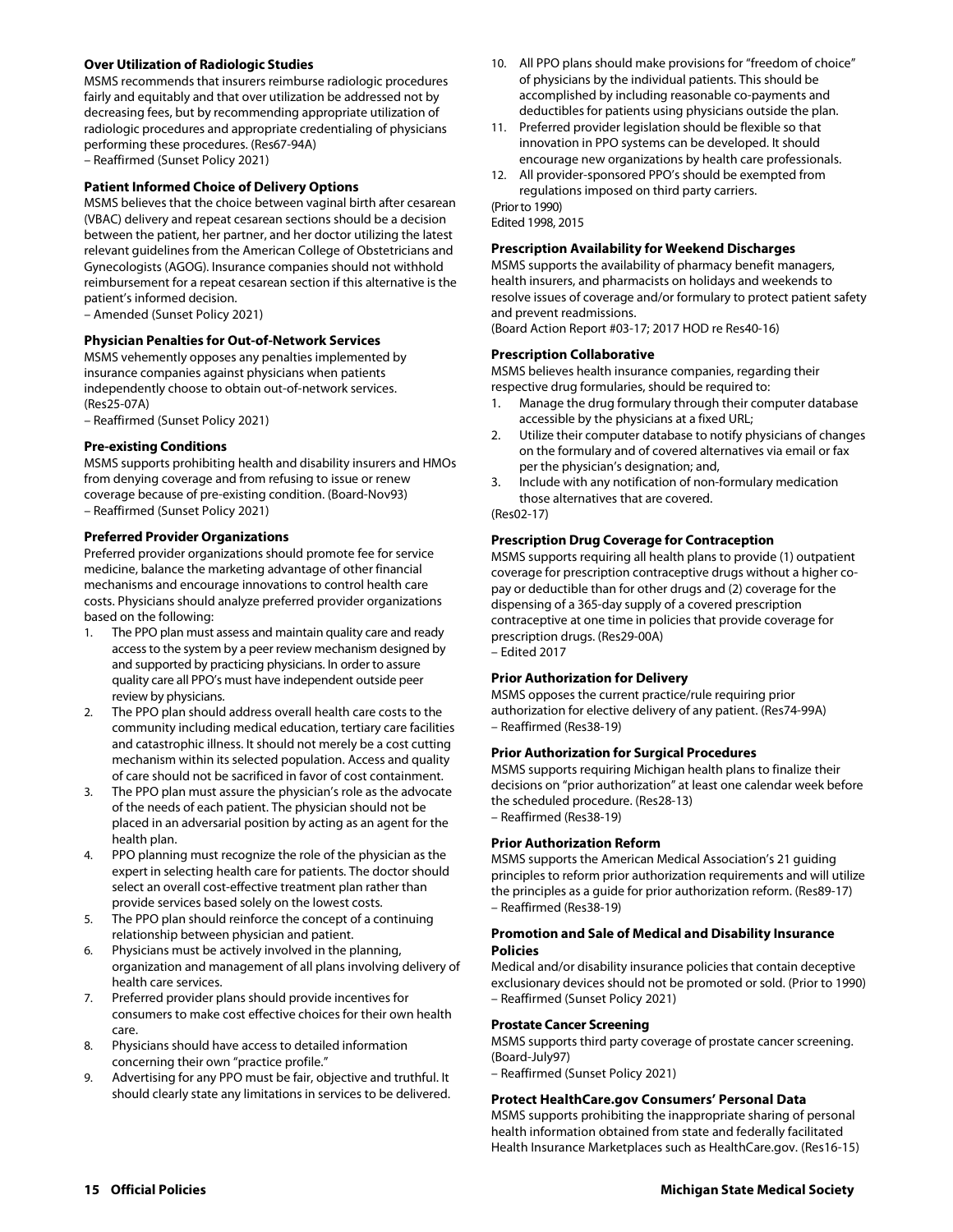#### **Second Opinion**

MSMS endorses the concept of "second opinion" when requested by the patient or his or her physician.

Mandatory second surgical opinion programs are not in the best interest of the public. (Prior to 1990) – Reaffirmed (Sunset Policy 2021)

#### **Surprise Out-Of-Network Medical Billing**

MSMS supports the elimination of surprise out of network medical billing. (Res64-19)

#### **Tax Deductible Insurance Premiums**

All health insurance premiums should be tax deductible. (Prior to 1990)

– Edited 1998

– Reaffirmed (Sunset Policy 2021)

#### **Third Party Payer Responsibilities**

MSMS strongly encourages third party payers to provide a summary of their insurance benefits outlining, up-front, deductibles, co-pays, and preventative coverage in simple terms that take into account recommended reading grade levels and that is provided in the patient's primary language within 30 days of policy activation. (Res43-16)

#### **Uniform Claim Form**

MSMS supports implementation of a uniform claim form for all third-party payers. (Prior to 1990)

- Edited 1998
- Reaffirmed (Sunset Policy 2021)

#### **Uniform Claim Reporting Requirements**

MSMS supports standardized claims reporting requirements that would:

- Require licensed health care providers to use the Centers for Medicare & Medicaid Services (CMS) 1500 claim form to bill third party payers.
- Require payers doing business in Michigan to accept data based on the CMS instructions for completion of the CMS 1500.
- For electronic claims submission, require health care providers to submit and payers to accept, directly or through use of a clearinghouse, either the Medicare National Standard Format or the American National Standards Institute (ANSI) 837 standards until further requirements are made by the Centers for Medicare & Medicaid Services requiring a single format for Medicare claims.
- Require use of CPT and CMS modifiers and use of standardized criteria for additional modifiers needed to accommodate policies of specific payers.
- Require use of ICD-10-CM codes to report all diagnoses and reasons for encounters and require payers to accept the current ICD-10 diagnosis codes October 1 of each year.
- Assure that AMA interpretations of CPT procedure codes supersede interpretations by payers.
- Mandate that payers reimburse professional services according to fees and procedure codes in effect as of the date of service rather than the date received.
- Enforce payer conformity with uniform reporting requirement through the imposition of penalties for noncompliance.

(Board-Jan96)

– Edited 2005, 2016

#### **Waiting Period for Pre-existing Conditions**

MSMS supports coverage of pre-existing conditions by third party payers without a waiting period. (Board-Nov97) – Reaffirmed (Sunset Policy 2021)

## **HEALTH CLINICIANS OTHER THAN PHYSICIANS**

(See also: Hospital-Physician Relations; Licensure; Scope of Practice)

#### **Acupuncture: Licensure**

MSMS opposes the licensure of acupuncturists. (Res30-90A) – Amended 1993

– Reaffirmed (Sunset Policy 2021)

#### **Certified Anesthesiologist Assistants**

MSMS supports the licensure of "certified anesthesiologist assistants" (CAA), who would practice anesthesiology under the supervision of an anesthesiologist, consistent with other MSMS policy relative to scope of practice. (Board-Oct17)

#### **Evaluation of Allied Health Professionals**

MSMS supports the evaluation of allied health professional methods of practice. (Prior to 1990)

– Reaffirmed (Sunset Policy 2021)

#### **Licensure and Reimbursement for Certified Genetic Counselors**

MSMS supports the licensure of certified genetic counselors. (Res36-16)

#### **Licensure of Naturopaths**

MSMS opposes the use of licensing as a pathway for expanding the scope of practice of persons practicing naturopathic medicine. (Board-July2018)

#### **Medical Staff Privileges for Allied Health Professionals**

MSMS urges (1) Michigan physicians to examine the credentials and privileges of allied health professionals and (2) hospital medical staffs to periodically review their bylaws to ensure they include the appropriate language describing the credentialing of allied health professionals. (Res26-94A)

– Reaffirmed (Sunset Policy 2021)

#### **Non-Physician Practitioner Use Rules**

MSMS supports daily physician supervision of all non-physician practitioners who provide care to hospitalized patients as documented by a signature. – Amended (Sunset Policy 2021)

#### **Midwifery: Protection from Unqualified Practitioners**

MSMS supports protection of Michigan women from unqualified practitioners of obstetrics. (Prior to 1990)

- Edited 1998
- Reaffirmed (Sunset Policy 2021)

#### **Nursing: Direct Reimbursement of Certified Nurse Midwives**

MSMS supports permitting direct reimbursement to certified nurse midwives if the regulations stipulate the following:

- An expense-incurred, medical or surgical policy, conversion policy or indemnity policy, that provides coverage for maternity services, shall offer to provide coverage for such services whether performed by a physician or a nurse midwife acting within the scope of his or her license. A certified nurse midwife must include evidence of a collaborative relationship with a physician with obstetrical privileges at the same institution.
- A group or non-group certificate or conversion certificate that provides coverage for maternity services, shall offer to provide or shall provide, coverage for such services whether performed by a physician or a nurse midwife acting within the scope of his or her license. A certified nurse midwife must include evident of a collaborative relationship with a physician with obstetrical privileges at the same institution.

(Board-Sept94)

– Reaffirmed (Sunset Policy 2021)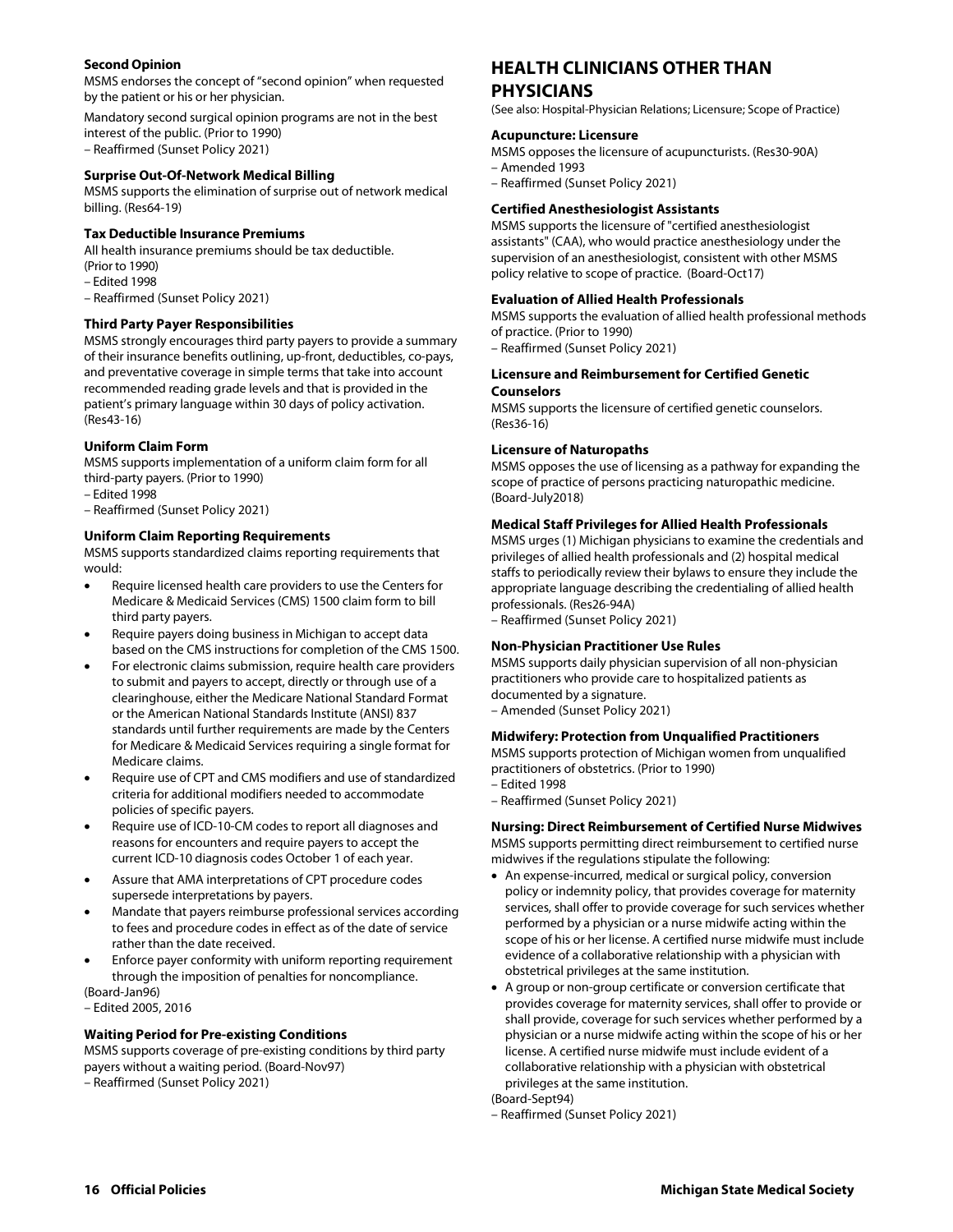#### **Nursing: Scope of Practice**

MSMS opposes the practice of medicine by independent nurse practitioners.

MSMS supports the establishment of written protocols between the physician and nurse practitioner. (Res33-91A)

– Edited 1998

– Reaffirmed (Board-Oct12)

#### **Opposing the Establishment of an Assistant Physician Program**

MSMS opposes special licensing pathways, including the "assistant physician" pathway, for physicians who are not currently enrolled in an Accreditation Council for Graduate Medical Education or American Osteopathic Association training program, or who have not completed at least one year of accredited post-graduate U.S. medical education. (Res45-15)

#### **Optometry: Scope of Practice Expansion**

MSMS opposes allowing optometrists to expand their scope of practice to include the use of therapeutic drugs, and to expand the area that they may examine from the eyeball to the area surrounding the eye. (Board-Jan93)

– Reaffirmed (Sunset Policy 2021)

#### **Pharmacy: Cooperation to Insure Patient Medication Safety**

MSMS works with the Michigan Pharmacists Association to assure patient safety, confidentiality, and continuity of care. (Res88-93A) – Reaffirmed (Sunset Policy 2021)

#### **Physician Assistants (PAs): Prescribing Controlled Substances**

MSMS supports changing the Board of Medicine administrative rules so physician assistants (PAs) can write orders for controlled substances in the hospital setting upon verbal order of his or her collaborating physician. (Res59-97A)

#### **Physician Assistants and Nursing: Prescription Drugs**

MSMS supports the concept of permitting physician assistants and registered nurses to order, receive and dispense complimentary starter doses of non-controlled substances. (Board-July95) – Reaffirmed (Sunset Policy 2021)

#### **Physician's Relationship with License Limited Practitioners**

A physician should at all times practice a method of healing founded on a scientific basis. A physician may refer a patient for diagnostic or therapeutic services to another physician, licensed limited practitioner, or any other provider of health care services permitted by law to furnish such services whenever the physician believes that this will benefit the patient. As in the case of referrals to physician specialists, referrals to license limited practitioners should be based on their individual competence and ability to perform services needed by the patient.

Testimonials should not be used in advertising as such claims tend to mislead the public. In addition, the Society supports Section 16265 of the Michigan Public Health code which states:

"1) An individual licensed under this article to engage in the practice of chiropractic, dentistry, medicine, optometry, osteopathic medicine and surgery, podiatric medicine and surgery, psychology, or veterinary medicine shall not use the terms doctor or dr. in any written or printed matter or display without adding thereto of chiropractic, of dentistry, of medicine, of optometry, or of osteopathic medicine and surgery, of psychology, of veterinary medicine or a similar term, respectively."

– Amended (Sunset Policy 2021)

#### **Physical Therapy: Direct Reimbursement**

MSMS opposes direct reimbursement to physical therapists. (Board-July95)

– Reaffirmed (Sunset Policy 2021)

#### **Physical Therapy: Reimbursement**

MSMS opposes requiring commercial payers to directly reimburse physical therapists for their services. (Board-Nov93) – Reaffirmed (Sunset Policy 2021)

#### **Psychology: Prescribing Medications**

MSMS opposes psychologists prescribing medications. (Res87-95A) – Reaffirmed (Sunset Policy 2021)

#### **Psychology: Hospital Staff Privileges**

MSMS opposes hospitals credentialing a psychologist to practice independently. (Board-July96) – Reaffirmed (Sunset Policy 2021)

#### **Surgical Assistants: Role and Reimbursement**

MSMS supports the role and reimbursement of surgical assistants in the delivery of health care. (Res115-90A)

– Edited 1998

– Reaffirmed (Sunset Policy 2021)

## **HEALTH INFORMATION TECHNOLOGY**

#### **Anonymous Prescribing Option for Expedited Partner Therapy**

MSMS recommends that electronic medical records have the capability of providing an anonymous prescribing option for the purpose of expedited partner therapy. (Res43-20)

#### **Barriers to Connectivity**

MSMS supports governmental authorities and purchasers of care to compel health systems to cooperate by developing electronic interfaces with physician offices and supports the Centers for Medicare and Medicaid Services to compel and/or incentivize health systems to work with physician practices to achieve interconnectivity through interfaces. (Res18-13)

#### **e-Visit Reimbursements**

MSMS supports and advocates reimbursement of e-visits that involve encounters relating to a patient's care as a part of ongoing management and maintains appropriate elements of quality, physician accountability, and confidentiality. (Board-April06) – Reaffirmed (Sunset Policy 2021)

#### **Mandating e-Prescribing**

MSMS encourages the AMA to work with representatives of pharmacies, pharmacy benefits managers, and software vendors to expand the ability to electronically prescribe all medications. (Board Action Report #1, 2013 HOD, re Res8-12)

#### **Repeal Penalties for Non-adoption of EHR**

MSMS supports the current AMA policy that "Our AMA will continue to advocate that, within existing AMA policies, the Centers for Medicare & Medicaid Services suspend penalties to physicians and health care facilities for failure to meet Meaningful Use criteria. (Res. 222, A-10; Reaffirmation I-10; Reaffirmation A-14; Appended: Res. 210, I-14)." (Res30-15)

#### **Revise Meaningful Use Stage 3 Guidelines**

MSMS supports the American Medical Association's eight priorities for improving electronic health record (EHR) usability announced in 2014 in order to benefit eligible professionals and patients and to structure a federal Meaningful Use program that reflects the reality of medical practice and promotes the rationale use of EHRs. (Res57-15)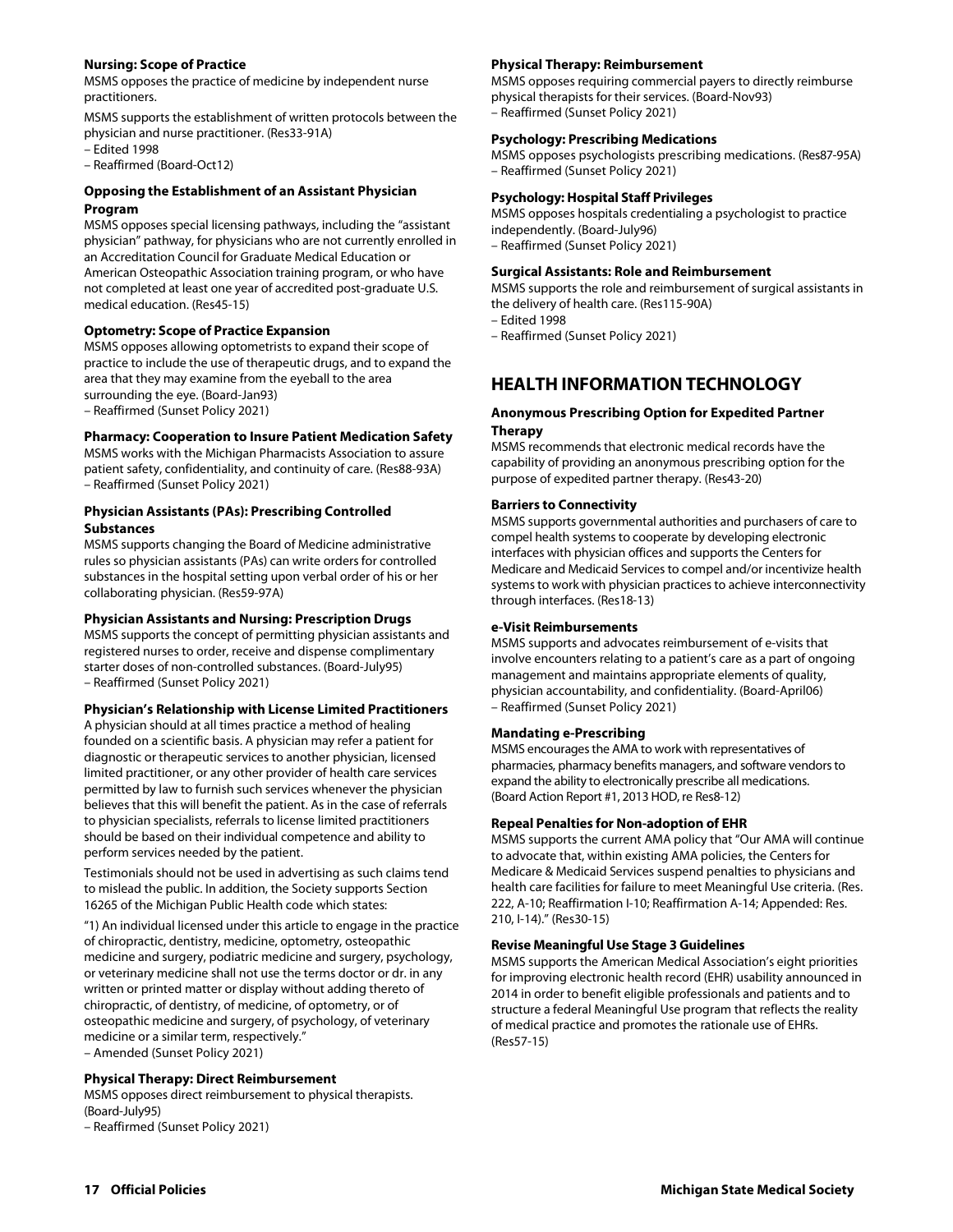#### **Support Patient Empowerment Controlled Health Records**

MSMS supports the development of functional patient-centric information exchange systems to and from a patient-accessible health record that gives patient control to share with others, protects their individual rights to privacy, and supports continuity of care, provider work flow, and provider fulfillment of meaningful use. (Res80-10A)

– Reaffirmed (Sunset Policy 2021)

## **HEALTH PLANNING**

#### **Certificate of Need**

MSMS supports repeal of Certificate Need legislation and repeal of Certificate of Need Standards, specifically those addressing physician ownership of or investments in ambulatory surgery centers, rudimentary or advanced imaging centers, extracorporeal shockwave lithotripsy, laboratories, and advanced radiotherapy treatment centers. (Prior to 1990)

– Edited 1998

– Edited 2013 (Res60-13)

#### **Regionalization**

The private physician and local medical societies should be involved in planning for regionalization of medical services. (Prior to 1990) – Reaffirmed (Sunset Policy 2021)

## **HOSPITAL BOARDS**

#### **Amending Medical Staff Bylaws**

MSMS will assist medical staffs by providing legal help and support, if determined appropriate by the MSMS Board of Directors, when a hospital board of directors unilaterally changes the medical staff bylaws. (Res27-94A)

– Reaffirmed (Sunset Policy 2021)

#### **Physician Representation on Hospital Boards of Trustees**

MSMS supports the principle that all physicians seated on hospital boards of trustees be elected to their position by the hospital medical staff members. (Res51-06A)

– Reaffirmed (Sunset Policy 2021)

#### **Physician Representation on Hospital Governing Boards**

MSMS encourages all physicians to participate on their hospital governing boards and/or boards of trustees, and recommends in addition that elected chiefs of staff be voting members of their hospital governing boards. (Res22-93A)

– Edited 1998

– Reaffirmed (Sunset Policy 2021)

## **HOSPITAL-PHYSICIAN RELATIONS**

*(See also: Autopsy; Certification and Maintenance of Certification; Health Care Delivery; Licensure; Medical Liability; Medicare; Peer Review)* 

#### **Arbitrary Denial or Termination of Medical Staff Privileges**

MSMS recognizes hospital medical staff bylaws as a contract that affords due process to all members of the medical staff. (Res14-95A)

– Reaffirmed (Sunset Policy 2021)

#### **Consolidation of Medical Staff and Departments**

MSMS supports the concept that consolidation of medical staff and departments and associated bylaws and departmental policies and procedures must require the approval of all medical staffs and/or departments so involved. (Res15-95A)

– Reaffirmed (Sunset Policy 2021)

#### **Guidelines – Applications for Hospital Medical Staff Privileges**

MSMS endorses the Guidelines on Applications for Hospital Medical Staff Privileges. *(See Addendum G in website version)* (Prior to 1990) – Reaffirmed (Sunset Policy 2021)

#### **Guidelines for Medical Staff Funds**

- 1. Participation in such funds shall be voluntary.
- 2. Control of the use of medical staff funds shall be limited to the physicians who have contributed to the fund.
- 3. The constitution, bylaws or other governing rules of the fund shall provide that all elections and votes on major decisions by the membership shall be by secret written ballot. (Prior to 1990) – Reaffirmed (Sunset Policy 2021)

#### **Guidelines for Physician-Hospital Relations**

1. Hospital-employed physicians should be included as members of the organized medical staff and should be subject to its bylaws, rules, and regulations. The following provisions should be included in organized medical staff bylaws:

"The credentials committee (or other appropriate committee) shall cooperate with the governing board in reviewing the credentials of all physician applicants for employment by the hospital to assure that such employees qualify for regular membership on the medical staff. The procedures followed in processing applications for regular medical staff appointment and for continued staff privileges shall be applicable to and have control over such employed physicians."

- 2. The organized medical staff should include proper safeguards in all appropriate sections of the medical staff bylaws, rules, and regulations to make certain that they apply to all physicians serving on the organized medical staff, including those employed by the hospital.
- 3. While organized medical staff bylaws must be approved by the governing board and, for this reason, are considered to be binding on the governing board, it would appear desirable to include a provision in any contracts with physicians, as well as in the organized medical staff bylaws, to assure the desired result. The following is suggested:

"In accordance with and subject to the procedures of the organized medical staff, Doctor \_\_\_\_\_\_\_ is granted and accepts appointment as a member of the organized medical staff. This Agreement shall terminate automatically if the staff privileges of Doctor \_\_\_\_\_\_ are revoked upon recommendation of the organized medical staff."

- 4. If there is no organized democratic departmental structure which allows for communication and input, the organized medical staff should establish an advisory committee to counsel and assist the administrator in carrying out his or her responsibilities.
- 5. Where the employment of a full-time physician to carry out departmental administrative and operational functions is being considered, it is recommended that consideration be given to employing this physician as an administrative assistant to the elected chief with the delegated functions appropriately spelled out in the organized medical staff or departmental bylaws.
- 6. Organized medical staffs in all types of non-federal hospitals should be alert to the potential dangers of governing board dominance over the executive committee and the need for careful bylaw structuring of the executive committee to prevent this.
- 7. It is emphasized that organized medical staffs should take a firm stand against governing board control of organized medical staff activities related to patient care.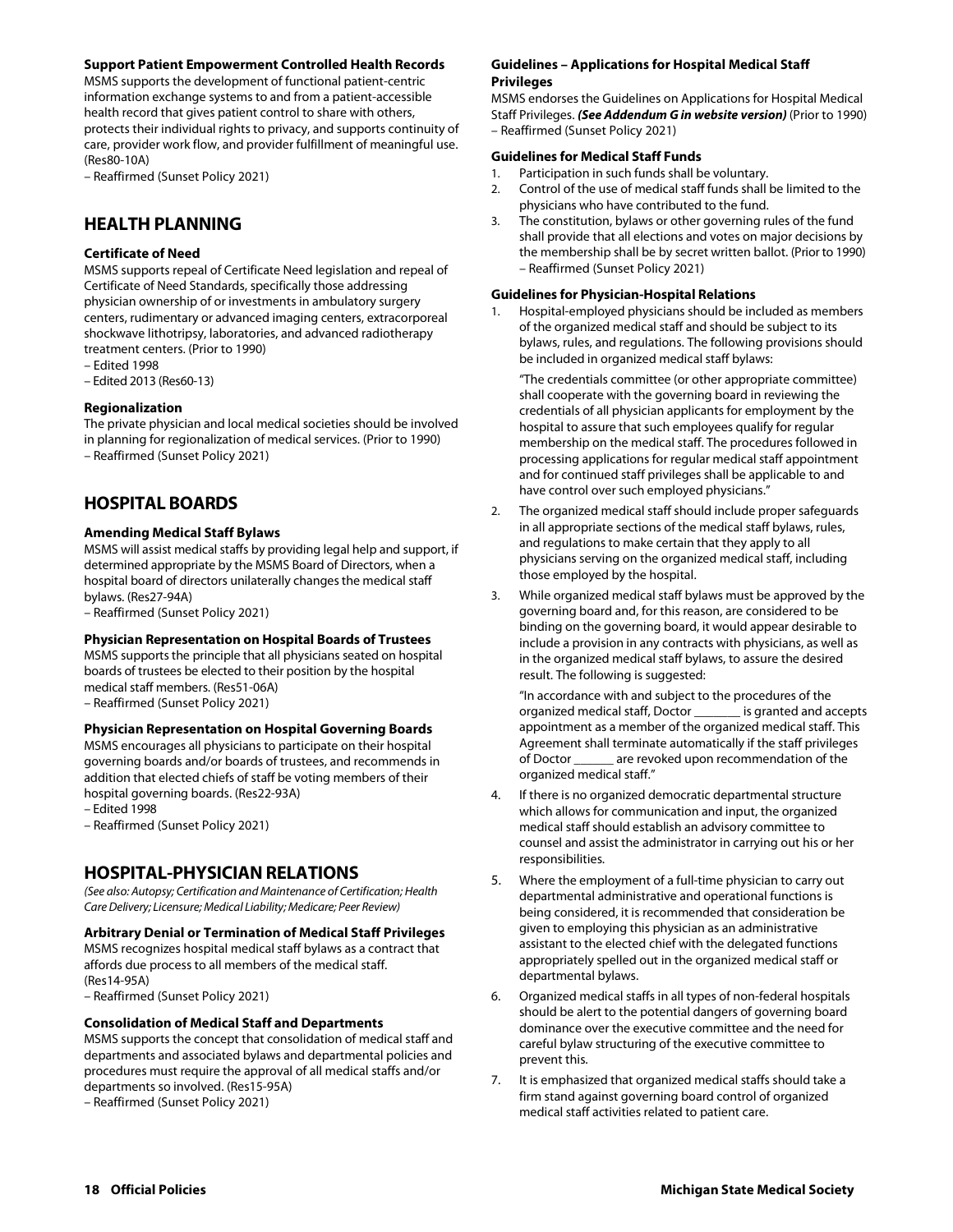- 8. State and local medical societies are urged to supplement AMA's effort to assist and offer support to organized medical staffs involved in negotiations with governing boards and administrations.
- Amended (Sunset Policy 2021)

#### **Hospital Admissions by Allied Health Professionals**

Only physicians and surgeons with staff privileges may admit patients. Allied health professional services may be available, within limits of skill and law, only under direction and supervision of a member of the medical staff qualified in that field. Such services are to be under direction of the department or section responsible for that type of service. (Prior to 1990)

- Edited 1998
- Reaffirmed (Sunset Policy 2021)

#### **Hospital Medical Staff Credentialing of Physicians who Provide Electronic and Other Telemedicine Services for Hospital Patients**

MSMS supports the requirement of physicians who provide diagnostic or therapeutic services on a regular, ongoing or contractual basis via electronic or other communications to patients in a hospital setting within Michigan to be fully credentialed by that hospital's medical staff in accordance with the medical staff bylaws.

MSMS supports the requirement of physicians who provide diagnostic or therapeutic services on a regular ongoing or contractual basis to patients in a hospital setting within Michigan solely via electronic or other distant communications (and so would not otherwise ever have any direct personal interaction with the remainder of the medical staff) be credentialed as active members of that hospital's medical staff and be held to the same standards of requisite responsibilities as other active members of the medical staff. (Board Action Report #3, 1997 HOD, re Res29-96A, Res97-96A, & Res98-96A)

– Reaffirmed (Sunset Policy 2021)

#### **Medical Doctors and Department Heads of Hospital Staffs**

It is inappropriate for hospital medical departments in acute care general hospitals to be chaired by persons other than licensed physicians or, when appropriate, dentists. (Prior to 1990) – Edited 1998

– Reaffirmed (Sunset Policy 2021)

#### **Medical Staff Reappointment**

Reappointment of doctors to the active medical staff should not be denied except for medical ineptitude, character deficiency or conviction of unethical conduct, revocation of license by the state, or violation of the hospital medical staff bylaws that have been approved by the medical staff. (Prior to 1990) – Reaffirmed (Sunset Policy 2021)

**Medical Staff Self-rule** 

All hospital medical staffs should have the right to formulate and implement their constitution, bylaws, rules and regulations with the understanding that they are subject to the hospital corporate body. (Prior to 1990)

– Edited 1998

#### **National Practitioner Data Bank**

MSMS supports repeal of the National Practitioner Data Bank. (Res7-90A)

– Amended 1993

– Edited 1998

#### **Oppose Mandatory "Hospitalist" Care**

MSMS opposes mandatory requirements that a patient's physician turn over inpatient care to "hospitalists." (Res15-99A) – Reaffirmed (Sunset Policy 2021)

#### **Physician Rights Regarding Performance-Based Reporting**

MSMS supports a physician's right to prompt notification, review, and comment regarding any complaint made to a hospital pertaining to the physician's professional behavior; that a physician shall be given an adequate opportunity to provide written comment in response to the specific complaint; and that a physician's comments shall be included adjacent to the specific complaint in any hospital-generated report.

MSMS supports a fair process of physician collaboration in the development of professional behavior programs or reporting by hospitals. (Res7-14)

#### **Qualifications for Chief of Medical Staff**

MSMS encourages medical staffs to include in their bylaws a provision that all physicians be eligible for election to chief of staff unless the physicians serve in a major medical administrative position at the hospital. (Res12-97A) – Reaffirmed (Sunset Policy 2021)

#### **Required Physical Exams of Physicians by Hospitals**

MSMS opposes hospital medical staff policy that mandates all physicians of a particular age undergo physical and neuropsychological exams in order to remain on staff. (Res16-12)

#### **Staff Privileges: Commensurate with Training and Skill**

Every ethical licensed physician should have admitting and staff privileges commensurate with their training and skill. (Prior to 1990) – Edited 2016

#### **Staff Privileges: Non-Board Certified Physicians**

MSMS supports hospital medical staffs granting privileges to nonboard certified physicians. (Res59-01A) – Edited 2016

#### **Unfair Competition by Non-profit and Tax-exempt Organizations**

MSMS opposes the unfair privilege of non-profit and tax-exempt organizations providing medical care in competition with the private and taxed physicians providing the same services. (Prior to 1990)

– Reaffirmed (Sunset Policy 2021)

## **IMMUNIZATIONS**

*(See also: Children and Youth-Adolescent Health Care; Health Care Insurance; Public Health)* 

#### **Adequate Vaccine Funding and Reimbursement**  MSMS supports:

1). Efforts to immunize children and adults consistent with recommendations by the Centers for Disease Control and Prevention (CDC) and the Advisory Committee on Immunization Practices;

2). Increased federal funding for vaccines; and,

3). Collaboration with local payers and other stakeholders to ensure the availability of CDC recommended vaccines and full reimbursement for physician practices if unable to find a supplier charging lower than the reimbursement fee.

(Res69-07A)

- Amended (Res33-18)
- Amended (Sunset Report 2019)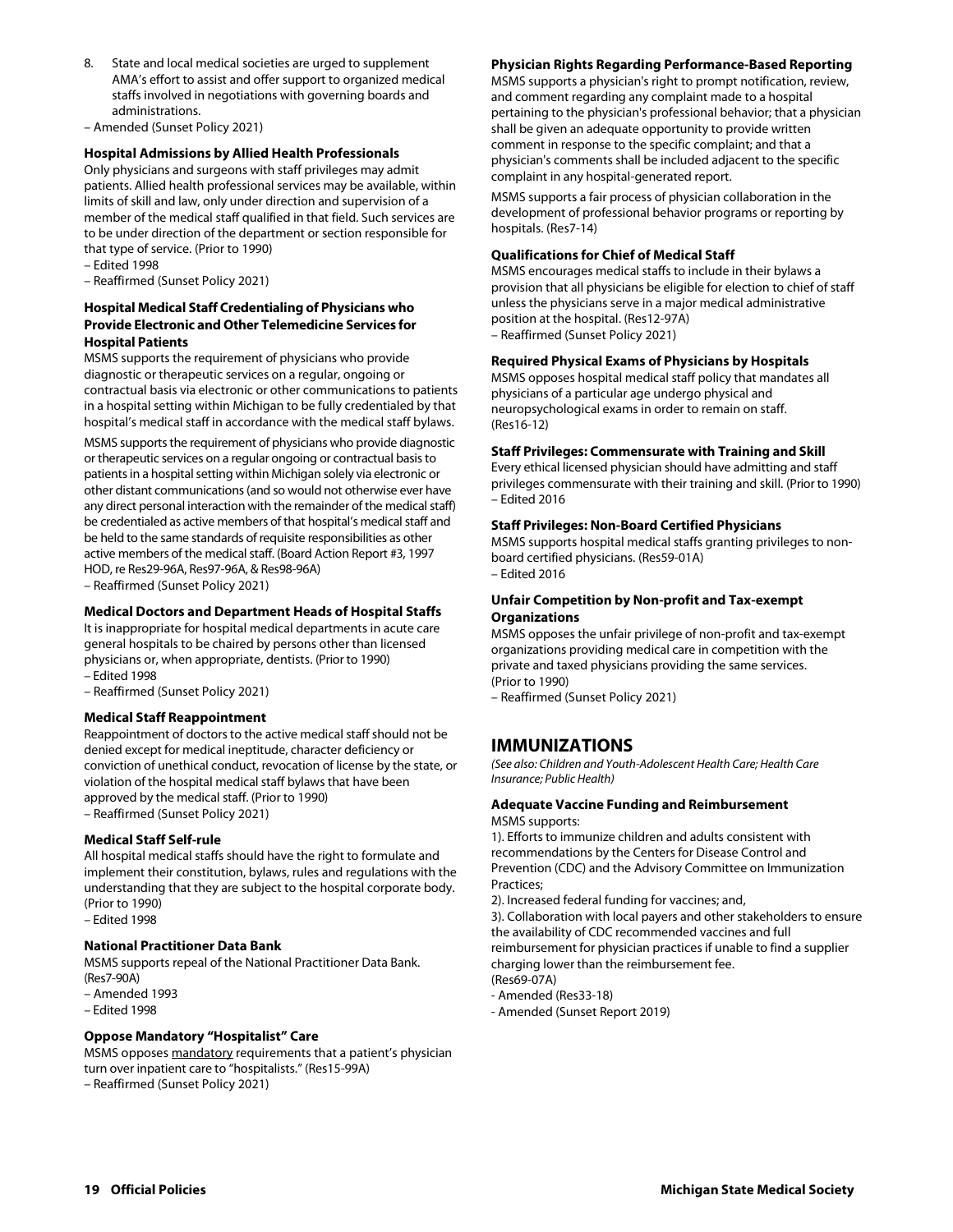#### **Administration of Immunizations**

The immunization of children and adults for prophylaxis against infectious diseases is best performed at the direction of physicians involved in continuing care of the individual, taking into account the risks and benefits accruing to the individual. A concerted effort should be made by physicians to ensure that patients begin pediatric immunizations at the earliest medically appropriate time and that patients finish their series. Guidelines and schedules produced by scientific groups and/or governmental agencies, while often helpful, should not be regarded as overriding the exercise of informed decision-making by the physician where the welfare of his or her patient is involved.

Recognizing that circumstances occur in which immunization should be given under other auspices, the common good should be served with due regard for the concerns of the individual. Immunization programs thus carried out under other auspices should be developed with appropriate input from physicians and in concert with the laws regulating medical practice.

Mass programs should, to the greatest possible degree, defer to successful and affordable approaches to immunization, which do not remove individuals from regular sources of care and should not scatter the individual's immunization record.

A uniform statewide record should be utilized and the parent/guardian should be provided with a cumulative copy of the record. An entry should be made into this record at the time of each immunization. (Prior to 1990)

– Reaffirmed (Sunset Policy 2021)

#### **Childhood Immunization Waivers**

MSMS opposes immunization waivers for childhood immunizations based on non-medical exemptions. (Res05-15) – Reaffirmed (Res07-16)

#### **Enforcement of Daycare Immunization Requirements**

MSMS supports requiring all licensed daycare facilities to follow the state of Michigan schedule of immunizations or obtain proof that an immunization waiver was obtained by a parent or guardian after completing the required health education at the county health department. (Res08-18)

#### **Immunizations and Preventive Health Care for Children**

MSMS supports coverage for preventative health care visits and immunizations for all children. MSMS also supports immunization records being kept by the child's physician, parents and schools. (Res91-90A and 54-92A)

- Edited 1998
- Reaffirmed (Res56-01A)
- Reaffirmed (Sunset Policy 2021)

#### **Insurance Coverage for Immunizations**

MSMS urges employers to provide health coverage that includes coverage of all immunizations that are recommended by the Centers for Disease Control and the Advisory Committee on Immunization Practices for persons living in the U.S. (Board Action Report #3, 2009 HOD, re Res27-08A) – Reaffirmed (Sunset Policy 2021)

#### **Mandatory Entry of Adult Immunization in MCIR**

MSMS supports the entry of all immunizations administered to adults into the Michigan Care Improvement Registry within three business days. (Res19-13) – Reaffirmed (Res31-17)

## **Mandatory Immunizations: Physicians Held Harmless**

MSMS supports physicians being held harmless in the event of a maloccurrence not involving negligence encountered during the administration of immunization to patients as required by federal or state governmental agencies. (Prior to 1990)

– Edited 1998

– Reaffirmed (Sunset Policy 2021)

#### **Mandatory Influenza Vaccination Policy for Health Care Workers in Michigan Hospitals**

MSMS supports Michigan hospitals 1) establishing policies for all their employees to receive an annual influenza immunization, except if an employee elects not to be vaccinated due to religious beliefs, medical contraindications exist, or there is a national shortage of vaccine, and 2) providing on-site annual influenza immunizations. (Res03-19)

#### **Mature Minor Consent to Vaccinations**

MSMS supports the right of "mature minors" to self-consent to vaccination when independently sought out by the minor and within the bounds of professional guidelines. "Mature minors," is defined as "certain older minors who have the capacity to give informed consent to do so for care that is within the mainstream of medical practice, not high risk, and provided in a nonnegligent manner." (Res21-19)

#### **Opposition to Vaccination Exemption Efforts**

MSMS opposes legislation or regulations that prevent local public health officials from excluding unvaccinated children from schools in the event of a disease outbreak.

MSMS supports the requirement in Michigan that parents or guardians who request a nonmedical immunization waiver for their child must first complete mandatory health education from a county health department regarding the benefits of vaccination and the risks of disease before obtaining such waiver. (Res22-16)

#### **Priority Vaccine Distribution to Physician Offices**

MSMS supports physicians receiving their orders for seasonal vaccine before delivery to non-medical venues or retail/urgent care clinics. (Res65-10A)

– Reaffirmed (Sunset Policy 2021)

#### **Report Immunizations to Primary Care Physicians and MCIR**

MSMS supports the requirement that pharmacies and other entities providing immunizations to patients report such action and enter all immunizations administered to patients into the Michigan Care Improvement Registry and, if feasible, to the patient's primary care physician either electronically or via fax. (Res03-15)

#### **Support for Public Health Vaccine Initiatives**

MSMS supports the broad authority of the Michigan Department of Health and Human Services to protect all Michigan citizens from vaccine-preventable disease using evidence-based policies for public health. (Res66-18)

#### **Universal Access to Child Immunizations**

MSMS supports a policy of universal access to immunizations for all Michigan children. It further supports a strategy whereby the immunizations are purchased by the state at the lowest possible price and made available to all health care providers administering immunizations. (Board-Nov93)

– Reaffirmed (Sunset Policy 2021)

## **INFORMED CONSENT**

*(See also: Public Health)* 

#### **Elimination of Mandatory Consent for HIV Testing**

MSMS supports (1) elimination of mandatory informed consent requirements for HIV testing and (2) the ability of physicians to perform HIV tests on patients, as indicated by their medical judgement, for proper medical management of the patient. (Res2-92A & Res95-92A)

– Reaffirmed (Res98-01A)

- Reaffirmed (Board-Oct2009)
- Reaffirmed (Sunset Policy 2021)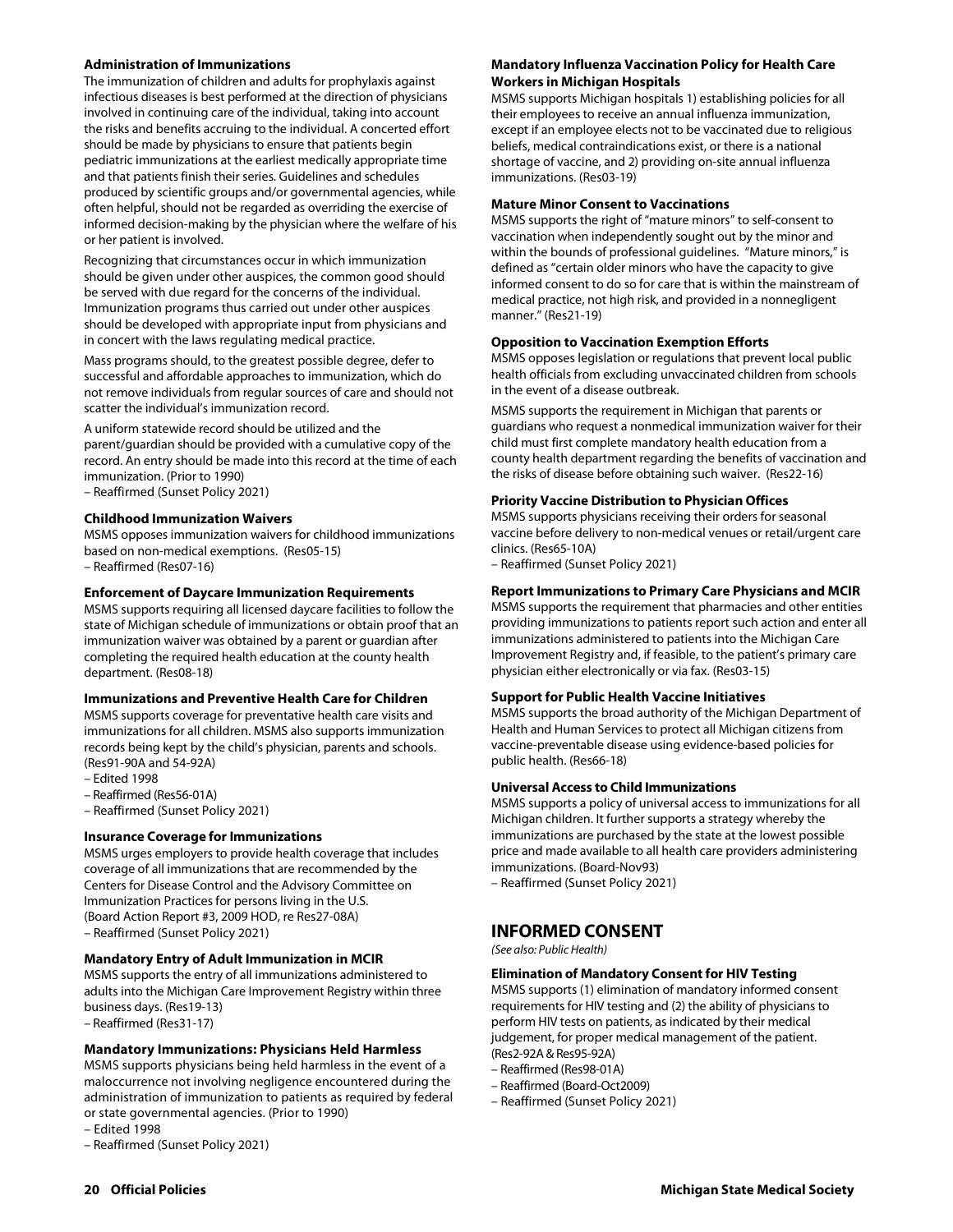#### **MSMS Position on Informed Consent**

MSMS strongly endorses the principle of informed consent for medical treatment. Patients have a right to participate in decisions regarding their health care to the extent that they wish; and they have a right to the information necessary for meaningful participation.

However, a right to the information necessary to participate to the extent that the patient desires does not imply that patients should be forced to accept information deemed relevant by an outside party. Respect for patient's rights entails respecting a patient's desires to receive or not receive particular items of information.

In order to respect patients' rights in a compassionate manner, information disclosure should be tailored to the particular needs and desires of the particular patient. MSMS opposes regulatory interference in the physician-patient relationship, either to prohibit the physician from discussing certain information, or requiring that certain information be disclosed in all cases regardless of patient circumstances.

MSMS also believes that current law requires informed consent for all medical treatment and offers adequate recourse if consent is not obtained. Therefore, the Society sees no need for specific legislation mandating informed consent for particular procedures or diseases. (Board-Sept91)

– Reaffirmed (Sunset Policy 2021)

#### **Use Plain Language in Written Consent Forms**

MSMS supports existing American Medical Association policies in Health Literacy H-160.931 and Readability of Medical Notice of Privacy Practices H-190.958. (Res26-19)

## **INTERNATIONAL MEDICAL GRADUATES**

*(See also: Discrimination; Hospital-Physician Relations; Licensure; Medical Education and Training)* 

#### **Educational Commission for Foreign Medical Graduates (ECFMG) Credentials Verification**

Educational Commission for Foreign Medical Graduates (ECFMG) verification should be the primary source for granting permanent state licensing and hospital privileges for international medical graduates. (Res63-94A)

– Reaffirmed (Sunset Policy 2021)

#### **Equality of Graduates of Foreign Medical Schools**

MSMS is concerned and sensitive toward issues facing international medical graduates in Michigan. It will work with the AMA to provide, profess and propagate its intention to work for equality of IMGs with United States medical graduates in training and work places. (Res98-90A)

- Amended 1993
- Edited 1998
- 
- Reaffirmed (Sunset Policy 2021)

#### **J1 Visa Waivers for Specialists**

MSMS supports the distribution of J1 Visa waivers between primary care and specialists depending on their own need. (Res5-05A) – Reaffirmed (Sunset Policy 2021)

#### **Selection of Residents Based on Skills and Qualifications**

MSMS opposes policies that discriminate against international medical graduates for postgraduate medical training programs. (Res58-96A)

– Reaffirmed (Sunset Policy 2021)

#### **Visa Status Changes for International Medical Graduates**

MSMS supports the position that IMG resident physicians with H-1B status be allowed to keep their H-1B visas for the duration of their current graduate medical education in the United States. (Res22-95A)

– Reaffirmed (Sunset Policy 2021)

## **LABORATORY MEDICINE**

#### **Laboratory as a Medical Practice**

The operation of a medical laboratory represents the practice of medicine and should be actively supervised and directed by a licensed physician. (Prior to 1990)

– Reaffirmed (Sunset Policy 2021)

#### **Signatures for Diagnostic Laboratory Test Requisitions Creates Inefficiency, Increased Costs and Patient Safety Risks**

MSMS opposes requiring signatures for diagnostic laboratory test requisitions. (Res39-11)

## **LICENSURE**

#### **Educational Loans-Physician Licensure**

MSMS opposes using non-payment of student loans to place physicians' licensure at risk. (Board-Nov97) – Reaffirmed (Sunset Policy 2021)

#### **Examination for State Re-licensure**

MSMS opposes mandatory examination for re-licensure by the state of Michigan except for re-licensure after forfeiture of the original license. (Res41-96A)

– Reaffirmed (Sunset Policy 2021)

#### **Fees to be Returned**

All medical licensing fees should be returned to the Michigan Board of Medicine. (Prior to 1990)

– Reaffirmed (Sunset Policy 2021)

#### **Interstate Practice of Medicine**

MSMS supports requiring out-of-state physicians treating Michigan patients to be fully licensed by the state of Michigan; however, MSMS does support occasional and irregular medical consultations that are requested by out-of-state physicians who are not licensed in the state of Michigan. MSMS policy is that an out-of-state physician treating a patient within Michigan be subject to jurisdiction at the patient's location. (Board Action Report #3, 1997 HOD, re Res29-96A, Res97-96A, & Res98-96A)

– Reaffirmed (Sunset Policy 2021)

#### **Language Fluency as Requirement for Licensure**

MSMS opposes requiring individuals to pass a spoken English proficiency test to receive a medical license in Michigan. (Res57-92A)

– Edited 1998

– Reaffirmed (Sunset Policy 2021)

#### **Licensing Non-physicians**

MSMS opposes extending to non-physicians the right to practice medicine or surgery without physician supervision. (Res30-90A) – Amended 1993

- 
- Edited 1998
- Reaffirmed (Sunset Policy 2021)

#### **Licensure for Health Plan Medical Directors**

MSMS supports licensure by the state of Michigan for health plan medical directors, even if they are located outside of the state of Michigan and are not engaged in active clinical practice. (Board-Sept98)

– Reaffirmed (Sunset Policy 2021)

#### **Licensure of Medical Technologists**

MSMS opposes licensure of medical technologists. (Board-July97)

– Reaffirmed (Sunset Policy 2021)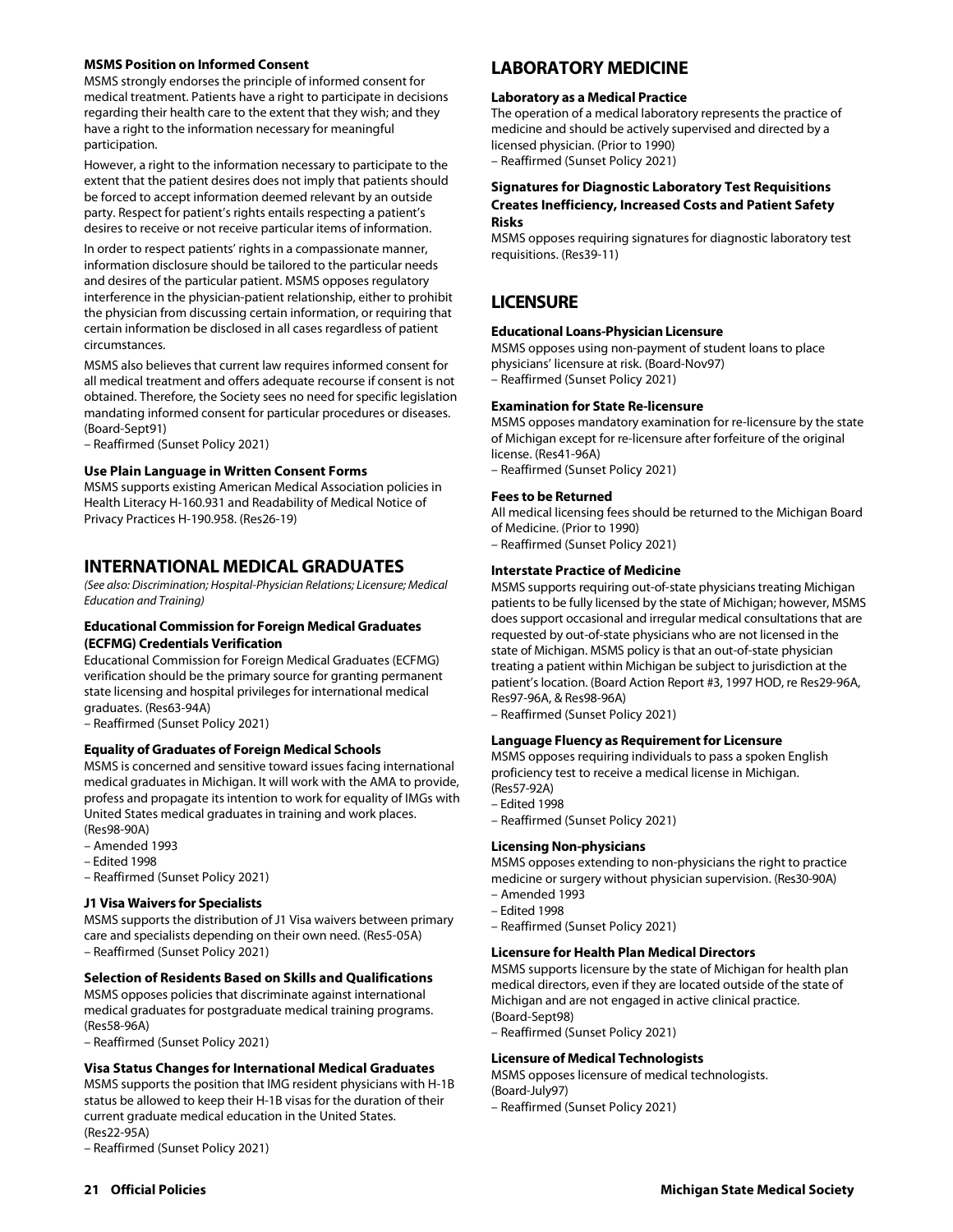#### **Maintenance of Licensure**

MSMS supports the present requirement for licensure of 50 credits per year of Continuing Medical Education as adequate to maintain a medical license and opposes adoption of additional requirements. (Res38-13)

– Reaffirmed (Res10-19)

#### **Opposing the Federation of State Medical Boards Interstate Medical Licensure Compact**

MSMS opposes participation with the Federation of State Medical Boards' Interstate Medical Licensure Compact. (Res48-15)

## **Remediation Option**

MSMS believes licensing boards should have the option of recommending remediation for those licensees who fail to document sufficient CME for licensure renewal. (Board-Jan2018)

## **Repetitive Fingerprinting and Criminal Background Checks**

MSMS supports efforts by appropriate state agencies and other relevant organizations, as a shared serviced, to standardize the requirement for the fingerprinting and criminal background check of physicians and advanced practice professionals. (Res40-17)

## **Report Sex Crimes to Law Enforcement**

MSMS supports a requirement that state health care licensing boards report criminal sexual conduct or predatory sexual behavior to the appropriate law enforcement agencies. (Res84-18)

## **Specialty Re-certification Tied to Licensure**

MSMS opposes any proposal whereby a physician's license will not be renewed because he or she has not been re-certified in his or her specialty. (Res66-90A)

– Reaffirmed (Res10-19)

#### **Suspension of a Physician's License Following Conviction of a Misdemeanor Involving Possession or Use of Alcohol**

MSMS is opposed to the discriminatory summary suspension of health professionals' licenses or registrations upon their conviction for a misdemeanor involving alcohol. (Res5-95A) – Reaffirmed (Sunset Policy 2021)

#### **Transparency Within the Board of Medicine**

MSMS support efforts to protect the citizens of Michigan by assuring transparency within the Michigan Board of Medicine by strengthening policies against conflicts of interest by requiring attestation of the lack of any conflict on a case by case basis, and other efforts to assure that conflicts of interest of this nature do not occur. (Board-April13)

## **LONG-TERM CARE**

#### **No Cardiopulmonary Resuscitation (CPR) Orders in Adult Foster Care and Assisted Living Settings**

MSMS supports do-not-resuscitate orders, as well as other advanced directives, for residents of adult foster care facilities, nursing homes and other non-hospital settings. (Res24-97A)

– Reaffirmed (Sunset Policy 2021)

### **Nursing Facility Preadmission Screening Requirements**

MSMS supports legislative, regulatory and administrative action to update the Preadmission Screening and Resident Review requirement for nursing facility placement to provide more consistent enactment among states and to allow more reasonable and cost-effective approaches to this mandatory screening process while maintaining appropriate protections for persons with mental illness and intellectual disabilities. (Res38-17)

#### **Separation of Physician Services from Day Rates**

All fees for physicians' services and medicines should be kept entirely separate from day rates for nursing home care, since the establishment of an all-inclusive rate might lead to poor and inadequate medical care and tend to separate the patient from his/her physician. (Prior to 1990) – Reaffirmed (Sunset Policy 2021)

#### **Shortage of Nursing Home Beds**

MSMS supports attempts to resolve the shortage of basic and skilled nursing home beds. (Res89-90A)

- Edited 1998
- Reaffirmed (Sunset Policy 2021)

#### **Streamline Pre-authorization Process for Extended Care Facility Admissions and Transfers**

MSMS supports a streamlined pre-authorization process for admission and transfer to extended care facilities and an extension of a pre-authorization's validity beyond 24-hours. (Res73-17)

#### **Therapeutic Intervention**

MSMS supports regulations regarding therapeutic interventions for nursing home patients accommodating patient and family choice for treatment of an individual on a case by case basis. (Res92-96A) – Reaffirmed (Sunset Policy 2021)

## **MANAGED CARE**

*(See also: Advertising; Credentialing; Health Care Delivery; Health Care Insurance; Maternal and Infant Health; Medicaid; Medicare)* 

#### **Cesarean Section Rates**

MSMS opposes the C-section rate as the only measure of quality. (Res127-99A)

#### **Gag Orders and Hold Harmless Clauses**

MSMS opposes any form of gag orders, hold harmless clauses and pejorative treatments arising out of contractual stipulations. (Res10-96A)

#### **Guidelines for Managed Care**

MSMS advocates the following managed care guidelines:

- 1. Medical facilities must be physician-oriented and their medical services be physician-directed.
- 2. Physicians' services must be clearly differentiated and separated from hospital services.
- 3. The patient's physician should be free of controls and restrictions that interfere with providing the highest quality of medical care.
- 4. The physician-patient relationship is the keystone to good medical practice, which means that each patient must have freedom of choice of physician and each physician freedom of choice of patient.
- 5. Frequency of use and criteria for medical care are and must continue to be the responsibility of physicians.
- 6. Governmental agencies may provide medical service and/or medical facilities only when they cannot be purchased or are not available from private sources.

(Prior to 1990) – Edited 1998

#### **Health Maintenance Organizations**

MSMS reaffirms its support of a pluralistic health care and reimbursement system and opposes the domination of the HMO industry by any one financial entity. MSMS will continue to carefully monitor the ownership, development and growth of HMOs within Michigan. (Prior to 1990)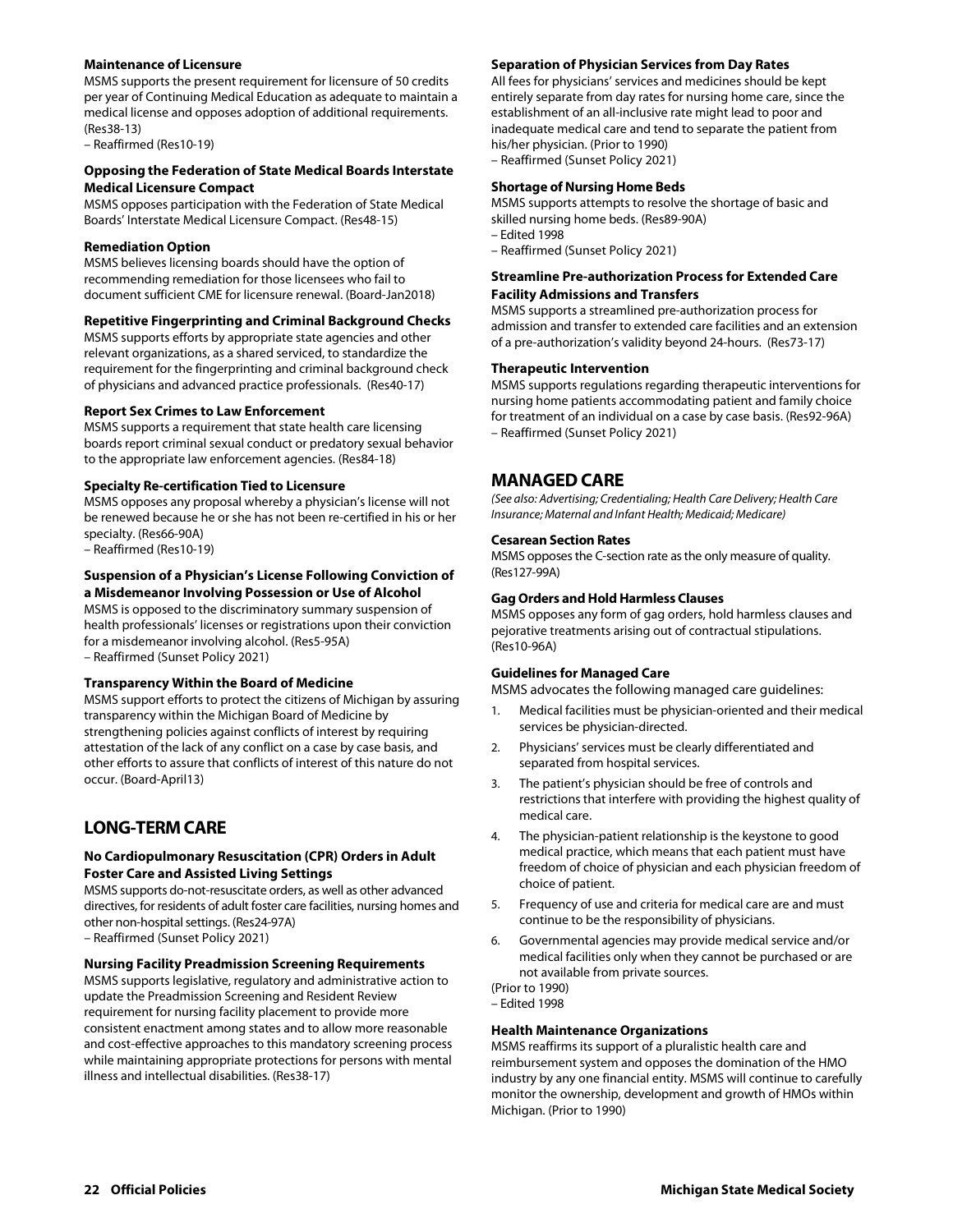#### **Long-Term Psychotherapy**

MSMS opposes arbitrary establishment of the number of long-term psychotherapy sessions a patient may receive. (Res93-95A)

#### **Managed Care Contract Panel**

MSMS supports elimination of medical staff membership/privileges as a requirement for participation in a managed care contract panel, as long as the organization has in place a process of providing continuity of care. (Res11-97A)

#### **Medical Director Oversight**

MSMS supports Board of Medicine jurisdiction over health plan medical directors. (Board-Jan99)

MSMS opposes using medical liability as a legal remedy against medical directors of health maintenance organizations. (Board-Jan99) – Edited 2005

#### **Non-physician Gatekeepers Pre-empting Medical and Treatment Plans of Emergency Room Physicians**

MSMS opposes protocols that allow non-physician gatekeepers to pre-empt the medical decisions and treatment plan of emergency medical situations. (Res58-94A)

#### **Periodic Interim Payments for Prenatal Care**

MSMS supports a system for periodic interim payments from major managed care companies and other third party payers for prenatal care. (Res15-90A)

– Edited 1998

#### **Responsibility to Explain Health Care Contracts**

MSMS supports requiring all health insurance and managed care plans to explain in clear and familiar terms all pertinent information about the health plan to prospective purchasers and enrollees. (Res14-97A)

## **MATERNAL AND INFANT HEALTH**

*(See also: Health Care Delivery; Health Care Insurance; Immunization; Health Clinicians Other Than Physicians; Public Health; Substance Use and Addiction)* 

#### **Alcohol, Tobacco and Other Drugs (ATOD) Screening of Pregnant Women by Primary Physicians**

MSMS encourages physicians to conduct alcohol, tobacco and other drug (ATOD) assessment of pregnant women as a health initiative in Michigan. (Res101-97A)

#### **Drive-through Deliveries**

MSMS supports post delivery, inpatient hospital services for a mother and her newly born child for a minimum of 48 hours following a vaginal delivery and 96 hours following a cesarean section, unless determined otherwise by the mother, her physician or other health care provider. (Res49-96A)

#### **Free-Standing Birth Centers**

MSMS opposes freestanding birth centers in Michigan. (Res34-99A)

#### **"Keepsake" Ultrasounds**

MSMS opposes the use of obstetric ultrasound equipment for non-medical purposes. (Res36-17)

#### **Michigan Newborn Screening Program: Addition of Spinal Muscular Atrophy**

MSMS supports the inclusion of spinal muscular atrophy in the Michigan Newborn Screening Program. (Res14-19)

#### **Oppose Shackling of Incarcerated Women During Labor**

MSMS supports the least restrictive restraints necessary when a correctional facility, detention center, or jail has actual or constructive knowledge that an inmate is in the second -or third trimester of pregnancy. MSMS opposes the use of restraints on an inmate who is in labor, delivering her baby, or recuperating from the immediate delivery unless there are compelling grounds to believe the inmate presents:

- 1. An immediate and serious threat of harm to herself, staff or others; or
- 2. A substantial flight risk and cannot be reasonably contained by other means.

If an inmate who is in labor or who is delivering her baby is restrained, only the least restrictive restraints necessary to ensure safety and security shall be used. (Res23-19)

#### **Promote Designated Breastfeeding and/or Breast Pumping Areas in Places of Public Accommodation**

MSMS encourages places of public accommodation to provide designated breastfeeding areas to breastfeeding mothers in order to enhance the goals supported by Michigan's Public Act 197 of 2014, "Breastfeeding Anti-Discrimination Act." (Res10-16)

#### **Vaginal Birth After Cesarean (VBAC) Safety**

MSMS is opposed to mandatory trials of labor for all women with previous cesarean births. (Res126-99A)

## **MEDICAID**

*(See also: Government Programs and Regulatory Oversight; Medical Education and Training; Medical Liability; Taxes; Women's Health)* 

#### **Coverage of Approved Medications**

MSMS supports that Medicaid Health Plans in Michigan cover all medications on the Michigan Medicaid's Preferred Drug List, without having to repeat prior authorization or step-therapy that has already been documented on the patient. (Res2-12)

#### **Expand Medicaid Transportation to Include Healthy Grocery Destinations**

MSMS supports the inclusion of supermarkets, food banks and pantries, and local farmers markets as destinations covered by Medicaid transportation policy. (Res29-19)

#### **Equitable Medicaid Reimbursement**

MSMS opposes all cuts in Medicaid reimbursement budgets and supports an increase in payments to a level that covers physician and hospital costs. (Res99-91A)

– Amended 1993

– Edited 1998

#### **Medicaid Coverage for Women with Molar Pregnancy**

MSMS supports administrative and legislative remedies to require Medicaid in Michigan to cover the surveillance and treatment of women with newly diagnosed gestational trophoblastic disease. (Res27-13)

#### **Medicaid Expansion**

MSMS supports the expansion of Medicaid under the Affordable Care Act. (Board-Jan13) – Reaffirmed (Board-March17)

#### **Medicaid Financing Policies**

MSMS opposes Medicaid financing policies that result in reduced funding for Medicaid in Michigan. Such policies could include block grants and per-capita funding. (Res80-17)

#### **Medicaid Funding**

The state of Michigan should fund abortions for Medicaid patients deemed necessary by a physician. (Prior to 1990)

– Edited (Board Action Report #5, re Res63-11)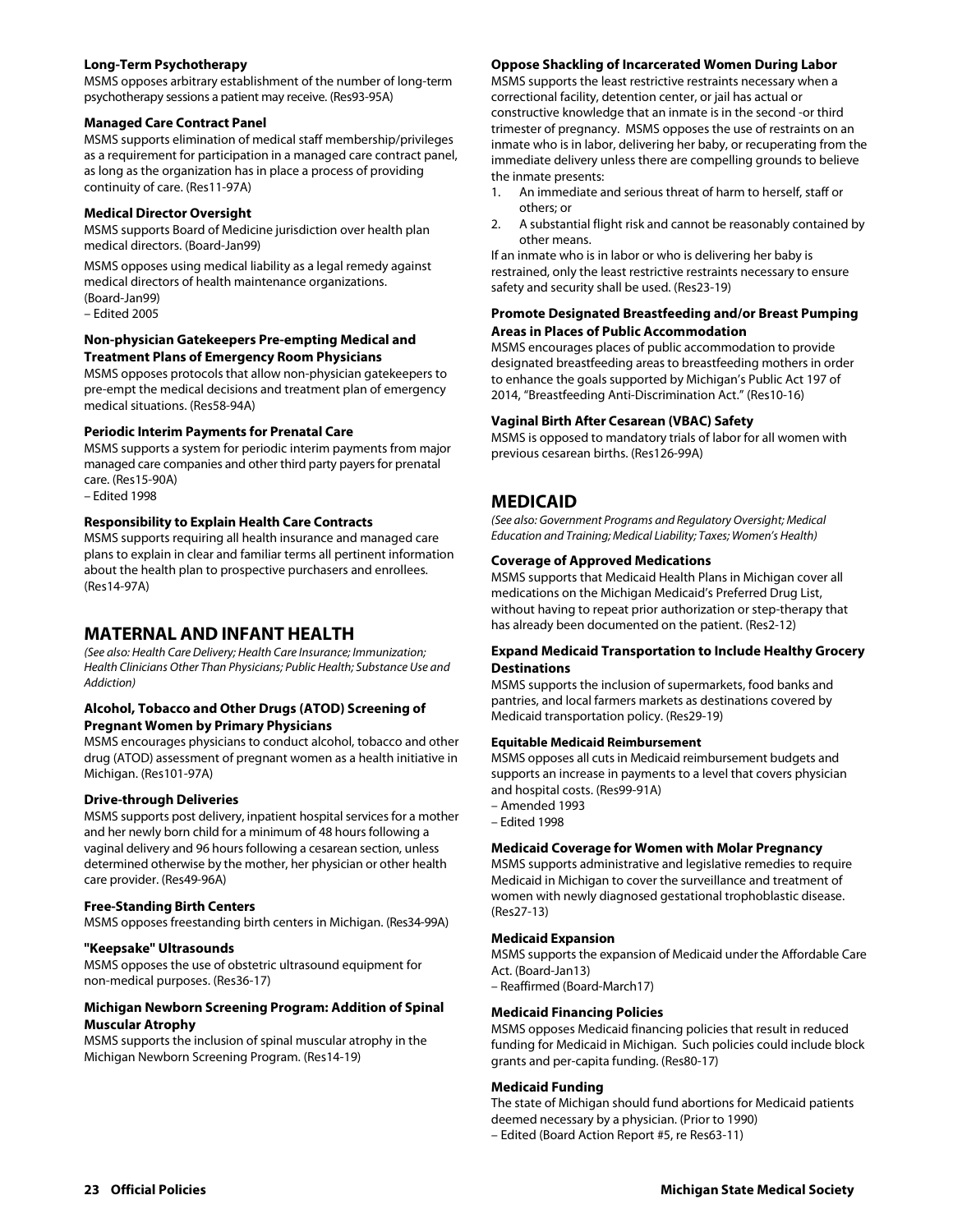#### **Medicaid Substance Use Disorder Coverage**

MSMS supports Medicaid payment coverage for the medical management and treatment of all substance use disorders. (Res54-17)

#### **Oppose Discrimination Against Medicaid Beneficiaries Requesting Permanent Sterilization**

MSMS supports the legislative or regulatory elimination of the federal requirement of a 30-day interval between informed consent and a permanent sterilization procedure for mentally competent individuals aged 21 or older (42 CFR 441.253) and will work with the Michigan Department of Health and Human Services to remove such requirement from the Michigan Medicaid manual should the federal requirement be rescinded. (Res09-16)

#### **Opposition to Medicaid Work Requirements**

MSMS opposes work requirements as a criterion for Medicaid eligibility. (Res22-19)

#### **Physician Care for Michigan's Increased Medicaid Population**

MSMS encourage Michigan physicians to accept Medicaid beneficiaries as their practice allows. (Board Action Report #6, 2016 HOD, re Res14-15)

#### **Preventive Services**

Preventive health services such as physical examinations, well-baby visits, necessary immunizations and family planning services should be included in the Medicaid program. (Prior to 1990) – Edited 1998

#### **Tuberculosis as Qualifying Condition for Medicaid**

MSMS supports making tuberculosis a qualifying condition for Medicaid and other health care coverage in the state of Michigan and supports requiring the Michigan Department of Community Health to support the financial costs of treating tuberculosis in each county and advocate for the availability of negative pressure rooms in non-hospital settings for persons with infectious tuberculosis. (Res16-13)

#### **Uniform Statewide Medicaid Rules**

MSMS supports implementation of uniform statewide Medicaid contract rules. (Board-Sept97)

## **MEDICAL EDUCATION AND TRAINING**

*(See also: Elder Care; Licensure; Public Health)* 

#### **Adopting Alternative Sources of Graduate Medical Education Funding**

MSMS supports the principle or concept of an all-payer fund that would distribute the cost of training physicians across Medicare, Medicaid, and private health insurance plans. (Res22-12)

#### **Advance Care Planning Education for Physicians**

MSMS supports the teaching of advance care planning, including the use of advance directives, as a clinical skill through a variety of education modalities and adopts American Medical Association policy, H-85.956, pertaining to the education of physicians about advance care planning. (Res58-17)

#### **Advocacy Training in Medical Schools**

MSMS encourages all Michigan and U.S. medical schools and residency programs to incorporate significant, more formalized training in health care policy and patient care advocacy into their curricula to aid in the development of our next generation of physician leaders. (Res55-13)

#### **American Citizens Enrolled in Medical Schools Abroad**

MSMS opposes freestanding clinical education by hospitals in our state for American citizens enrolled in medical schools abroad. For the purposes of this policy, "freestanding" is defined as a clinical education offered without the supervision of a medical school in the United States or Canada. (Prior to 1990) – Edited 2005

#### **Assessing Caregiver Stress and Burden**

MSMS supports the ongoing education of medical students and physicians on the importance of evaluating, assessing, and managing caregiver stress and burden using standardized screening tools to detect depressive symptoms within chronically stressed caregivers. (Res37-16)

#### **Automatic Eligibility for Licensure Limited to Graduates from Medical Schools which Meet LCME Standards**

Only graduates from medical schools which meet standards established by the Liaison Committee for Medical Education should be automatically eligible for licensure as medical doctors in Michigan. (Prior to 1990)

#### **Cultural Competence in Standardized Patient Programs within Medical Education**

MSMS supports initiatives by Michigan's medical schools to incorporate diversity in their Standardized Patient programs as a means of combining knowledge of health disparities and practice of cultural competence with clinical skills. (Res88-17)

#### **Defense of Diversity in Medical Education**

MSMS supports the American Medical Association policies that promote increasing the number of minority applicants to medical schools. (Res42-04A)

#### **Diversity and Equality of Opportunity in Admissions to Michigan's Medical Colleges**

MSMS supports and encourages Michigan's medical colleges to consider the socioeconomic status of applicants when evaluating and deciding admissions to academic programs. (Res54-07A)

#### **Eliminate Cap on J-1 Visa Waiver Slots for Each State**

MSMS supports eliminating the cap on J-1 Visa Waiver slots each state is allowed to sponsor. (Board Action Report #7, 2013 HOD, re Res68-12)

#### **Ethical Duties in Teaching Medicine**

MSMS supports that undergraduate and postgraduate medical trainees be taught by the example of their teachers that the ultimate welfare of each patient is primary and takes precedence over educational needs where there is a conflict between these two goals. (Res15-12)

#### **Exploring Options to Protect Medical Students from Potential Future Unexpected Mid-Year and Retroactive Tuition Increases**

MSMS opposes mid-year or retroactive increases in tuition for students of medical and related health professional schools in the state of Michigan. (Res50-03A)

#### **Financial Aid for Medical Students**

Adequate financial aid systems should be available for financially needy medical students. (Prior to 1990)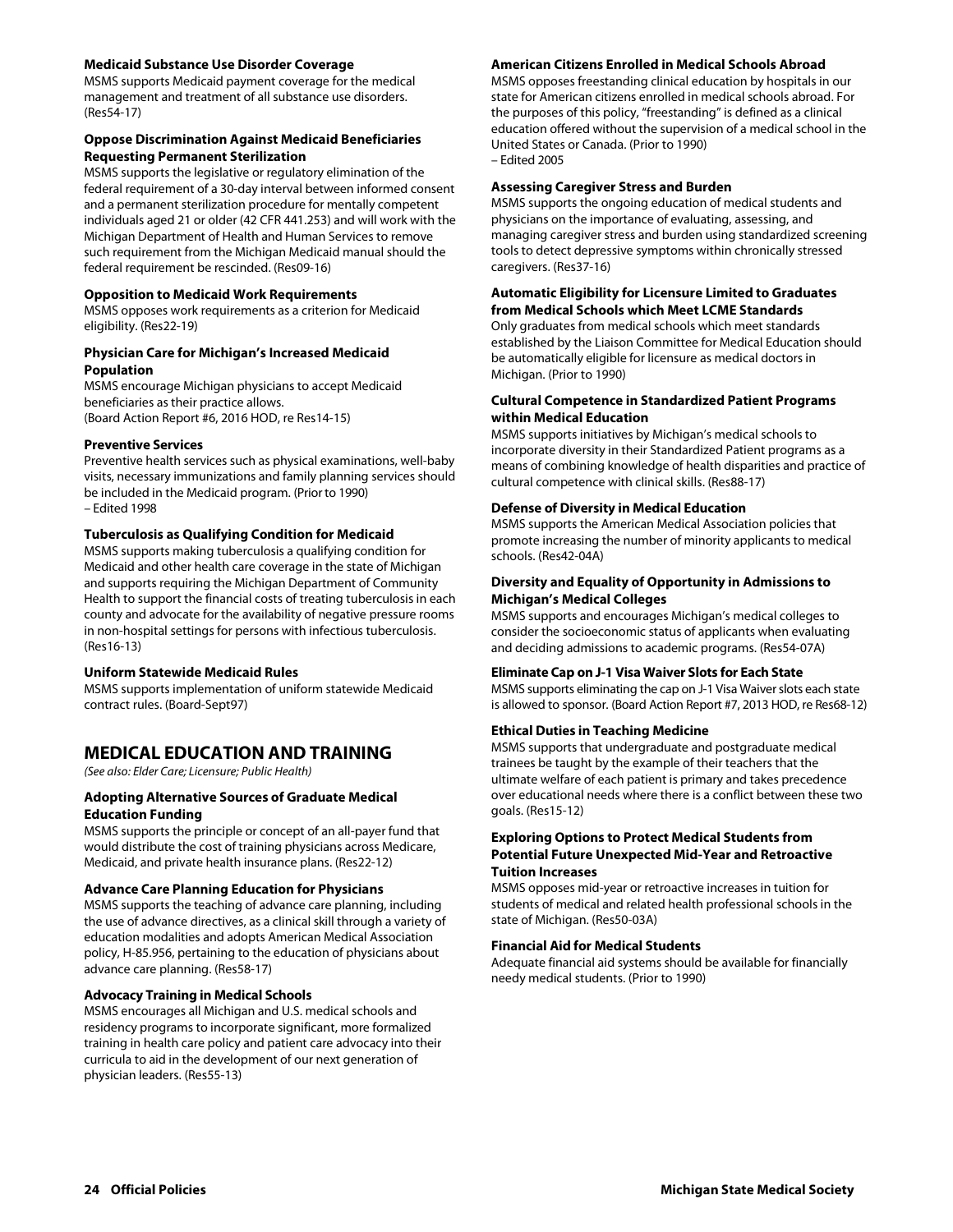#### **Implementation of Business and Financial Literacy Education in Michigan Medical Schools**

MSMS supports the inclusion of a practical medicine course into the curricula of accredited schools of medicine and residency programs in the state of Michigan that are designed to educate future generations of physicians about financial literacy and the business aspects associated with operating a medical practice such as practice management, billing, the impact of federal/state laws and regulations, and how to structure a practice to be solvent over the long term. (Res41-05A)

– Amended (Res10-18)

– Amended (Sunset Report 2019)

#### **Increasing Post-Graduate Medical Education Slots in the State of Michigan**

MSMS supports increased funding from private and federal sources for post-graduate residency training in the state of Michigan. (Res66-13)

#### **Increase Funding for Post-Graduate Education**

MSMS supports increased federal funding for post graduate medical education, nationwide. (Res67-13)

#### **Increasing Residency Slots for Post-Graduate Medical Education in the State of Michigan**

MSMS encourages the American Medical Association, American Counsel of Graduate Medical Education (ACGME), federal government, and financially supporting hospital(s) and institution(s) to increase residency positions for qualified American and International medical graduates in the state of Michigan. (Res69-13)

#### **Medicaid Funding for Graduate Medical Education**

MSMS supports increased funding for graduate medical education by Medicaid. (Prior to 1990)

– Edited 1998, 2012 (Res22-12)

#### **Medical School Curriculum**

MSMS supports medical school facilities educating medical students on the management of stress, exercise and nutrition. (Res29-90A) – Edited 1998

#### **Medical School Debt Forgiveness**

MSMS supports the principle of debt forgiveness for students of Michigan medical schools in return for service in primary care in the state of Michigan. (Res90-10A)

#### **Mental Health Support and Medical Students**

MSMS supports medical students seeking assistance for mental health issues during their medical school years without fear that it will jeopardize consideration for residency match. (Res48-14)

#### **New Medical Schools in Michigan**

MSMS urges the state of Michigan to perform a thorough prospective study on the effect of proposed medical schools on existing medical schools before any new medical schools are founded in Michigan and urges state officials to conduct a study on the impact of current and new medical schools, existing residency training positions, and the effect on international medical graduates on the future supply of physicians in Michigan. (Res89-08A)

#### **Opioid Education in Medical Schools**

MSMS strongly supports the development and implementation of evidence-based opioid and related substance use disorder training programs and education resources in medical school curriculums. (Res59-19)

#### **Opposition to Centralized Postgraduate Medical Education**

MSMS supports a pluralistic system of postgraduate medical education for house officer training and opposes the mandatory centralization of postgraduate medical training under the auspices of the nation's medical schools. (Prior to 1990)

#### **Peer-Facilitated Intergroup Dialogue**

MSMS encourages the inclusion of peer-facilitated intergroup dialogue in clinical medical education in Michigan, including but not limited to, medical schools and residency programs. (Res38-18)

#### **Physician-Led Medical Education**

MSMS affirms the rights of medical students, residents, and fellows to have physician-led clinical training, supervision, and evaluation while recognizing the contribution of non-physicians to medical education. (Res72-18)

#### **Reform Michigan Medicaid GME Funding**

MSMS supports requiring that all Medicaid Graduate Medical Education (GME) funding to hospitals be earmarked and spent for GME purposes only; that the current GME funding be replaced with a new formula of paying hospitals and institutions for direct medical education expenses (i.e., resident salaries and benefits, faculty salaries, program support staff, and hospital overhead) for additional slots exceeding the Medicare funding cap only; and that GME funding for innovative residency programs to promote access to patient care in urban and rural areas and in specialties with limited patient access be encouraged. (Res72-15)

#### **Resident Duty Hour Guidelines**

MSMS supports and will work to protect resident duty hour guidelines that optimize patient safety and competency-based learning opportunities.

MSMS supports the American Medical Association policy, AMA Duty Hours Policy (H-310.907). (Res94-16)

#### **Residency Review Committee Representation**

Community hospital physician-educators should be represented on residency review committees. (Prior to 1990)

#### **Residency Selection**

Admission to residency training shall be based upon the merit of the applicant without regard to race, color, creed, gender, \*gender identity, sexual orientation, and country of original medical training when such an applicant has satisfied all current legal and regulatory requirements for medical practice in the United States of America. (Res47-97A)

*\*LGBTQIA (lesbian; gay; bisexual; transgender; queer; intersex; asexual/ally) ally---a person who does not identify as LGBTQIA, but supports the rights and safety of those who do)* 

- Reaffirmed (Res24-04A)
- Edited (Res28-14)

#### **Safe Gun Storage Education, Training, and Counseling**

MSMS supports the training of Michigan medical students on gun safety (safe storage, lethal means) and how to counsel patients on gun safety. (Res35-19)

#### **Sex and Gender-Based Medicine in Clinical Medical Education**

MSMS encourages the inclusion of sex and gender-based medicine in clinical medical education in Michigan, including but not limited to, medical schools, residency programs and Continuing Medical Education programs. (Res84-17)

#### **Standardization of Family Planning Training Opportunities in OB-GYN Residencies**

MSMS supports the standardization of abortion training opportunities as per the requirements set forth by the Review Committee for Obstetrics and Gynecology and the American Congress of Obstetricians and Gynecologists' recommendations. (Res60-17)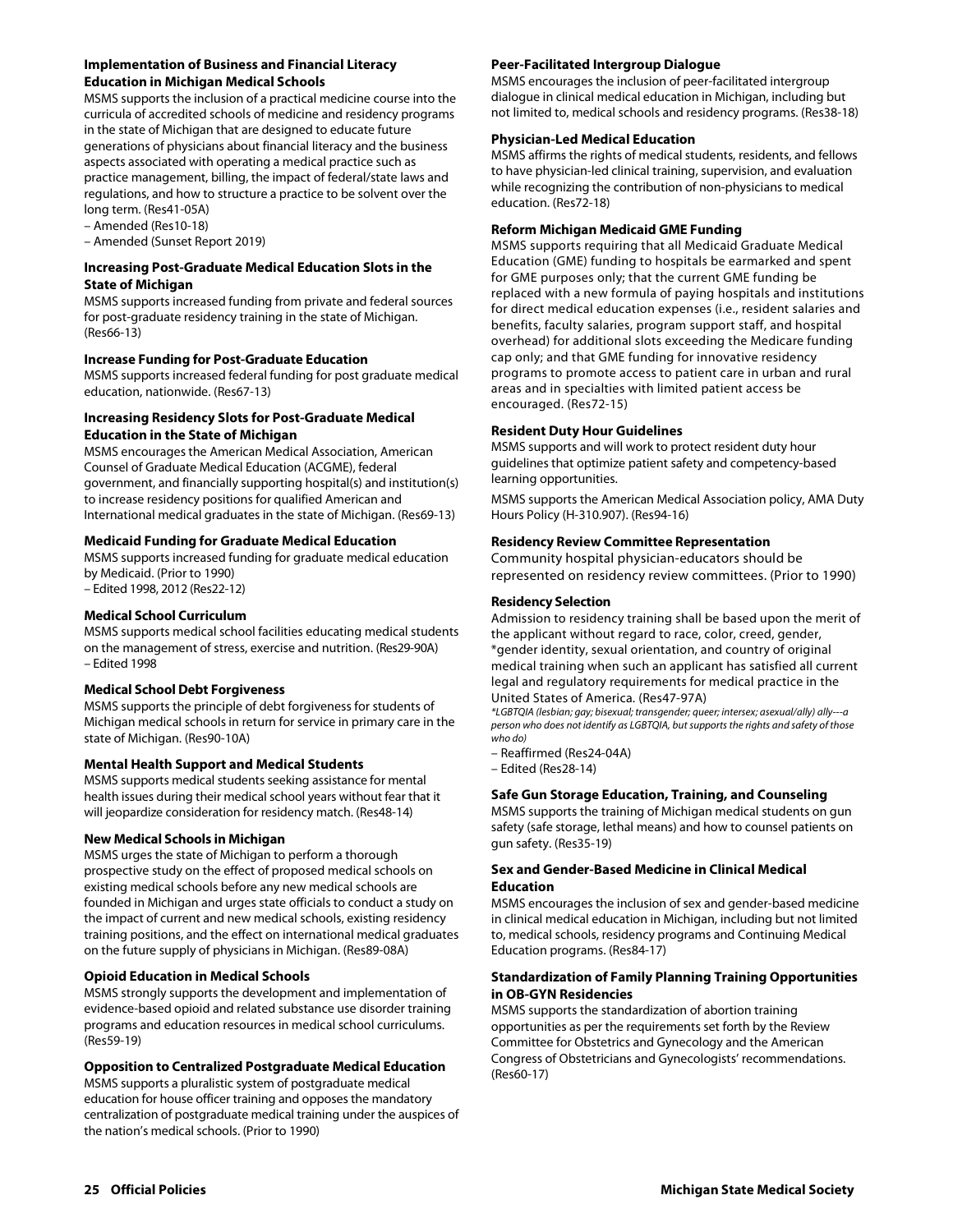#### **Standardizing the Allopathic Residency Match System and Timeline**

MSMS supports movement toward a single U.S. residency match system and notification timeline for all allopathic specialties, excluding non-military programs. (Res20-16)

#### **State Medicaid GME Funding for New GME Slots**

MSMS supports using current Medicaid GME funding to fund new residency slots in Michigan, and seeking extra GME funding with financial incentives provided through the Michigan Department of Community Health to programs whose graduates choose to stay in Michigan in great proportion.

(Board Action Report #8, 2013 HOD, re Res70-12)

#### **The Recognition and Protection of Human Trafficking Victims**

MSMS supports training medical students, residents, and physicians to understand their role in treating patients who are victims of human trafficking. (Res23-12)

– Reaffirmed (Res41-14)

– Reaffirmed (Res69-16)

## **MEDICAL LIABILITY**

*(See also: Arbitration; Immunizations)* 

#### **Affidavit of Merit**

MSMS supports the statutory requirement that the plaintiff must provide, at the time a complaint is filed, an affidavit by an expert witness attesting to the merit of the complaint as a deterrent to frivolous and nuisance complaints. (Prior to 1990) – Edited 2016

#### **Arbitration Support**

MSMS supports arbitration as a means of resolving medical liability disputes. (Prior to 1990) – Edited 2005

#### **Attorneys Not Immune**

Attorneys should not be immune from civil suits arising from nonmeritorious medical liability lawsuits. (Prior to 1990) – Edited 2005

#### **Ceiling on Awards for Pain and Suffering**

MSMS believes actual damages should be awarded in a proven medical liability case. Ceilings on awards for pain and suffering should be maintained. (Prior to 1990) – Edited 1998, 2005

#### **Continuous Study of Medical Liability**

MSMS and Michigan's medical liability insurance carriers should monitor the current and evolving medical liability situation and study alternatives to the tort system.

(Prior to 1990) – Edited 1998, 2005

#### **Court Costs and Legal Fees in Non-meritorious Suits**

MSMS supports court rules that would award all legal and court costs together with punitive damages of the defendant in nonmeritorious suits against physicians, hospital and significant others. (Prior to 1990)

– Edited 1998

#### **Driving Recommendations in Patients with Epilepsy**

MSMS supports protection for physicians from any civil or criminal liability for their opinions and recommendations to the Michigan Secretary of State regarding patients with epilepsy. (Res57-11)

#### **Evidentiary Standard for Medical Expenses**

MSMS supports an evidentiary standard for medical expenses that recognizes only those expenses actually incurred by the patient for admission in future cases dealing with economic damages. (Board-Oct16)

#### **Exempt Physicians Providing Pro Bono Health Care to Uninsured Patients from Legal Action and Insurance Penalties**

MSMS supports the exemption of physicians providing pro bono health care to uninsured patients at their practice sites from legal action, including medico-legal and criminal charges stemming from the care of pro bono-treated patients. (Res82-10A)

#### **Expert Plaintiffs Witness Testimony Review Service**

MSMS supports policies that permit the use of peer review of expert witness testimony with the expectation that deliberately false, fraudulent, or deceptive testimony be appropriately sanctioned by MSMS, the respective specialty society, and the Board of Medicine. (Res15-06A)

#### **Expert Witness Monitoring**

In an attempt to assure competency of expert medical witnesses, the appropriate component medical society and/or specialty society will be requested to monitor the testimony or review the deposition and render a written report to MSMS on the quality of the testimony for its subsequent review and appropriate action. (Prior to 1990)

#### **Expert Witness Qualifications in All Courts**

MSMS supports the position that the qualifications for an expert witness established in Public Act 78 of 1993 be used in all legal proceedings against health care professionals. (Res115-00A)

#### **Expert Witnesses – Regional Restriction**

MSMS supports requirements that medical expert witnesses (1) are acquainted with the standards of practice in the community of the claimed negligence or a comparable Michigan community and (2) have been in active practice in the same field as the defendant at the time of the alleged malpractice. (Prior to 1990) – Edited 2016

#### **Good Samaritan Protection**

MSMS supports legal protection for doctors, nurses, and paramedical personnel who assist travelers experiencing medical problems. (Prior to 1990)

#### **Gross Negligence Standard for EMTALA Related Care**

MSMS supports a standard of gross negligence on all Emergency Medical Treatment and Active Labor Act related care. (Res61-11)

#### **Health Insurance Companies Dictation the Limits of Professional Liability Coverage**

MSMS supports prohibiting insurance companies from dictating the limits of professional liability for physicians and physician practices and supports working with the Director of, Department of Insurance and Financial Services and other appropriate regulatory bodies to address the issues insurance companies setting requirements with higher limits of professional liability coverage. (Res33-13)

#### **Hospital Requirements for Medical Liability Insurance**

It is appropriate that practicing physicians carry medical liability insurance for themselves and their patients.

MSMS opposes unilateral arbitrary hospital governing board edicts that mandate medical liability coverage as a requirement of hospital staff membership when these edicts are passed without medical staff approval or acceptance.

The decision to require medical liability insurance as a requisite for hospital medical staff privileges and the limits of such insurance coverage should be a decision mutually agreed upon by the hospital medical staff and the hospital board of trustees.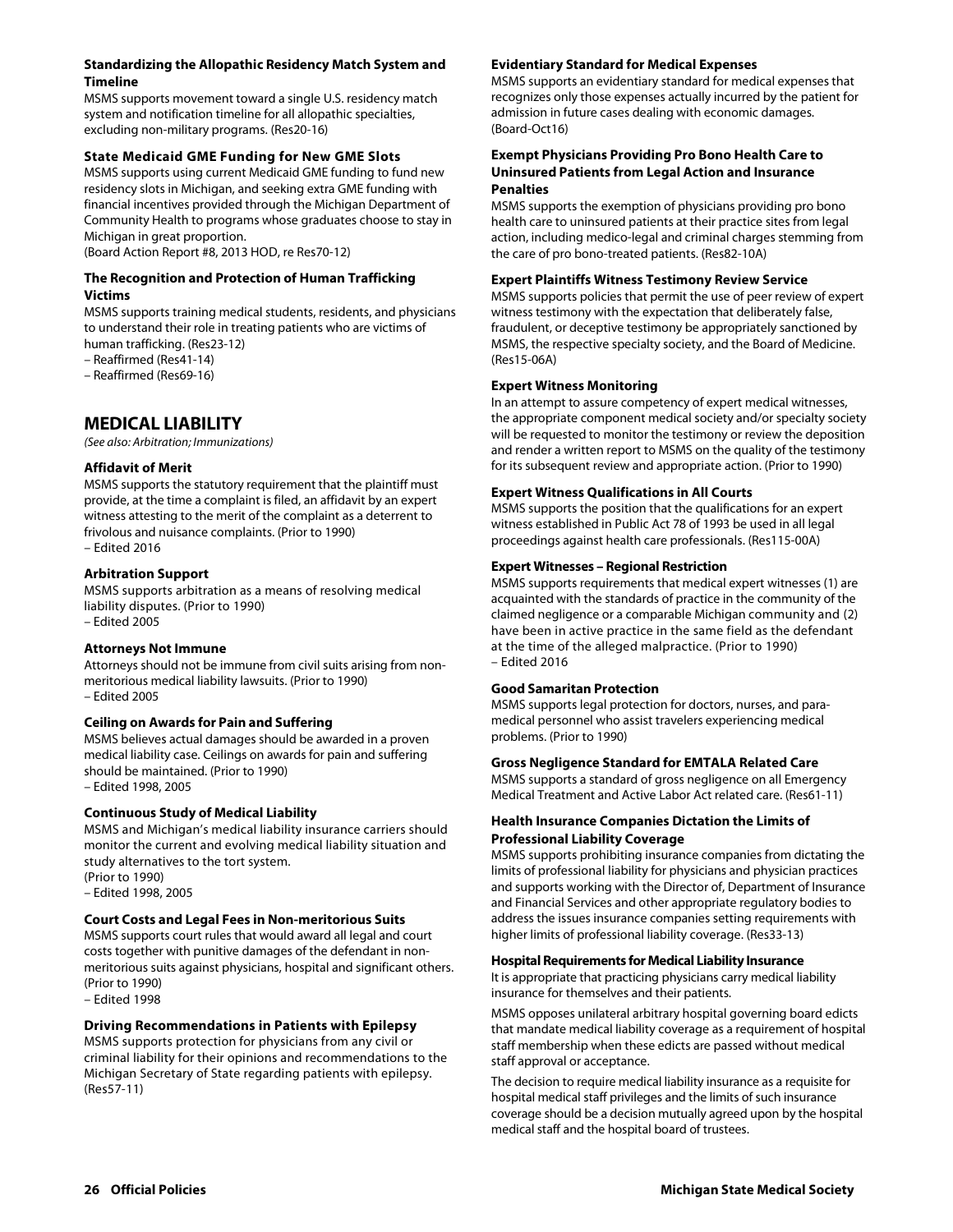Physicians who are unable to obtain medical liability insurance and who are otherwise in good standing with the Michigan Board of Medicine, hospital and medical staff should not automatically be denied hospital privileges. (Prior to 1990) – Edited 1998, 2005

#### **Immunity for Disaster Relief**

MSMS supports model legislation in Michigan for physicians engaged in disaster relief that provides immunity from civil liability except in instances of willful misconduct and gross negligence. (Res53-09A)

#### **Immunity – Uncompensated Care**

MSMS supports limiting the liability of physicians who provide uncompensated care to patients. (Board-Mar93) – Reaffirmed (Res38-01A)

#### **Indemnification**

MSMS supports indemnifying physicians against medical liability suits arising from the provision of indigent care or the care of Medicaid patients and indemnifying physicians and hospitals when they consent to treat patients in a charitable setting. (Res32-90A, Res49-90A, Res108-91A, & Res29-92A)

- Amended 1993
- Edited 1998, 2005

#### **Indemnification for Physicians Treating Indigent Obstetrical Patients**

MSMS supports indemnifying medical liability to physicians who care for indigent obstetrical patients. (Prior to 1990)

- Amended 1993
- Edited 1998

#### **Indemnification of Physician Hospital Agents**

Hospital administrators and board of trustees should be required to indemnify physicians against civil liability when such physicians are acting as agents for the hospital. (Prior to 1990)

- Amended 1993
- Edited 1998

#### **Insurance Premiums**

Premium schedules for medical liability insurance should be based on the actual cost and risk.

Physicians' insurance premiums should not be raised merely for their having been named in a medical liability suit. (Prior to 1990)

#### **Liability Immunity/Correctional Facilities**

MSMS believes health care workers employed by, or acting under contract, in a state correctional facility, county jail or local police lockup, should be immune from tort liability for injuries to persons or damages to property caused by the employee in the course of employment or volunteer service while acting on behalf of a governmental agency. (Board-July95)

#### **Mandatory Medical Liability Insurance**

MSMS opposes mandatory medical liability insurance for physicians. (Res35-HOD91A)

- Amended 1993
- Edited 1998, 2005

#### **Medical Liability Cost**

All health care insurance carriers should accept physicians' liability premiums as medical costs and adjust their fee schedules accordingly. (Prior to 1990) – Edited 2005, 2016

#### **Medical Liability Coverage for Medicaid Obstetrical Care**

MSMS supports a plan for the Michigan Department of Community Health to assume responsibility for all medical liability for obstetrical care for the Medicaid population. (Prior to 1990)

– Edited 1998, 2005

#### **Medical Liability Demonstration Project**

MSMS supports the practice parameters and risk management protocols as an affirmative defense in medical liability cases and requiring medical liability insurers to report claims data related to physician participation. (Board-March93)

#### **Medical Liability: Sporting Events**

MSMS supports the exemption of physicians and other health care personnel from liability under certain circumstances related to sporting events. (Board-July95)

#### **Michigan Physician "Apology"**

MSMS supports the ability of physicians to apologize and express sympathy for errors and adverse events without having such apology used against them in a malpractice suit or as evidence of liability in unexpected adverse events. (Res51-10A) – Reaffirmed (Res38-14)

#### **Monitoring the Judiciary**

MSMS supports monitoring decisions at all levels of the state judiciary regarding medical liability. (Prior to 1990) – Edited 1998, 2005

#### **Permit Annuity Payments of Medical Liability Awards**

Payments could be made over a period of time, for corrective/rehabilitative services, as an alternative to lump sum payments when medical liability suits are settled in a court of law as are currently allowed by Michigan's Arbitration Law. (Prior to 1990) – Edited 2005

#### **Physicians in Health Facilities/Agencies Partial Medical Liability Insurance Reimbursement**

MSMS opposes establishment of a state fund from which physicians in medical service entities will be reimbursed for a portion of their medical liability insurance premium that equals the percentage of all medical services rendered for which they received minimal compensation from Medicaid. (Board-July95) – Edited 2005

#### **Physician Liability Coverage for Mandatory Hospital Clinic and Emergency Department Service**

MSMS supports hospitals providing liability coverage for the physicians rendering services to unattended patients in hospital outpatient clinics and emergency departments who are not part of the physician's practice. (Res65-95A)

#### **Premium Notices**

MSMS supports the promulgation of rules by the Michigan Insurance Commission to demand premium notification to policyholders at least thirty (30) days prior to renewal date for medical liability insurance policies. (Res10-90A) – Edited 2005

#### **State of Michigan Medical Liability Coverage for Volunteer Physicians**

MSMS supports the concept that the state of Michigan should provide medical liability insurance coverage for physicians who volunteer their professional services. (Res67-95A)

#### **Statistical Disclosure of Medical Liability**

All insurers including self-insured hospitals should disclose pertinent statistical information on claims, settlement and judgment. Such information should be available for public review. (Prior to 1990) – Edited 2005

**Subrogation Lien Rights**  MSMS supports banning subrogation lien rights by third party

- health insurers. (Res71-91A)
- Edited 1998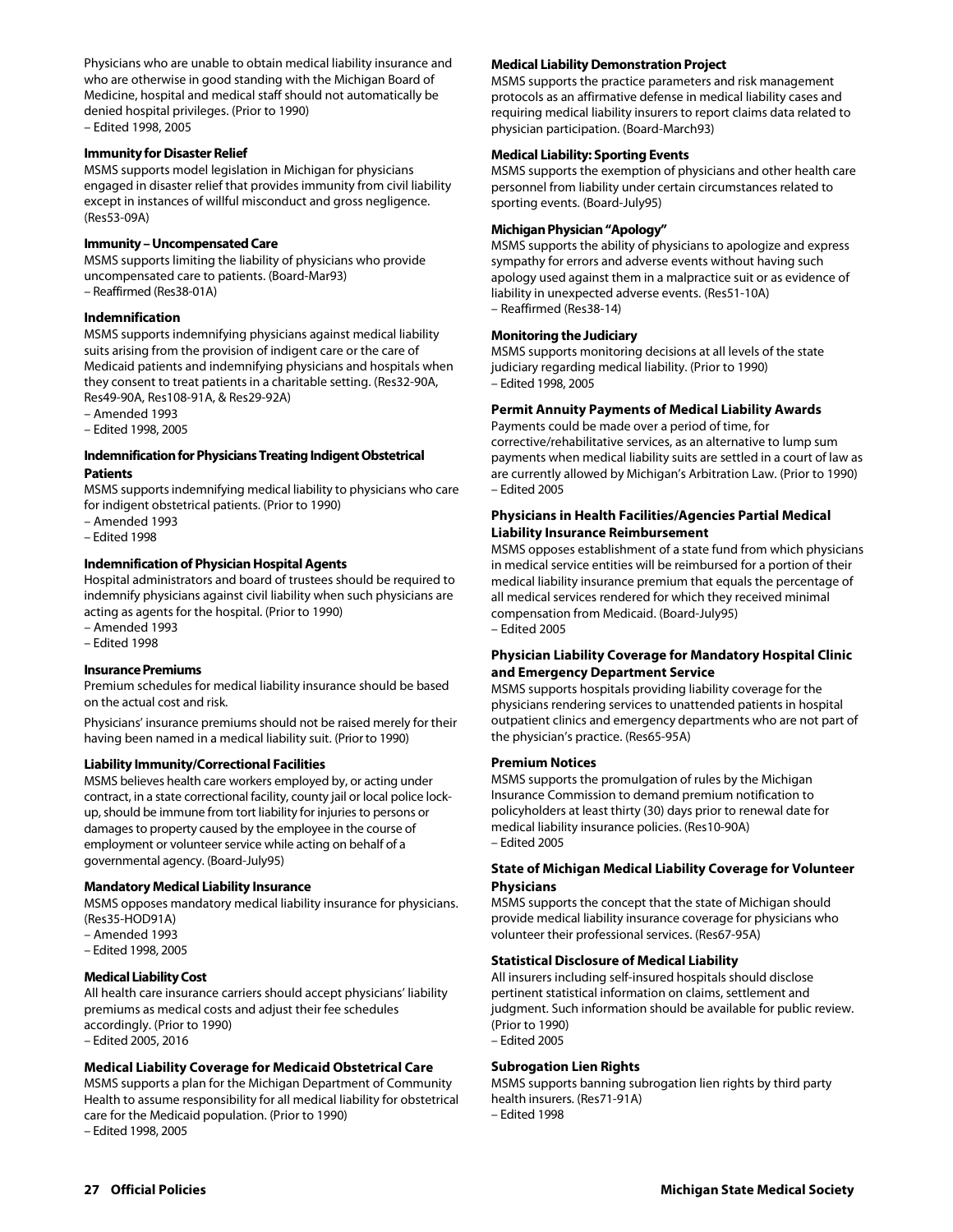#### **Support for Physicians' Counter Suits in Nuisance Claims**

MSMS should support physicians who are considering counter suits against a plaintiff or attorney, or both, following medical liability cases totally without merit. As MSMS cannot itself bring such a suit, it could assist the physician and his attorney by providing expert medical and legal review and research to support and encourage aggrieved defendant physicians in bringing counter actions. (Prior to 1990)

– Edited 2005

#### **Tort Reform and the Tobacco Industry**

MSMS opposes the exclusion of tobacco companies or tobacco products from liability. (Res1-95A)

#### **Voluntary and Binding Arbitration**

There should be multiple systems for handling medical liability claims by mediation, binding arbitration, and courtroom litigation. (Prior to 1990)

– Edited 2005

## **MEDICAL RECORDS, CONFIDENTIALITY, AND PRIVILEGED COMMUNICATION**

*(See also: Public Health; Peer Review)* 

#### **Patients' Rights to Medical Records**

MSMS supports the Michigan Attorney General Opinion No. 5125 in the matter of patients' rights to medical records which states that patients have the right to have a copy of their medical record, but not the original at a reasonable charge. (Board Action Report #5, 2000 HOD, re Res11-99A)

#### **Physician-Patient Relationship Confidential**

MSMS, believing the confidential physician-patient relationship is essential for proper diagnosis and medical treatment, opposes changes in court rules or statutes to waive this privilege when a lawsuit is initiated. (Prior to 1990)

#### **Privileged Communications**

MSMS believes in the confidentiality of medical histories and records held by physicians and hospitals and will work to strengthen Michigan laws and court rules to safeguard this. (Prior to 1990)

#### **Release of Medical Records and Privacy of Medical Examiner Records**

MSMS supports the exemption of the Medical Examiner autopsy reports from the Michigan Freedom of Information Act so as to more evenly balance the privacy of a deceased individual and his/her family against the public's right to examine autopsy documents, and to ensure confidentiality of such records. (Res44-94A)

#### **Privacy and Confidentiality of Medical Records**

MSMS supports the confidentiality and security of patient medical records. (Res18-95A)

## **MEDICARE**

*(See also: Government Programs and Regulatory Oversight; Peer Review)* 

#### **Center for Health Outcomes and Evaluation**

MSMS supports in principle the Center for Health Outcomes and Evaluation and recommends MSMS work intensively to impact the organization and process of the Center as it applies to the Medicare practice of Michigan physicians. (Board-Jan93)

#### **Coverage for Compression Stockings**

MSMS supports Medicare payment for gradient compression stockings as prescribed by a physician under Medicare benefits coverage. (Res87-17)

#### **Medicare Fraud and Abuse Law**

MSMS opposes the private use of qui tam plaintiff provisions. (Res41-99A)

#### **Medicare Payment for Diagnostic Medical Tests**

MSMS supports allowing payment for diagnostic tests at a frequency deemed necessary by a beneficiary's personal physician and within the boundaries of generally accepted standards of practice set by the medical profession. (Res2-97A)

#### **Outpatient Reimbursement Parity**

MSMS opposes co-payments by beneficiaries (Medicare patients) to hospital outpatient departments and hospital-owned physician practices above those the beneficiaries would have to pay at a private practitioner's office. (Res79-98A)

#### **Payment of Medicare Deductible and Coinsurance Amount**

MSMS advocates requiring any insurer, health maintenance organization, third party administrator and network manager in the state of Michigan to pay the coinsurance and deductible amounts up to the Medicare fee schedule. (Res104-97A)

#### **Prescription Coverage by Medicare**

MSMS supports prescription coverage for patients in the Medicare program. (Res59-99A)

#### **Reduction of Physician Payment and Participation by CMS**

MSMS opposes the Centers for Medicare & Medicaid Services (CMS) proposals that threaten to reduce physician payment and participation with the Medicare program. (Board-July97) – Edited 2005

## **MEMBERSHIP**

#### **Advise Physicians Regarding the Importance of Organized Medicine**

MSMS advocates educating Michigan physicians regarding the value of membership in their respective county medical societies, MSMS and the AMA. (Res17-96A)

#### **AMA Statement of Collaborative Intent**

MSMS endorses the AMA Statement of Collaborative Intent. *(See Addendum K in website version)* (Board-Sep97)

#### **Designation of State and County Medical Society for Retired Physician Membership**

MSMS permits a retired physician member of the federation of medicine to designate the county and state medical society where the physician last belonged as the tally and credit site for membership regardless of the physician's retirement address. (Res53-96A)

#### **Facilitate Transfer of Third- and Fourth-Year Student Memberships**

MSMS permits the transfer of a medical student's membership from their medical schools' home county medical society to the county medical society in the community where they will be completing a minimum of one academic year of clinical education. (Res36-18)

#### **MDPAC**

MSMS supports MDPAC and recommends that its annual dues billing be separately identified on the dues billing form. (Res112-91A) – Edited 1993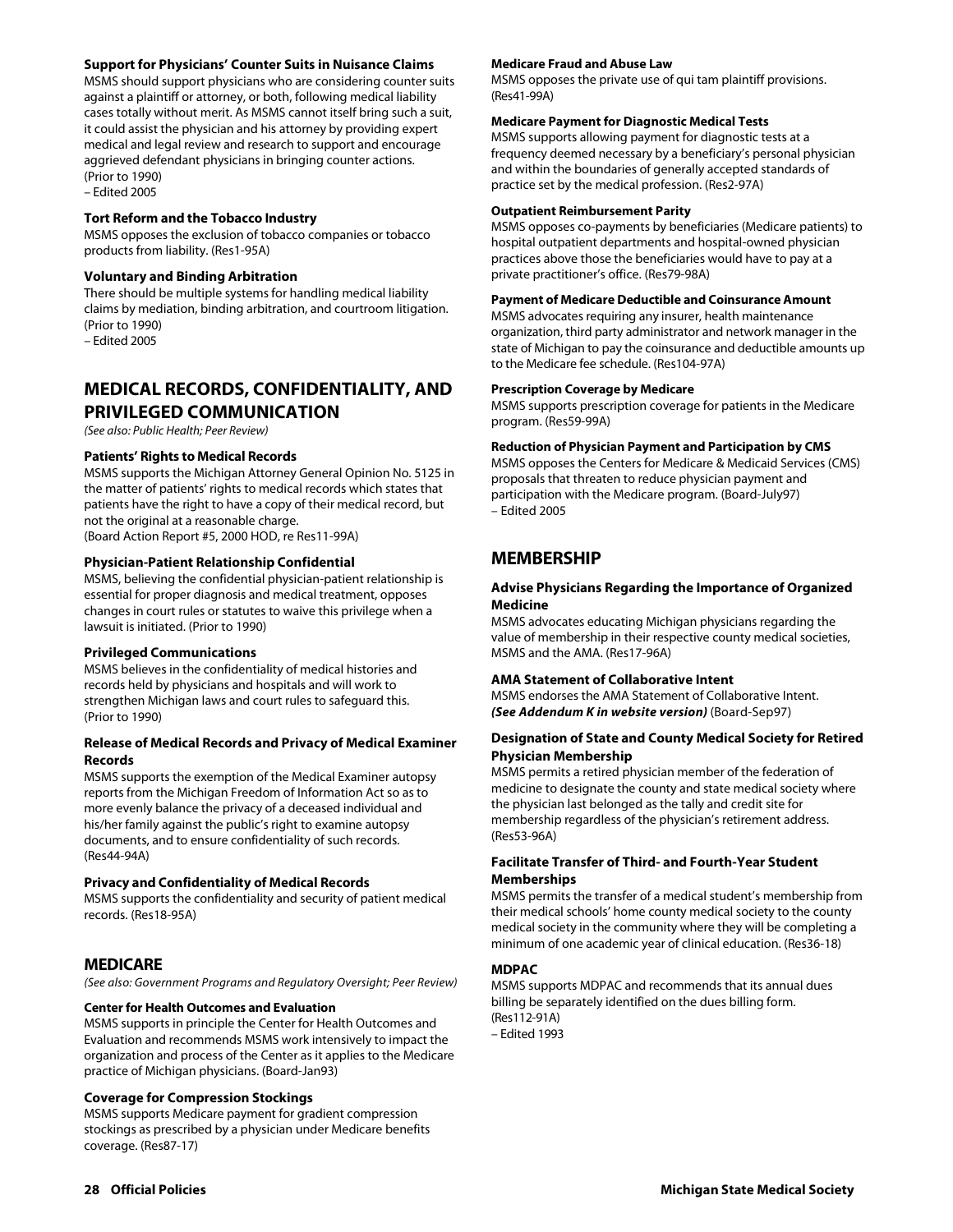#### **Strengthen Michigan Delegation to the AMA**

MSMS shall send updates to MSMS delegates after the American Medical Association (AMA) Annual and Interim meetings to increase communication on Michigan resolutions submitted to the AMA. Additionally, MSMS shall ensure any travel expenses budgeted for the Michigan Delegation to the AMA to attend the AMA House of Delegates Annual and Interim Meetings be available for all Michigan AMA Delegates and Alternate Delegates. (Res47-19)

#### **Unified Membership**

MSMS supports the concept of unified membership in MSMS, the component society and the AMA. (Prior to 1990)

## **MENTAL HEALTH**

*(See also: Health Care Insurance; Managed Care; Medical Education and Training)* 

#### **Behavioral Health Integration Guiding Principles**

MSMS supports the Behavioral Health Integration Guiding Principles listed in Addendum S. *(See Addendum S in website version)*  (Board-March2020)

#### **Director of MDCH Mental Health Agency**

MSMS supports the requirement that the Director of the Mental Health Agency of the Michigan Department of Community Health be a physician who is licensed in the state of Michigan. (Res96-95A) – Edited 1998

#### **Electronic Clearinghouse for Inpatient Mental Health Access**

MSMS supports the development of a regionalized clearinghouse for rapid allocation of inpatient psychiatric beds that is based on established coordinating center or clearinghouse models and that identifies the availability of beds based on patient gender, acuity, and age. (Res05-18)

#### **Inter-Facility Transfers of Patients with Serious Mental Illness**

MSMS believes community mental health agencies and hospital administrators should, at all times, respect the Emergency Medical Treatment and Labor Act regarding inter-facility transfers of patients with serious mental illness. (Res38-20)

#### **Increasing Funding for Mental Health Hospitals**

MSMS supports restoration of budget cuts and increased expenditures in the public mental health hospital system so that quality care again may be provided by upgrading staff levels to recommended requirements.

MSMS supports increased state funding for psychiatric research so as to develop more efficacious treatment for the mentally ill. MSMS supports efforts to assure adequate treatment in Michigan Department of Community Health mental health facilities as required by state law. (Prior to 1990)

#### **Involuntary Hospitalization**

MSMS supports appropriate modification of the Michigan Mental Health Code in order to make involuntary hospitalization more rapidly accessible for mentally ill persons requiring such intervention for the benefit of their safety and the safety of others. (Prior to 1990)

– Reaffirmed Res38-20

#### **Needs of Dementia Patients**

MSMS supports public funding for diagnostic and assessment services, a registry and a post-mortem examination program to meet the needs to patients with dementia and their families. (Res95-90A)

– Edited 1998

#### **Parity for Mental Health**

MSMS encourages covering the treatment of mental illness to the same limits applied to the treatment of all other non-psychiatric diagnoses. (Res86-96A)

– Reaffirmed (Res19-02A)

#### **Requirements for Reporting or Hospitalizing Suicidal Patients**

MSMS supports using the same requirements for reporting or hospitalizing suicidal patients as the Michigan law for patients who have the intent of inflicting physical violence and who have the ability to carry out that treat in the foreseeable future. (Res91-95A)

#### **Requiring Physician Visits for a Patient in Seclusion or Restraints**

MSMS supports the concept that assessment and management of hospitalized patients in seclusion or restraints requires no more than once daily face-to-face assessment by the patient's physician unless individual conditions warrant additional visits. (Res63-97A)

#### **Suicide Awareness Training**

MSMS supports the implementation of evidence-based suicide awareness and training programs in health care systems and communities throughout Michigan. (Res02-18)

#### **Suicide Prevention Awareness and Education**

MSMS supports efforts to raise awareness about the rising rate and devastating toll of suicide; to increase suicide prevention education for all physicians, residents, medical students, and allied health professionals; to encourage active engagement in suicide prevention awareness with their patients and colleagues; to increase research associated with suicides; and to reduce liability for those who provide suicide prevention care. (Res70-15)

#### **Support for Mental Health Reform in Michigan**

MSMS supports efforts to improve mental health services in Michigan, including those that address mental health disparities, promote interdepartmental coordination and shared accountability, and provide greater access to timely outpatient treatment, crisis intervention, specialty behavioral health services, inpatient psychiatric hospitalizations and other medically necessary related therapies. (Board Action Report #05, 2019 HOD, re Res51-18)

## **NUTRITION**

*(See also: Children and Youth)* 

#### **Banning the Use of Trans Fats in Restaurants and Bakeries in the U.S.**

MSMS opposes the use of trans fats in restaurants and bakeries in Michigan. (Res49-08A)

#### **Enhancing Public Safety Relation to the Food Industry**

MSMS supports, where appropriate, Michigan-based community health initiatives or educational programs that promote public awareness of food safety and the source of food products available to consumers. (Res36-10A)

#### **Food Bank and Pantry Distribution of Nutrient-Dense Foods**

MSMS supports of the use of existing national nutritional guidelines for food banks and food pantries, as well as the sustainable sourcing of healthier food options and the dissemination of user-friendly resources and education on healthier eating by food banks and food pantries. (Res57-17)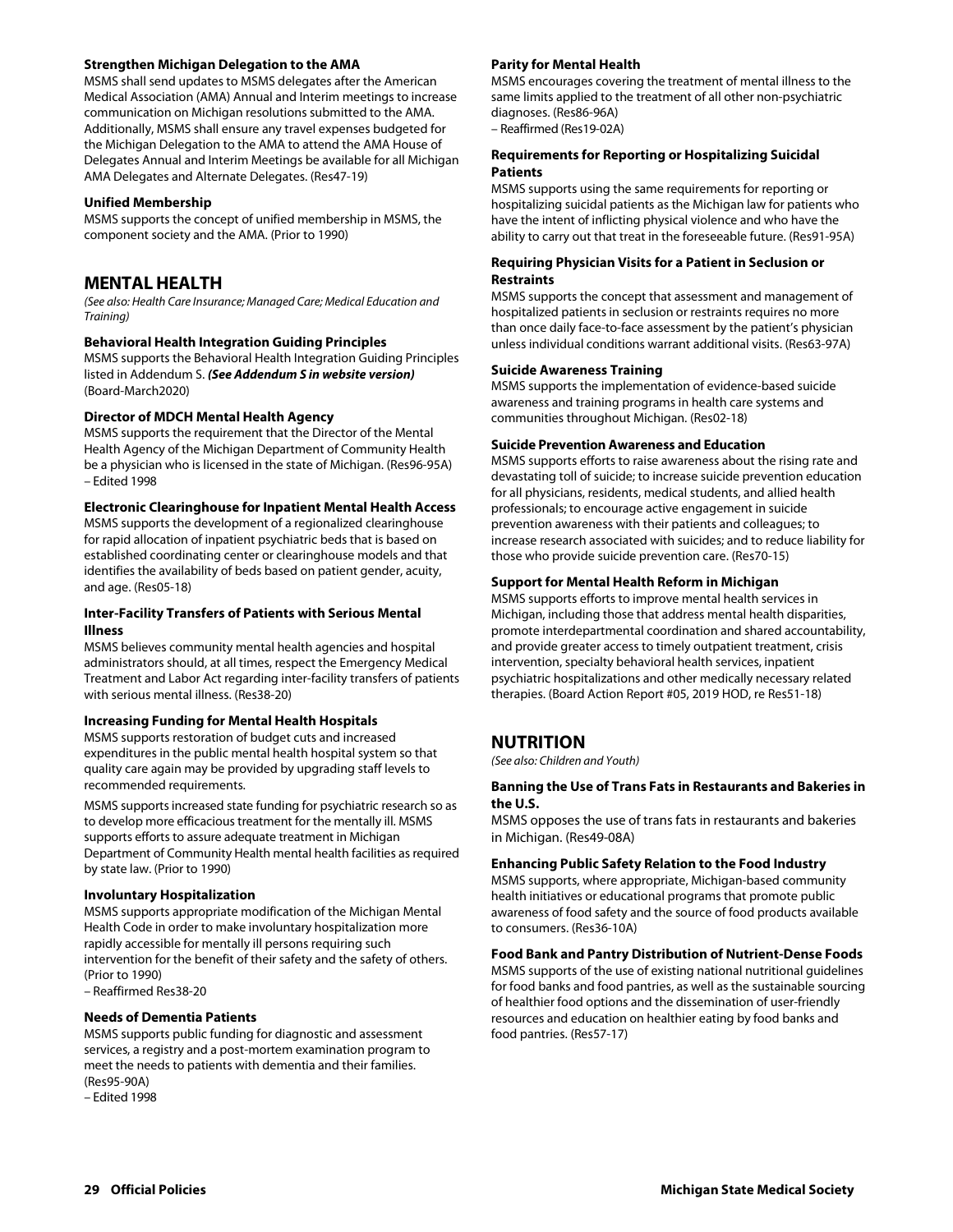#### **Food Environments\* and Challenges Accessing Healthy Food**

MSMS supports the need for further study of the national prevalence and impact of food mirages, food swamps, and food oases as food environments distinct from food deserts. (Res74-18) *\*Food Swamp - A geographical area with adequate access to healthy food retail, but that also features an overabundance of exposure to less healthy food and beverages. (National Collaborating Centre for Environmental Health); Food Mirages - Identified as presenting a barrier for individuals experiencing low-incomes to access healthy, affordable food in their neighborhoods. (National Collaborating Centre for Environmental Health); Food Oasis - A place where self-sustaining and innovative practices are developed to empower inhabitants of food deserts to have better access to healthy eating environments and foods. (nachc.org); Food Desert - Geographic area lacking affordable fresh fruit, vegetables, and other nourishing whole foods within walking distance or simple bus travel of residential spaces. This is largely due to a lack of farmers markets, grocery stores, and affordable healthy food providers. A food desert may be rural or urban. (nachc.org)*

#### **Food Rescue and Donation**

MSMS believes food rescue and donation deserve further awareness and promotion as means to address food waste. (Res73-18)

#### **Fresh Produce Access and Intake in Food Deserts**

MSMS supports access to fresh produce and food education programs within food desert communities (as defined by the US Department of Agriculture) including programs and policies that remove barriers to and incentivize mobile produce market operations and the purchasing and consumption of fresh produce. (Res86-17)

#### **Genetically Modified Organisms Labeling**

MSMS supports mandating that all foods containing genetically modified ingredients be clearly labeled (not just in the bar code) in the state of Michigan. (Res45-14)

#### **Hazards of Energy Beverages, Their Abuse and Regulation**

MSMS supports the regulation of the sale and distribution of energy beverages to protect the public from their deleterious effects. (Res42-11)

#### **Junk Food in Schools**

MSMS supports working toward the total elimination of selling junk food as defined by the USDA in elementary, middle, and high schools in the state of Michigan. (Res44-06A)

#### **Nutrition Information Availability in Restaurants**

MSMS supports requiring that clear nutrition information be provided for items sold in restaurants in Michigan. (Res72-10A)

#### **Nutritional Label Education**

MSMS supports nutrition education programs that would promote the involvement of parents in their children's nutrition education. (Res52-07A)

#### **Nutrition Labels and Nutrition Education in Elementary School**

MSMS supports nutrition education, including how to read and interpret nutrition labels on food packaging, be implemented in elementary school curricula in Michigan as a prevention measure for obesity and resulting morbidity. (Res18-12)

#### **Out-of-Office Nutrition Education**

MSMS 1) affirms the potential for lasting behavior change through integrative nutrition education programs which consider the socioeconomic situation, health goals, culinary knowledge, and time/lifestyle constraints of its participants; and 2) encourages the use of integrative nutrition education programs which consider the socioeconomic situation, health goals, culinary knowledge, and time/lifestyle constraints of its participants by all patients to prevent and manage illness. (Res49-19)

#### **Produce Prescribing Practices to Address Chronic Disease**

MSMS encourages fruit and vegetable prescribing practices among physicians as a means to prevent and reduce rates of chronic health conditions in Michigan. (Res13-19)

## **ORGAN DONATION AND TRANSPLANT**

#### **"Mandated Choice" Policy**

MSMS supports a "mandated choice" policy requiring people to indicate whether or not they consent to be organ donors when they renew a driver's license, file a tax return or perform other tasks required by the state. (Res58-00A)

#### **Organ Donations**

MSMS supports efforts which 1) make it easier to donate body parts upon one's death and require individuals to make a deliberate decision to donate their body parts or not to donate their body parts upon their death, 2) appropriately address the issue of parental consent for minors who wish to be organ donors and 3) ensure that recognized national and state procurement societies are utilized for organ donation and recipient selection. (Board-July96)

#### **Organ Salvage Programs**

MSMS supports permitting medical examiner systems to participate in organ salvage programs. (Prior to 1990) – Edited 1998

#### **Payment for Organs**

MSMS opposes payment in any form to the donor, the donor's family members, or the donor's agents for organs used for transplant. (Res5-93A)

#### **Relieve Burden for Living Organ Donors**

MSMS supports efforts to remove financial barriers to living organ donation, such as the provision of paid leave for organ donation. (Res61-17)

## **PAIN MANAGEMENT**

*(See also: Pharmacy and Pharmaceuticals; End of Life Care; Health Care Delivery)* 

#### **Address Acute and Chronic Pain**

MSMS supports multidisciplinary/multimodality physician-led care, insurance coverage for non-pharmacologic approaches to addressing pain, and evidence-based methods for addressing acute and chronic pain. (Res48-17)

#### **Evidence-Based Pain Management**

MSMS supports the development of evidence-based clinical practice guidelines on the management and treatment of pain and supports policies that promote and do not impede their adoption. (Res 91-17)

#### **Pain as a Vital Sign**

MSMS supports the elimination of "pain as the fifth vital sign" from professional standards and usage, as well as from patient satisfaction surveys pertaining to quality and payment metrics. (Res48-17)

#### **Pain Management and Hospice Education**

MSMS recommends and promotes effective education in pain management, opioid tapering, referral best practices, and/or hospice care for physicians and medical students. (Res69-93A) - Edited 2017

#### **Pain Management Education and CME Credit**

MSMS supports the concept of requiring physicians to be educated in pain management techniques but opposes mandating this type of education through CME credit. (Board-March94) – Reaffirmed (Board-Oct05)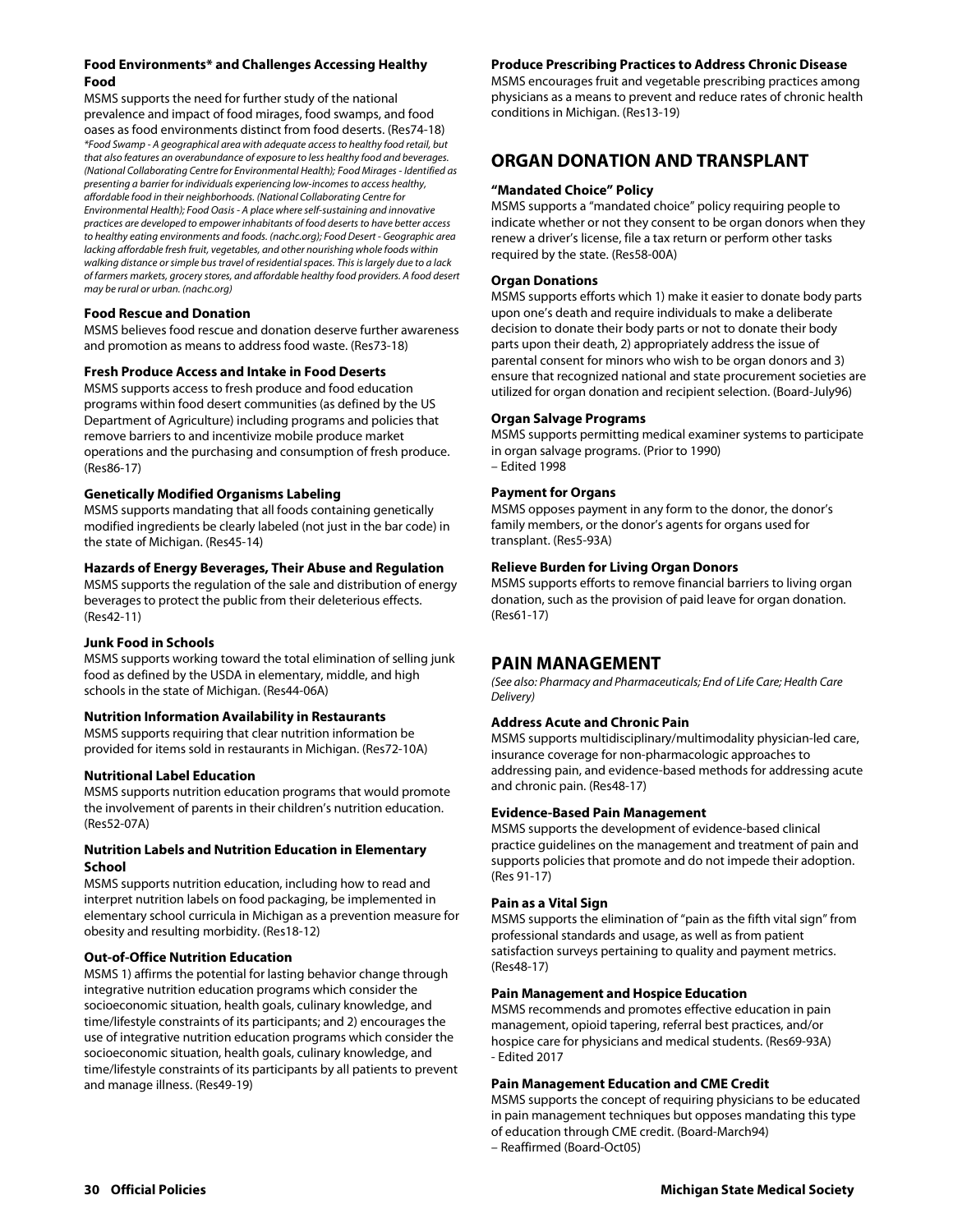## **PATIENT'S BILL OF RIGHTS**

*(See also: Ethics; Women's Health)* 

#### **Statement of Patient's Rights**

- 1. Each patient must have freedom of choice of physician and each physician must be free to offer his/her services to all patients.
- 2. The patient's physician must be free of controls and restrictions that interfere with providing the highest quality of medical care.
- 3. The freedoms we believe necessary for patients and physicians should apply to all aspects of medical care.
- 4. The quality of a patient's medical care must be judged by practicing physicians, responsible only to their own hospital staffs and medical association.
- 5. The primacy of a physician's responsibility to his patient cannot be delegated or usurped by a hospital or other corporation.
- 6. Any plan for financing medical costs must recognize variables in cost of provision, and kinds of service; and must not interfere with the individual patient-physician contract.
- 7. The principle of reciprocal doctor-patient responsibility must be preserved.

(Prior to 1990)

## **PEER REVIEW**

#### **Accountability of Utilization Review Firms**

Utilization review firms employed by insurance companies should be held accountable for medical decisions based on their review. (Res14-92A)

#### **Concurrence with AMA Statement**

MSMS supports the following AMA policy on peer review:

"Medical society ethics committees, hospital credentials and utilization committees, and other forms of peer review have been long established by organized medicine to scrutinize physicians' professional conduct. At least to some extent, each of these types of peer review can be said to impinge upon the absolute professional freedom of physicians. They are, nonetheless, recognized and accepted. They are necessary, and committees performing such work act ethically as long as principles of due process (Opinion 9.05, "Due Process") are observed. They balance the physician's right to exercise his medical judgment freely with his obligation to do so wisely and temperately."

(Prior to 1990) (AMA Current Opinions-98) – Edited 2016

#### **Medicare Peer Review**

A Michigan-based physician-directed organization should operate as the Medicare peer review organization, if administratively and financially feasible. (Prior to 1990)

#### **Opposition to Release of Peer Review Records**

Peer review records should not be released under the Freedom of Information Act. (Prior to 1990)

#### **Peer Review – Physicians Held Harmless**

Physicians should be held harmless as they meet their peer review responsibilities. Hospitals should be advised to introduce "hold harmless" language into their bylaws. (Prior to 1990) – Edited 1998

#### **Peer Review Protection for Physician Organizations (POs) and Group Practices**

MSMS believes physician organizations (POs) and group practices peer review should have the same protection afforded hospital medical staff peer review, and state and county (local) medical societies. (Res65-97A)

#### **Professional Review Organization Peer Review**

MSMS recommends that professional review organizations accept national medical specialty society guidelines or parameters for review processes, where they exist, and that critiques be by peers in the same specialty. (Res19-97A)

#### **Scrutiny of MPRO Review and Denial Process**

MSMS supports interaction between county societies and local hospital medical staffs in monitoring Michigan Peer Review Organization (MPRO) activities at the county level.

MSMS supports member participation as physician reviewers in all peer review activities. (Prior to 1990) – Edited 1998

#### **Utilization Review in the Practice of Medicine**

MSMS advocates that only licensed practicing physicians in the same specialty may perform utilization review for health plans. (Res29-97A)

## **PENSION PLANS**

#### **Exemption from Bankruptcy Proceedings**

MSMS supports legal exemption of pension/profit-sharing plans from bankruptcy proceedings. (Prior to 1990)

## **PHARMACY AND PHARMACEUTICALS**

*(See also: Public Health; Substance Use and Addiction; Women's Health)* 

#### **Action to Address Illegal Methamphetamine Production**

MSMS supports the replacement of over-the-counter products containing pseudoephedrine, ephedrine, phenylpropanolamine, and other like products used to produce methamphetamine with their tamper-or meth-resistant counterparts. (Res23-16)

#### **Ban Lindane**

MSMS supports the ban of lindane in the state of Michigan. (Res33-05A)

#### **Chelation Therapy**

MSMS endorses the following former AMA policy statement:

"(1) There is no scientific documentation that the use of chelation therapy is effective in the treatment of cardiovascular disease, atherosclerosis, rheumatoid arthritis, and cancer, (2) If chelation therapy is to be considered a useful medical treatment for anything other than heavy metal poisoning, hypercalcemia or digitalis toxicity, it is the responsibility of it proponents to conduct properly controlled scientific studies, to adhere to FDA guidelines for drug investigation, and to disseminate study results in the usually accepted channels."

(AMA Compendium H-175.994)

- Reaffirmed 1998
- Edited 2016

#### **Closed Drug Formulary**

No state agency should be empowered to develop a closed drug formulary that makes unavailable to the indigent any medication that is available to the rest of the population. (Prior to 1990)

#### **Dietary Supplements and Herbal Remedies**

MSMS supports the American Medical Association's existing policy on Dietary Supplements and Herbal Remedies (150.954). (Res08-16)

#### **Disposal Instructions for Unused Medications**

MSMS supports the inclusion of medication disposal instructions with all prescriptions and encourages prescribers to inform patients about the importance of proper disposal of unused medications, as well as the dangers of sharing medications with friends and family. (Res07-19)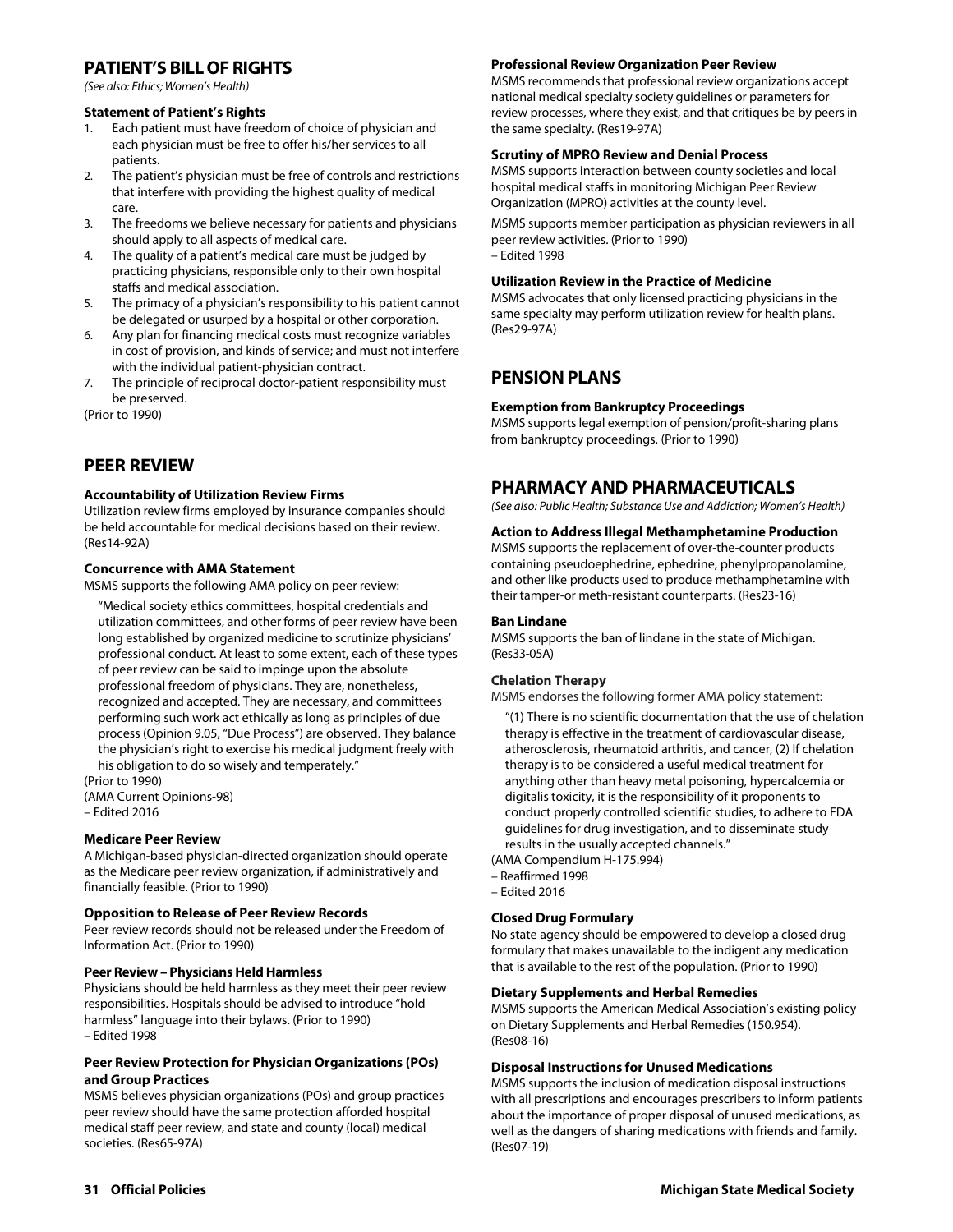#### **Disposal of Pharmaceuticals**

MSMS believes that all pharmacies that dispense medications should "take back" unused and/or expired pharmaceuticals and drugs and subsequently provide for the disposal of such medications per the most current standard of proper disposal. (Res28-17)

#### **Food and Drug Administration Approval of Generic Biologics**

MSMS supports Food and Drug Administration approval of generic biologics. (Board Action Report #2, 2011 HOD, re Res3-10A)

#### **Guidelines for Drug Screening in the Workplace**

MSMS adopts the guidelines for "Drug Screening in the Workplace" prepared by the American Occupational Medical Association. *(See Addendum C in website version)* (Prior to 1990)

– Reaffirmed 1998

#### **Inclusion of Veterans Health Administration and Methadone Clinics in MAPS**

MSMS supports the inclusion of prescriptions filled through Veterans Health Administration prescribers and methadone clinic prescribers in the Michigan Automated Prescription System (MAPS). (Res51-17)

#### **Liquid Medication Dosing**

For all orally administered liquid medications, MSMS supports the exclusive use of metric-based dosing with milliliters (mL) and milligrams (mg), along with the provision of dosing syringes calibrated in milliliters for medication administration. (Res13-17)

#### **MAPS Mandate Policy Statement**

Prescription drug and opioid use is a critical issue facing the state of Michigan and the country. MSMS supports efforts to encourage physicians and other health care providers to check the MAPS when prescribing controlled substances. Until integration of clinical systems can provide seamless real-time integration of MAPS data into an electronic health record, government-mandated use of MAPS should be limited to controlled substances that are documented to be at highest risk of being abused, specifically opioids, benzodiazepines, and carisoprodol, or when there is a suspicion of nefarious intent on behalf of the patient. Minimally, exceptions should be allowed when the drug is prescribed or personally furnished to a hospice patient or to any other patient who has been diagnosed as terminally ill. Other exceptions may be considered if all the following conditions are met:

- The drug is not an opioid, benzodiazepine, or carisoprodol;
- The drug has a low risk of abuse;
- The drug is prescribed for purposes other than the treatment of pain;
- The drug is prescribed as a maintenance medication for an established patient who has been diagnosed with a chronic condition (and the use of such drug is medically indicated for that condition) and is monitored by the prescriber on a regular basis. (Board-Oct2018)

#### **Marijuana for Medical Use**

MSMS supports the use of cannabinoids by routes other than smoking for medical uses, for which scientific evidence supports efficacy equal or superior to established therapies and encourages further research to elucidate the efficacy of cannabinoids in various medical conditions and its optimal dosage and route of delivery. (Res59-08A)

#### **Medication Substitution and Drug Formularies**

MSMS opposes the dispensing of a therapeutic alternate for a prescribed drug or rejection of the prescribed drug without the consent of the prescribing physician. (Res34-15)

#### **Michigan's Prescription Drug Monitoring Program**

MSMS supports education to encourage physicians and other health care providers to check the Michigan Automated Prescription System (MAPS) when prescribing controlled substances. However, MSMS opposes mandatory MAPS checking by physicians absent clinical suspicion of substance use or nefarious intent. (Res46-16 and Res50-16)

#### **Misuse of DEA Numbers**

MSMS opposes any use of the DEA number except when in prescribing controlled substances. (Prior to 1990)

#### **Naloxone Availability and Pricing**

MSMS supports efforts to increase access to affordable naloxone including but not limited to collaborative practice agreements with pharmacists and standing orders for pharmacies. (Res51-17)

#### **Oncology Advisory Panel**

MSMS supports the establishment of an oncology advisory panel to advise all health insurance carriers about the efficacy, appropriateness and routes of administration for off-label indications of U.S. Food and Drug Administration-approved drugs used in anti-neoplastic therapy. (Board-July95)

#### **Out-of-State Prescriptions**

MSMS supports the concept of prohibiting a pharmacist, a dispensing prescriber, or any other person from dispensing or repackaging expired medication.

MSMS supports the concept of allowing pharmacists in Michigan to fill prescriptions for drugs, other than controlled substances, written by a physician in another state. (Board-Nov95)

#### **Pharmaceutical Cost Transparency**

MSMS supports drug price and cost transparency legislation designed to encourage prescription drug price and cost transparency among pharmaceutical companies and pharmacy benefit managers. (Board-July2018)

#### **Pharmacy: Medication Information**

MSMS supports the efforts of pharmacies to educate patients and prevent medication-induced problems. (Res110-97A)

#### **Pharmacy: Halt Pharmacy Solicitation of Prescriptions from Physicians Offices**

MSMS supports efforts to stop local and national pharmacies and pharmacy benefit managers from soliciting prescriptions from physician offices. (Res5-13)

#### **Prescription Drug Use**

MSMS supports the following AMA position on "Curtailing Prescription Drug Abuse While Preserving Therapeutic Use – Recommendations for Drug Control Policy:"

"Our AMA (1) opposes expansion of multiple-copy prescription programs to additional states or classes of drugs because of their documented ineffectiveness in reducing prescription drug abuse, and their adverse effect on the availability of prescription medications for therapeutic use; (2) supports continued efforts to address the problems of prescription drug diversion and abuse through physician education, research activities, and efforts to assist state medical societies in developing proactive programs; and (3) encourages further research into development of reliable outcome indicators for assessing the effectiveness of measures proposed to reduce prescription drug abuse. (AMA Compendium H-95.979)

– Reaffirmed 1998

– Edited 2016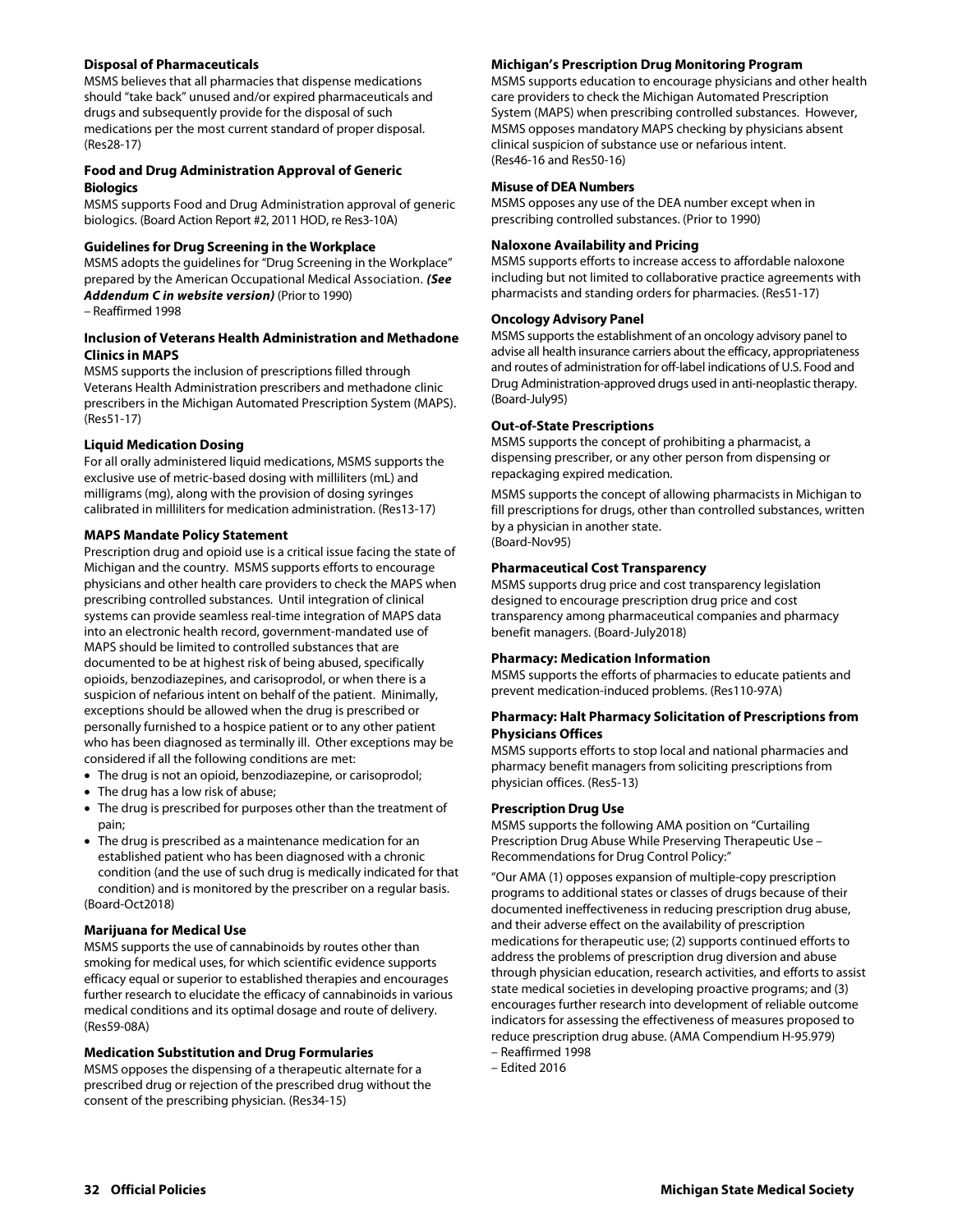#### **Privacy of Physician Prescriber Data**

MSMS supports prohibiting pharmacies from providing physicianspecific prescribing data to pharmaceutical companies and other non-regulatory entities that are not involved in an individual patient's care. (Res67-10A)

#### **Purity and Safety Homeopathic/Naturopathic Products**

MSMS supports the oversight of homeopathic/naturopathic products by the Food and Drug Administration or other appropriate agencies, especially with regards to purity and safety. (Res57-10A)

#### **Redistribution of Unused Sealed Medications**

MSMS supports the return of sealed, unused, unexpired medications to a collection site for distribution to those in need of the medication and are unable to pay for the medications. (Res25-05A)

#### **Remove Inpatient Pharmacy Requirements of Labeling/Dispensing Sparsely Used Meds to Patients at Discharge**

MSMS supports working with the Michigan Pharmacists Association and Michigan Health and Hospital Association to investigate which labeling and dispensing requirements need to be revised to make it possible for patients to safely take home their partially used medications at time of discharge.

(Board Action Report #3, 2013 HOD, re Res43-12)

#### **Require Prescription for Ephedrine and Pseudoephedrine**

MSMS supports limiting the availability of ephedrine and pseudoephedrine for illicit purposes while maintaining legitimate patient and physician access to this medication. (Res9-11)

#### **Restrict Access to the Michigan Automated Prescription System**

MSMS opposes direct access by Michigan law enforcement and other non-health care workers (who are not registered as delegate users) to Michigan Automated Prescription System (MAPS) data involving patient or physician identification without probable cause or following appropriate judicial proceedings. (Res48-19)

#### **Right of Physician to Dispense**

MSMS actively supports the right of physicians to dispense medication. (Prior to 1990)

#### **Sales of Cigarettes and Tobacco Products at Pharmacies**

MSMS opposes the sale of tobacco products within pharmacies and supports policies to discontinue this practice. (Board Action Report #02-17, 2017 HOD, re Res04-16)

#### **Scheduled Medication Classification**

MSMS supports updates to the scheduled medication classification to make it easier to differentiate opioid containing controlled substances from non-opioid controlled substances within each schedule. (Res67-19)

#### **Sharing MAPS Reports with Patients**

MSMS supports the ability of physicians to1) include Michigan Automated Prescription System (MAPS) reports in the patient's medical record in a manner consistent with the usual legal standards for protected health information and 2) share a MAPS report directly with the patient, including in printed form. (Res55-19)

#### **Tax Exemption Status for Over-The-Counter Medications**

MSMS supports removing the sales tax on all over-the-counter medications**.** (Res15-17)

#### **Unproven Therapeutic Substances**

MSMS opposes substituting political considerations for scientific investigation and conclusions for therapeutic substances. However, if political considerations support unproven medical decisions and/or principles, they should be evaluated on an experimental basis following standard experimental drug protocol or as approved by the FDA. (Prior to 1990)

– Edited 1998

## **PHYSICIAN BUSINESS AND LEGAL RELATIONS**

#### **Physician-Business Coalition Recommendations**

- MSMS supports the following physician and business coalition initiatives:
- Facilitate physician-business dialogue and interaction.
- Encourage and promote effective physician participation in business/health planning coalition activities.
- Encourage the formation of business coalitions to allow physicians to concentrate their efforts with local businesses to discuss issues such as direct contracting, quality measures, and local control of health care delivery.
- Develop effective MSMS staff interaction with the staffs of business/health planning coalitions.
- Serve as a resource center for physicians involved in dialogue with employers.
- Educate physicians on the importance of effective communication between physicians and employers.
- Establish contacts with business leaders that can be utilized by developing physician organizations, facilitate discussions between them and offer the resources of the management services organization where appropriate.
- Designate the MSMS Advisory Committee on Medical Economics as the appropriate body to provide physician input, monitor ongoing activities and identify future needs. (Board-Sep96)

#### **Physician Involvement with Health Care Related Businesses**

MSMS supports allowing physicians to create, own, and support health care related businesses; to utilize all available tools inside and outside of their practices; to refer patients to these businesses for medically necessary services; and that these businesses be held to the same business standards as non-physician-owned health care businesses. (Res75-15)

#### **Principles Between Physicians and Lawyers**

MSMS endorses the Principles between Physicians and Lawyers. *(See Addendum I in website version)* (Prior to 1990)

## **PHYSICIAN FEES AND REIMBURSEMENT**

#### **Automobile No-fault Insurance**

MSMS opposes the use of the Workers Compensation fee schedule, or other governmental mandated fee schedule, for auto insurance health care services. (Res14-90A and Res86-91A) – Edited 1998

#### **Cost of Interpretive Services for Hearing Impaired Patients**

MSMS supports seeking reimbursement for physicians for the cost of interpretive services for hearing impaired patients. (Res58-13)

#### **Criteria-based Retrospective Reviews**

MSMS supports the following:

- 1. Any guidelines used by third-party payers must be shared with physicians in an educational mode.
- 2. Physician input, through MSMS and specialty society representatives, must be included in development of a utilization management program.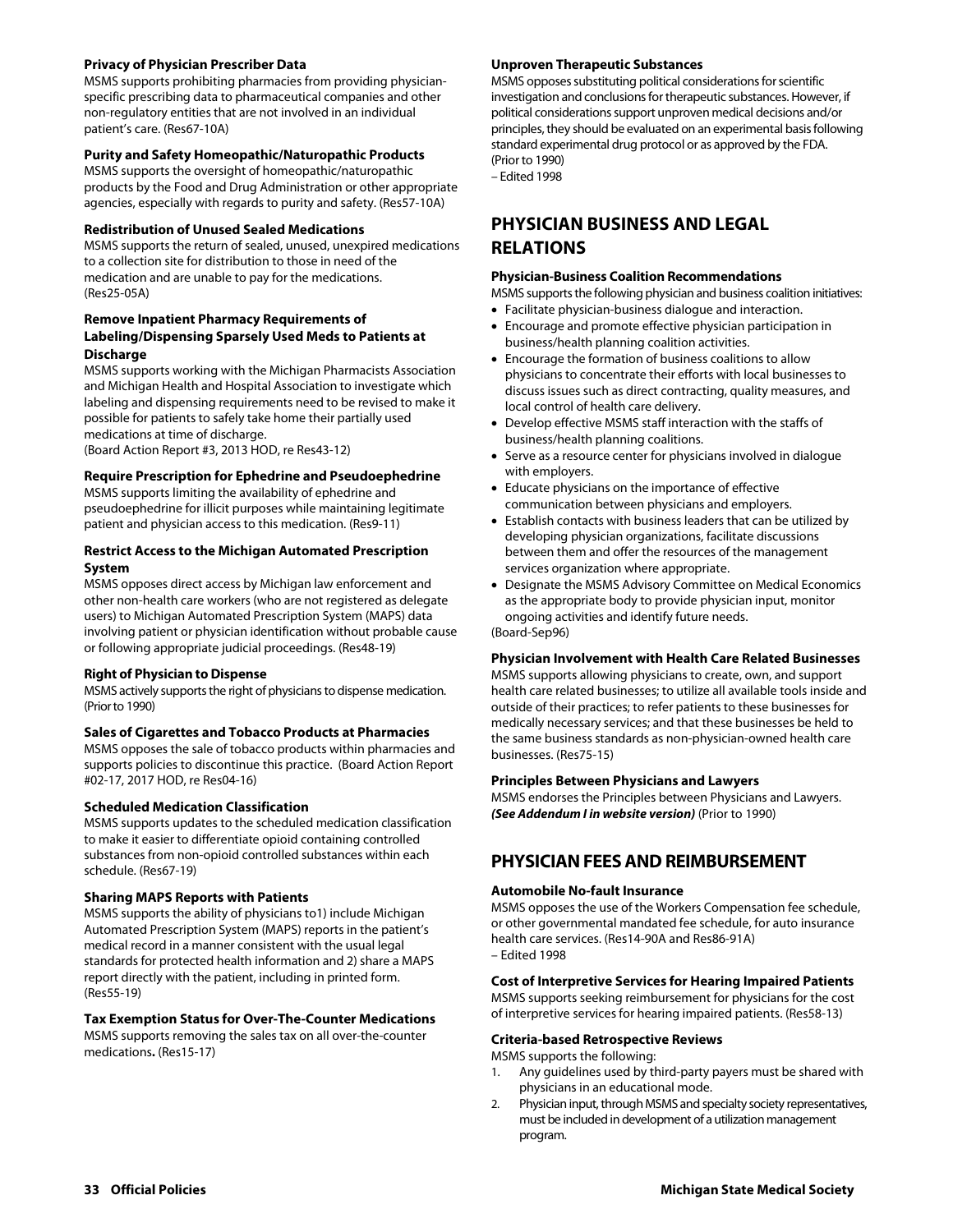- 3. Guidelines must be based on medical evidence and specialty society guidelines.
- 4. If prior authorization is obtained from the payer, no retrospective payment denial or recovery should be used.
- 5. Criteria-based retrospective review for the purpose of denial or recovery of payment is neither cost-effective nor a productive model for improvement.

(Substitute Res28-00A, for Res28, 32 & 74-00A)

#### **Direct Patient Financial Participation**

Patients should pay a portion of the cost of their medical care. (Prior to 1990) – Edited 1998

#### **Equal Fee for Equal Service**

MSMS upholds the principle of equal fee for equal service. (Prior to 1990)

#### **Equal Payments for Hospital Satellite Clinics and Physicians' Offices**

Equal payments should be made for services delivered by hospital free-standing satellite facilities and by physicians' offices. (Prior to 1990)

– Edited 1998

#### **Exempt Physicians Providing Pro Bono Health Care to Uninsured Patients from Legal Action and Insurance Penalties**

MSMS supports allowing physicians to provide pro bono health care to uninsured patients at their practice sites without a subsequent denial of payment for treatment of insured patients. (Res82-10A)

#### **Facility Fee**

Third party payers should pay an additional fee for increased overhead expenses for procedures performed in freestanding nonhospital-based ambulatory settings or in the physician's office. (Prior to 1990)

#### **Fee Schedules**

MSMS, when appropriate, will actively participate in the development or modification of reimbursement methodologies and governmental fee schedules.

MSMS opposes government fee schedules and reimbursement methodologies that were developed without appropriate physician input which limit patient access to quality medical care or unfairly reimburse physicians. (Res65-93A)

#### **Fees for Out-of-State Patients**

MSMS supports reimbursement to Michigan physicians for services to out-of-state patients at the fee schedule of their home state. (Res90-95A)

#### **Involuntary Garnishment of Reimbursement by HMOs and Third Party Carriers**

MSMS opposes garnishment of reimbursement or other fees without physician opportunity to first respond to audit questions or allegations before health maintenance organizations or third party payers decide to impose financial sanctions. (Res97-98A)

#### **Medical Record Review Compensation**

MSMS supports working with health insurance carriers to ease the administrative burdens associated with office chart reviews and to appropriately compensate medical practices for their staff time and resources. (Res21-17)

#### **Payment for Accepted Guideline Use**

MSMS opposes third party payers withholding payment to physicians for preventive health services that fall under accepted guidelines, even if they differ from the payer's own guidelines. (Res77-13)

#### **Payment for Multiple, Distinct Services with Same Date of Service**

MSMS supports the ability of a physician to provide separate and distinct services to a patient on the same date of service and to bill and receive payment for such services. (Res09-18)

#### **Physician's Right to Bill**

Every physician, hospital-based included, has the right to bill patients for the professional component of services irrespective of where those services were rendered.

In addition, MSMS supports physicians who strive to preserve the right to establish their own fees without hospital interference, regulation or threat of loss of contract privileges. (Res18-92A) – Amended 1993

– Edited 1998

#### **Prior Authorization Compensation**

MSMS supports appropriate and adequate reimbursement for physicians who are required to spend time and resources defending orders for diagnostic tests due to the utilization of prior authorization policies by third-party payers. (Res05-17)

#### **Reimbursement for Emergency Procedures**

MSMS advocates increased reimbursement for procedures done as emergencies because of the increased risk and complications involved in emergency procedures. (Res2-94A)

#### **Retroactive Recovery of Funds Research**

MSMS supports equity in the time frames for both the provider community in submitting a health insurance claim and the insurance carriers in seeking retroactive recovery of payments for services rendered. (Res44-11)

#### **Retrospective Revenue Recovery by Third Party Payers**

MSMS opposes the policy of third party payers' retrospective revenue recovery by developing an inventory to collect physician complaints, review policies, and unfavorable appeals to present to legislators and the Insurance Commissioner. (Res39-07A)

#### **Separate Reimbursement for Consultation Fees**

MSMS affirms that consultations are services separate from any care rendered thereafter and, therefore, consultation fees are legitimate charges in their own right, whether or not a procedure with a fee occurs afterward, and that consultations should be reimbursed separately from procedure. (Res84-97A)

#### **Suggested Guidelines for Determining Medical/Legal Fees**

MSMS endorses the "Suggested Guidelines for Determining Medical/Legal Fees." *(See Addendum H in website version)* (Prior to 1990)

#### **Timely Payment for Physicians**

MSMS supports legislation promoting timely payment of physicians in a fair and reasonable manner, including payments from all health care insurance companies, HMOs, third-party administrators and other similar entities. (Res49-00A)

## **PRACTICE SAFETY**

#### **Assaults in Emergency Departments**

MSMS supports the vigorous prosecution of assaults upon health care workers during the conduct of their duty regardless of setting and work with the Michigan Health and Hospital Association, individual hospitals, the Michigan Nurses Association and the Michigan Chapter of the American College of Emergency Physicians to implement policies to accomplish this objective. (Board Action Report #6, 2003 HOD, re Res35-02A)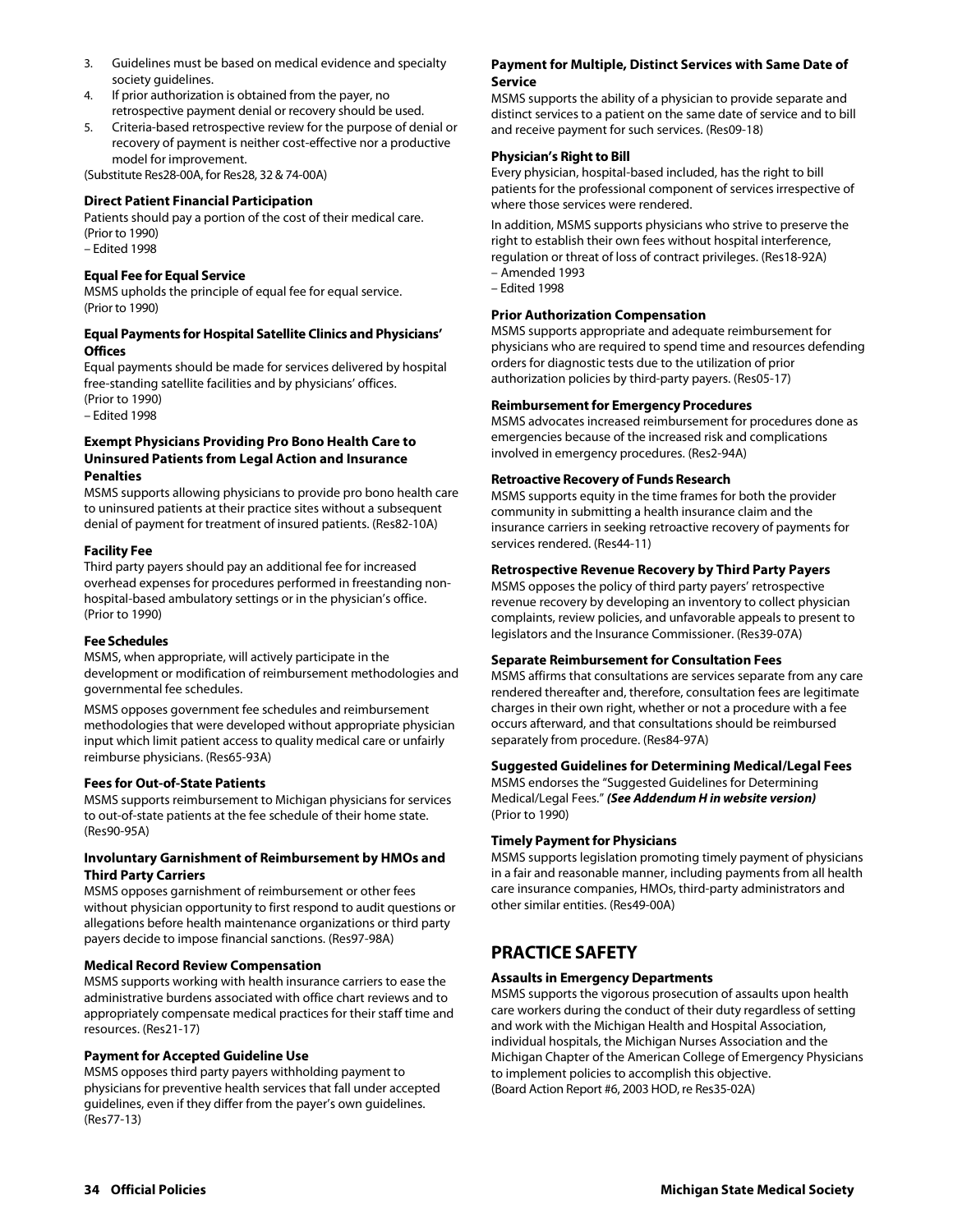#### **Physician Health Program**

Programs for physicians whose capacity to function professionally has been impaired by addictive, psychiatric, medical, behavioral or other potentially impairing conditions should be motivated by humanitarian concerns for the public and the impaired physician.

All actions with regard to physician health programs should be intended to be in the best interest of the physician and the public. They should not be designed to be punitive in nature since the best current evidence indicates none of these conditions are voluntarily acquired or "self-inflicted." Physician health programs should enable effective clinical care for mental, physical and substance use disorders, including easy access to a variety of clinical interventions and treatment programs. (Prior to 1990)

- Edited 1998, 2016
- Amended (Res13-18)

## **PUBLIC HEALTH**

*(See also: Children and Youth; Immunizations; Informed Consent; Nutrition; Tobacco and Smoking)* 

#### **Collaboration**

#### **Organized Medicine's Liaison with Public Health**

MSMS encourages its component medical societies to develop liaison committees with their local public health departments and participate in local community assessment and improvement programs. (Board-Mar97)

#### **Communicable Disease**

#### **Availability of Latex Condoms in Schools**

MSMS is in favor of schools being permitted to dispense devices to prevent sexually transmitted diseases. (Res81-95A)

#### **Confidentiality of HIV Blood Test Results**

MSMS supports safeguards to protect the confidentiality of HIV test results. (Res61-97A)

#### **Confirmed HIV Positivity as Sexually Transmitted Disease**

HIV positivity, if confirmed, indicates a disease that can be sexually transmitted and should be reported as a sexually transmitted disease. (Prior to 1990) – Edited 1998

#### **Expedited Partner Therapy for Gonorrhea and Chlamydia**

MSMS supports amending the public health code to make expedited partner therapy legal in Michigan and supports immunity from professional and civil liability if expedited partner therapy is provided according to the regulations.

MSMS supports immunity from professional and civil liability if expedited partner therapy is provided according to the regulations. (Res1-12)

#### **HIV Testing for Women**

MSMS supports the Michigan Department of Community Health's efforts to inform the public about the risks of perinatal HIV transmission and recommends HIV testing for all pregnant women and those considering pregnancy. (Res125-93A)

#### **Increase Sexually Transmitted Diseases (STDs) Counseling of Adolescents**

MSMS encourages physicians, when counseling adolescents, to include counseling on sexually transmitted diseases and AIDS in their interactions. (Res53-93A)

#### **Lift the FDA's Ban on Men Who Have Sex with Men Blood Donors**

MSMS supports lifting the Food and Drug Administration's lifetime ban against men who have sex with men blood donors. (Res72-13)

#### **Routine Premarital HIV Testing**

MSMS supports premarital HIV testing. (Res58-97A)

#### **Routine Testing for HIV in Medical Care Settings**

MSMS supports, promotes, and participates in the establishment and utilization of guidelines for routine HIV testing in medical settings, including the necessary alterations in current Michigan law that will facilitate this step. (Res68-07A)

#### **Stressing Abstinence to Prevent Sexually Transmitted Diseases (STDs)**

MSMS encourages public health departments at local and state levels to stress abstinence as a part of STD prevention programs. (Res56-94A)

#### **Disaster Planning**

#### **Biological Disaster Plans**

MSMS encourages the inclusion of biological and chemical disaster preparation plans in hospitals. (Res88-00A)

#### **Education**

#### **Education of Students on the Hazards of Ultraviolet Radiation (Tanning Rays)**

MSMS supports the education of students about the hazards of ultraviolet radiation. (Res124-93A)

#### **Health Education in Public Schools**

MSMS supports health education classes in all public schools starting at the elementary level and encourages physician involvement at the local level in the development and implementation of health education curricula. (Res77-95A)

#### **Human Trafficking Education and Awareness**

MSMS encourages the State Board of Education, Michigan secondary schools and colleges, as well as other influential organizations to increase awareness of human trafficking and increase awareness of signs of human trafficking. (Res17-17)

#### **Lead Toxicity Awareness**

Programs, recommendations, and education concerning lead toxicity designed for health care professionals and patients is necessary for purposes of public protection and safety. (Res06-17)

#### **"Safe Sex" a Deadly Misnomer**

MSMS supports the wording "less dangerous sex" when referring to sex using latex condoms in all educational and public health materials. (Res39-93A)

#### **Teaching Life-Saving Skills in Schools**

MSMS supports the inclusion of basic first aid and ageappropriate life-saving skills in school curricula. (Res51-00A)

#### **Environmental Health Issues**

#### **Air and Water Pollution**

Reasonable and scientific study should be directed toward the sensible control of the major problems of air and water pollution, whether it is the dusts and wastes of industry, the products of combustion of gasoline or oil (automobiles), the combustion products of home heating and burning equipment, or of smoking tobacco. (Prior to 1990)

- Edited 1998
- Reaffirmed (Res02-16)

#### **Air Pollution and EPA Clean Power Plan Policies**  MSMS supports:

 The Environmental Protection Agency's authority to promulgate rules to regulate and control greenhouse gas emissions in the United States;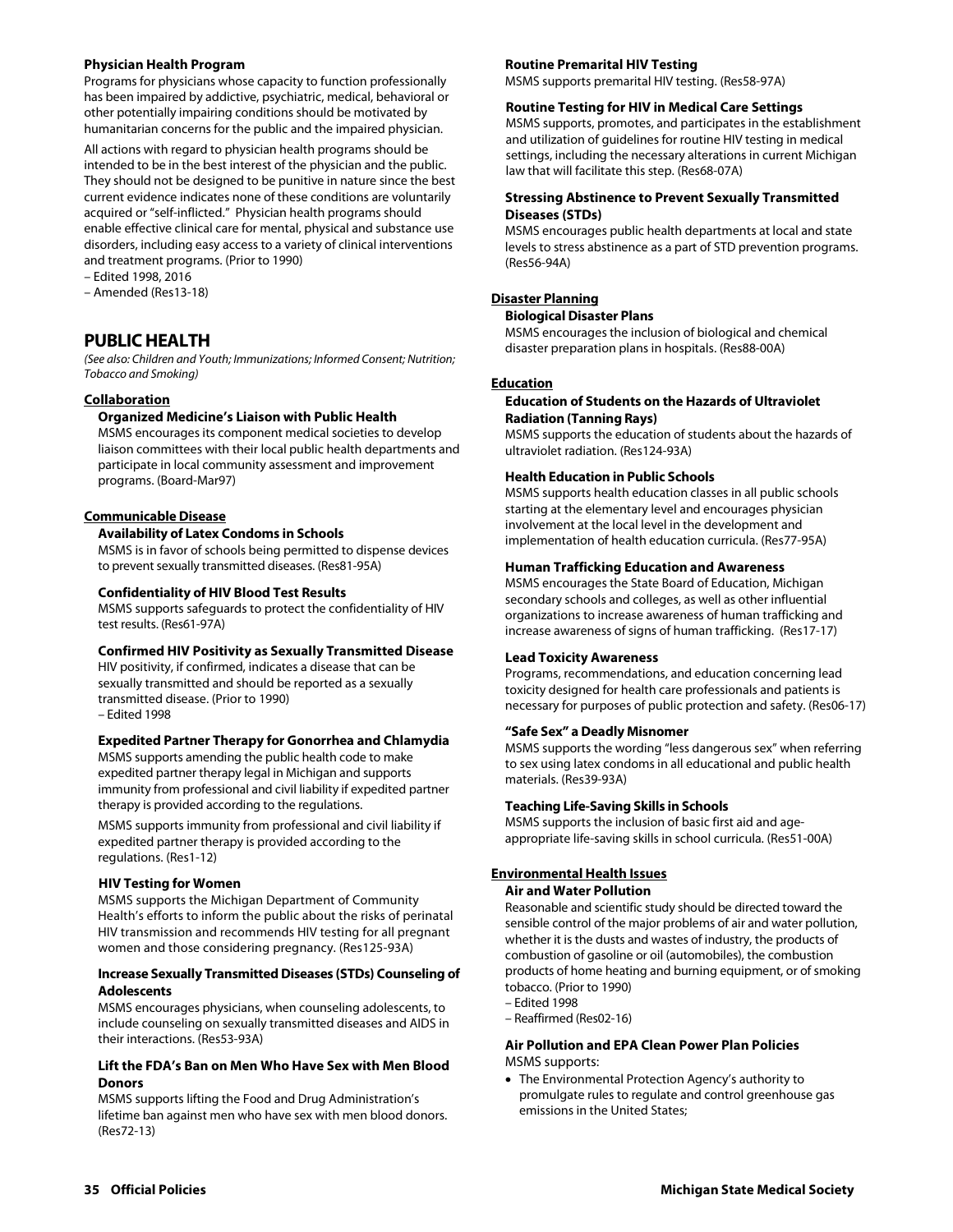- Increased physician participation in regional and state decision-making regarding air pollution across the United States;
- State legislation and regulations that meaningfully reduce power plant emissions of carbon dioxide and nitrogen oxide;
- Efforts to limit carbon dioxide emissions through the reduction of the burning of coal in the state's power generating plants, efforts to improve the efficiency of power plants, and continued development of alternative renewable energy sources; and,
- National enactment of the U.S. Environmental Protection Agency's Clean Power Plan and the implementation of the Plan's policies in Michigan.

(Res77-16)

#### **Ban Bath Salts**

MSMS opposes the sale of bath salts and other products containing a significant quantity of methylenedioxypyrovalerone or mephedrone in Michigan. (Res5-11)

#### **Ban Routine Use of Antibiotics in Animal Feed**

MSMS supports a total ban of antibiotics in animal feed to reduce the incidence of spillage to natural systems and to reduce the emergence of multi-drug resistant organisms that are difficult to treat. (Res55-15)

#### **Climate Change**

MSMS supports the American Medical Association policy, Global Climate Change and Human Health (H-135.938). (Res77-16)

#### **Disposal Locations for Injectable Medical Waste**

MSMS supports legislative efforts to provide patients and their families with greater access to locations for the disposal of injectable medical waste at no additional cost to patients or their families.

MSMS also supports the requirement that any pharmacy that sells injectable medications have a sharps container readily available to recycle medical waste. (Res62-17)

#### **Effects of Energy Pipelines and Fossil Fuel Waste on the Great Lakes**

MSMS supports rigorous maintenance and regulation of current oil/oil byproduct and natural gas pipelines, as well as the shutdown of pipelines that do not meet regulatory standards or pose imminent risk of contaminating the Great Lakes.

MSMS opposes the disposal of waste that is a byproduct of fossil fuel transport and/or usage into our water systems. (Res46-17)

#### **Endorse Environmental Protection Agency (EPA) Air Quality Standards**

MSMS supports the updated July 17, 1997, Environmental Protection Agency (EPA) air quality standards for ozone, nitrogen oxides, and particulates.

(Board Action Report #6, 1998 HOD, re Res92-97A)

#### **Establishment of the Epidemiology of Elevated Blood Lead Level in Michigan**

MSMS supports the requirement that cases of elevated blood lead levels in Michigan be reported to the Michigan Department of Community Health. (Res95-93A)

#### **Fluoridation**

MSMS supports the current public health guidelines for water fluoridation. (Res2-11)

#### **Great Lakes Toxins**

MSMS supports the 1995 House of Delegates resolution on "Great Lakes Toxins." *(See Addendum D in website version).*  (Board Action Report #3, 1995 HOD, re Res5-94A & Res92-94A)

#### **Health Concerns of Fracking in Michigan**

MSMS opposes fracking in the state of Michigan until such time as it is proven to be of no significant health hazard to the population or the environment of the state of Michigan. (Res02-15)

#### **Lead Free Childcare Facilities**

MSMS supports the concept of all Michigan childcare facilities having lead-free environments.

- (Board Action Report #8, 1994 HOD, re Res67-93A)
- Reaffirmed (Res28-18)
- Reaffirmed (Sunset Report 2019)

#### **Lead Free Wheel Weights**

MSMS opposes the use of lead wheel weights in Michigan. (Res10-12)

#### **Medical Society Consortium on Climate and Health**

MSMS endorses the Consensus Statement of the Medical Society Consortium on Climate and Health. (Res60-19) *(See Addendum R in website version)* 

#### **Medical Waste Disposal Costs**

MSMS supports reimbursement for the costs incurred of medical waste disposal programs. (Res87-90A) – Edited 1998

#### **Nuclear Power in Michigan**

MSMS advocates a public policy of cautious and reasoned development of nuclear power in Michigan. (Prior to 1990) – Edited 1998

## **Policy Statement of Environmental Pollution**

MSMS supports:

- 1. Efforts to improve environmental health.
- 2. All agencies charged with the control of environmental pollution.
- 3. Increasing the Michigan landfill tipping fee to discourage the use of Michigan landfills by neighboring states and countries in order to preserve the quality of Michigan's environment for years to come.
- (Prior to 1990)
- Edited 1998
- Reaffirmed (Res35-05A), (Res02-16)
- Amended (Res39-18),
- Amended (Res24-19)

#### **Plastic Microbeads in the Great Lakes**

MSMS supports local, state, and federal laws banning the sale and manufacture of personal care products containing plastic microbeads. (AMA Res. 916, I-15); (Res61-15)

#### **Radioactive Waste Disposal**

Lands in Michigan should not be used for any permanent above ground, or temporary and/or permanent underground nuclear waste disposal purposes until it is clearly demonstrated that such disposal of nuclear waste would not be deleterious to the people and the environment of Michigan. (Res1-90A)

- Amended 1993
- Edited 1998
- Edited 2017

#### **Recycling**

MSMS supports efforts to promote recycling including the following:

- 1. Recycling materials whenever possible.
- 2. Purchasing recycled products.
- 3. Allocating resources to promote recycling such as

advertising curbside recycling and local recycling centers. (Res60-90A)

- Edited 1998
- Amended (Res24-19)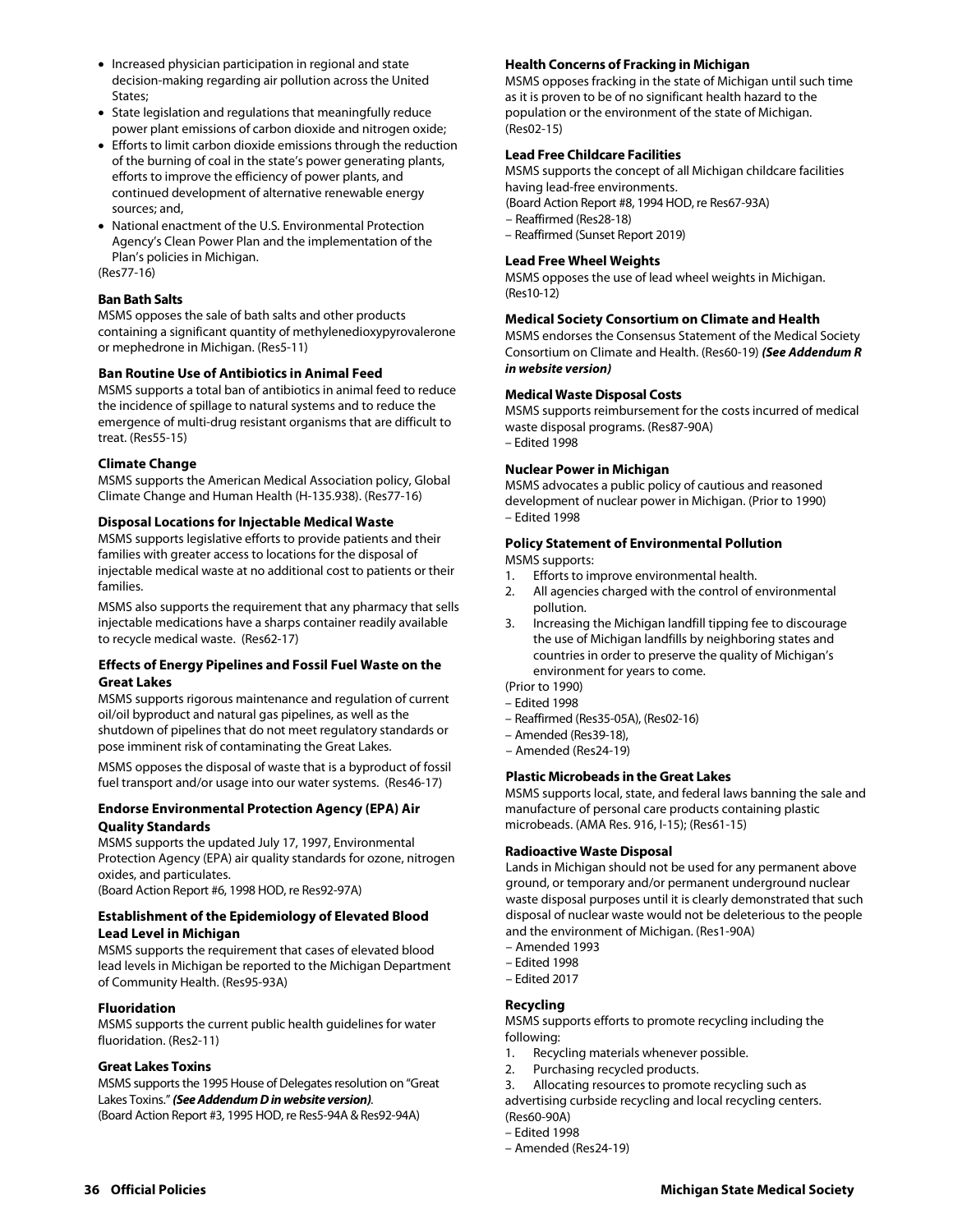#### **Statewide Policy on Storage of High Level Radioactive Waste**

MSMS supports development of a statewide policy on storage of high level radioactive waste. (Res114-93A)

#### **Storing of Nuclear Waste Near the Great Lakes Shore**

MSMS objects to storing nuclear waste by states and provinces within the Great Lakes Basin area in a manner which threatens to contaminate the Great Lakes. (Res27-09A)

#### **Support of the Clean Air Act**

MSMS supports the Clean Air Act. (Res5-13) – Reaffirmed (Res02-16)

#### **Timely and Transparent Data Sharing for Drinking Water Testing**

MSMS supports the following:

- 1. Creation and availability of a real-time alert system for all water test results, which exceed federal, state, or local standards within a person's designated zip code(s), to which the public could subscribe; and
- 2. Creation and implementation of a process in which all collected test results related to the quality of water that are excluded from final data analysis are annotated and explained.

(Res58-16)

#### **Toxic Chemicals in Michigan's Water Supply**

MSMS supports the goal of "zero discharge" for PCB/dioxin compounds in the Great Lakes Basin. (Res79-92A)

- Amended 1993
- Edited 1998
- Reaffirmed (Res02-16)

#### **General**

### **Data Tampering in Public Health Reporting**

MSMS strongly opposes any intentional tampering, distortion, or manipulation of data used in preparation for an official report by public employees as they represent dangers to public health and unethical acts. MSMS supports the criminalization of acts of intentional distortion, manipulation, or omission of data used in preparation for an official report by public employees, in an effort to dissuade such unethical actions and the danger they pose to public health. (Res19-16)

#### **Definition of Public Health**

MSMS supports the Precise Definition of Public Health and the Proper Role of a Public Health Department. *(See Addendum M in website version)* (Prior to 1990)

– Reaffirmed (Res31-11)

#### **Establish and Maintain Stand-Alone Michigan Department of Public Health**

MSMS supports the establishment and maintenance of a standalone Michigan Department of Public Health that is organized in a way to ensure that an effective structure is in place to prioritize, meet, and respond to the public health needs of Michigan residents. (Res62-16)

#### **Require MDHHS Director to be a Physician**

MSMS supports a requirement that the director of the Michigan Department of Health and Human Services be a physician licensed in the state of Michigan.

(Board Action Report #13, 2000 HOD, re Res112-99A)

– Edited 2016

## **Scientific Evidence of Harm and Burden of Proof**

MSMS believes that the State of Michigan should adopt and advocate policies based on the precautionary principle where there is scientific evidence of harm, which holds that when an activity raises threats of harm to human health or the environment, precautionary measures should be taken. The burden of proof should be on the user or producer of a hazardous chemical or product to convince government authorities that the product does not deserve to be restricted and that it is the leastdamaging alternative available. (Res02-16)

#### **Support Availability of Public Transit Systems**

MSMS supports the establishment, expansion, and continued maintenance of affordable, reliable public transport networks in Michigan to improve public health outcomes. (Res44-19)

#### **Urban Forestry as Public Health Infrastructure**

MSMS believes urban forestry has a positive impact on air quality and related respiratory conditions and supports the need for state and national policy to expand funding for urban treeplanting and maintenance programs. MSMS views urban forestry as public health infrastructure versus simply a beautification effort in recognition of the public health and biophysical benefits of urban forestry-related programs. (Res76-18)

#### **Water Affordability Programs and Protection from Water Shutoffs**

MSMS supports water security as a public safety measure, as well as related programs and policies that seek to protect water security especially for vulnerable populations such as those with chronic medical conditions authorized by a physician, children under the age of 18, elderly individuals age 65 or older, individuals with a disability, pregnant individuals, or persons with household incomes 175 percent or below the federal poverty line. (Res77-17)

#### **Healthy Choices**

#### **Ban Tanning Booth Use by Minors in Michigan**

MSMS opposes access to the use of indoor tanning equipment by anyone under the age of 18. (Res38-12)

#### **Food Safety Labeling**

MSMS supports the use of warning labels on fish sold for home preparation and consumption, for which there is a risk of parasitic infestation, indicating that eating raw or undercooked fish could be hazardous to one's health. (Res07-17)

#### **Support of Healthy Lifestyle**

MSMS supports a healthy lifestyle related to nutrition and exercise and the avoidance of alcohol and tobacco. (Res36-93A) – Reaffirmed (Res34-14)

#### **Physical Fitness and Nutrition**

#### **Incentives for Regular Physical Exercise**

MSMS encourages initiatives that positively incentivize regular physical exercise as a means of improving health. (Res68-18)

#### **Physical Fitness Programs**

MSMS, through public relations, will cooperate with recognized health and physical fitness programs. (Prior to 1990)

MSMS supports the provision of traffic lanes and trails open to public use for the purposes of biking, hiking and jogging. In addition, MSMS encourages the appropriate state and local governmental agencies to convert unused railroad beds for such uses. (Res64-92A)

– Amended 1993

– Edited 1998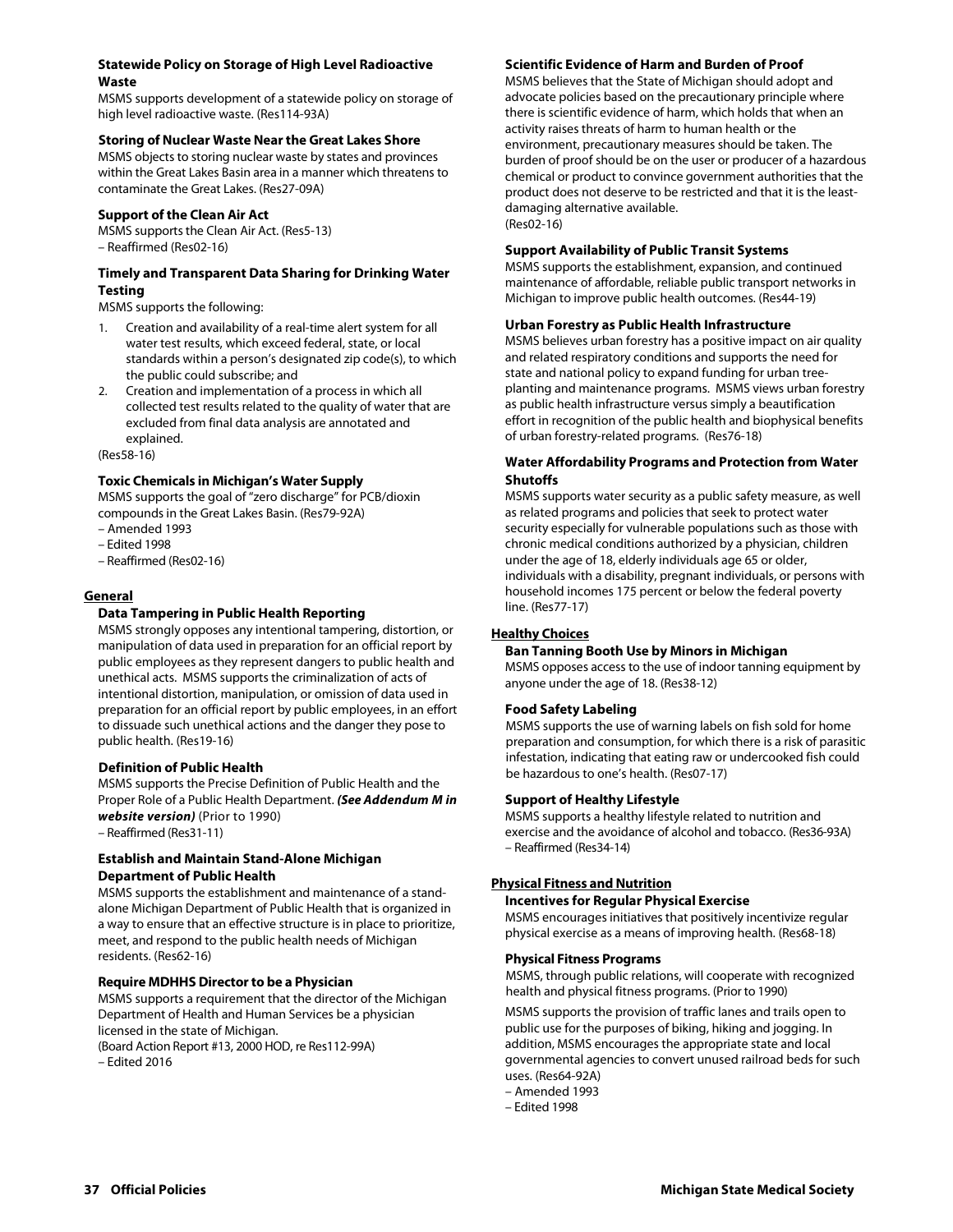#### **Screening**

#### **Screening for Sickle Cell Trait and Rubella**

MSMS supports screening for the following: sickle cell trait and rubella. (Prior to 1990) – Edited 1998

#### **Unnecessary Health Screenings**

MSMS supports that marketing of preventive health screening directly to the public should include information on risks and benefits of screening; disclose whether the screening is recommended by the U.S. Preventive Services Task Force or other well recognized specialty societies.

MSMS supports that those performing the screenings and reviewing the results of the tests be appropriately credentialed. (Board-Oct04)

## **QUALITY ASSURANCE AND PATIENT SAFETY**

#### **Guidelines for Quality Assurance Programs**

MSMS insists that any quality assurance program, whether by hospitals, third party payers or managed care programs, include physician input in the development of quality guidelines; and that each program must include due process for the physician indicating the right of appeal.

MSMS encourages medical staff to work with their local third party carrier or managed care organization to share data, provide adequate safeguards for due process, develop proper protocols and assist in setting educational programs. (Res19-93A)

#### **Hyperbaric Oxygen Chamber Accreditation**

MSMS supports all hyperbaric oxygen chambers in the state of Michigan be fully accredited on a regular basis to improve patient and staff safety. (Board Action Report #9, 2013 HOD, re Res65-13)

#### **Improvement in Medical Practice**

MSMS reaffirms our professional commitment to improving patient health outcomes through quality improvement projects and medical research. (Res69-18)

#### **Oppose Criminalization of Physicians and Patients for Evidence Based Standard of Medical Care**

MSMS opposes the criminalization of a procedure and prosecution of physicians for delivering evidence-based standard of medical care, as well as for refusing to engage in care that is neither safe nor evidence based. (Res41-20)

#### **Oversight of Office Invasive Procedures and Sedation**

MSMS supports the Michigan Quality Improvement Consortium (MQIC) Guideline on Office-Based Surgery; supports dialogue with the health plans and the Michigan Department of Community Health to determine if the Michigan Quality Improvement Consortium (MQIC) Guideline on Office-based Surgery is used; and supports consideration of other options to promote adherence to the guideline including quality and safety collaborative to address office-based surgery or potential changes to the Public Health Code. (Board Action Report #5, 2010 HOD, re Res107-09A)

#### **Payment for Medical Staff Quality Assurance by Hospitals to Medical Staff Organizations**

MSMS encourages hospitals to reimburse the medical staff organization for quality assurance and leadership functions performed. (Res29-01A)

#### **Prevention of Medical Errors**

MSMS supports actions that will encourage the prevention of medical errors on the state and local level. (Board-Jan01)

## **SAFETY AND ACCIDENT PREVENTION**

#### **Adolescent and Infant Safety**

#### **Child Passenger Safety**

MSMS supports the education of patients on the issue of child passenger restraint systems, with special emphasis on child passenger safety. (Res24-16)

#### **Opposition to Use of Infant Walkers**

MSMS discourages the use of infant walkers and asks physicians to counsel parents of the significant risk of injury from infant walkers. (Prior to 1990)

#### **Anti-Violence**

#### **Anti-violence Public Education**

MSMS encourages the news media to actively participate in sending out a strong message against violence, urges educating children at the elementary level regarding the pitfalls of violence, and encourages schools to include discussions on resolving conflict and solving problems without resorting to violence at parent/teacher conferences. (Res105-95A)

#### **Rape and Sexual Abuse on College Campuses**

MSMS believes we have an obligation to not only strongly express our concerns about the problems of rape, sexual abuse, and physical abuse on college campuses, but also to support and assist efforts by universities and other stakeholders to implement evidence-driven sexual assault prevention programs that specifically address the needs of college students and the unique challenges of the collegiate setting. (Res57-18)

#### **Secure Environment for Care for Rape Victims**

MSMS supports specialized care for rape victims in a secure, dedicated environment. (Res9-94A)

#### **Automobile and Bicycle Safety**

#### **Auto Safety**

MSMS encourages: 1) stricter enforcement of existing laws relative to driving while drunk and imposition of more serious penalties for violations thereof; 2) detection and prosecution of the reckless or careless driver; and 3) provision for a more careful and appropriate interval examination of all drivers. (Prior to 1990) – Edited 1998

#### **Automobile Seat Belts and other Restraints**

MSMS supports the mandatory use of automobile seat belts. (Prior to 1990)

MSMS supports the use of appropriate restraining devices and protection for any person riding in the back of a pickup truck. (Res53-92A)

- Amended 1993
- Edited 1998

#### **Ban Hand-Held Cell Phone and Hand-Held Communication Device Use While Driving**

MSMS endorses legislation that would ban the use of hand-held cell phones and hand-held communication devices while driving. (Res89-09A)

#### **Bicycle Helmets**

MSMS endorses the use of American National Standards Institute (ANSI) or Snell Foundation approved helmets for all bicycle riders and passengers. (Prior to 1990)

#### **Distracted Driving: Unsecured Pets**

MSMS believes the operation of a motor vehicle when there is an unsecured pet in the vehicle presents a public safety concern. This scenario could result in distracted driving; thereby, increasing the possibility of being involved in a motor vehicle crash. (Res53-18)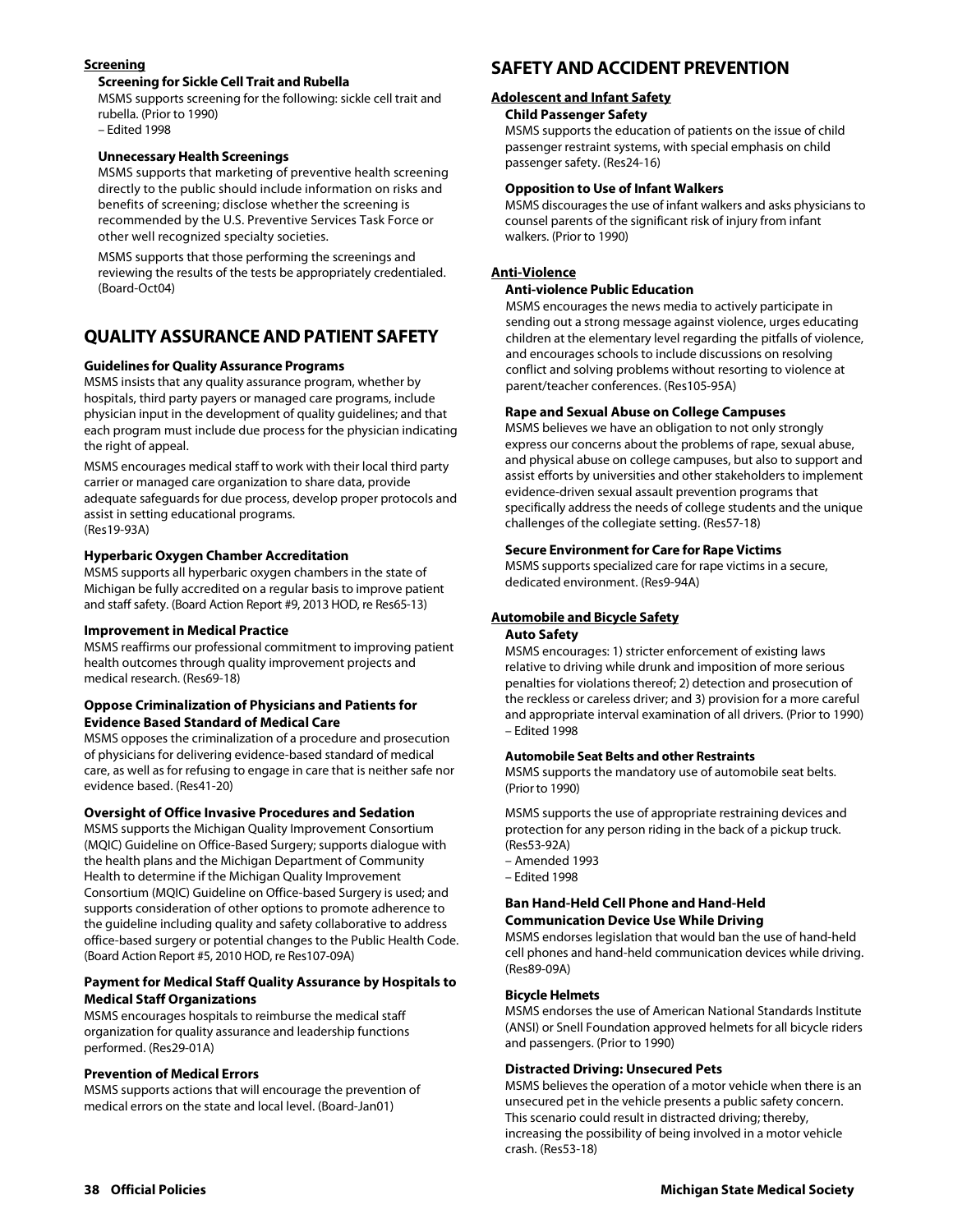#### **Drunk Driving**

MSMS supports the following measures to reduce drunk driving:

- 1. The establishment of a blood alcohol concentration of 0.05 as per se illegal for driving in Michigan.
- 2. Administrative license revocation upon arrest for operating under the influence.
- 3. Mandatory blood alcohol testing for any driver involved in a motor vehicle accident that result in personal injury.
- 4. Establishment of a color-coded operator's license for persons under 21 years of age.
- 5. Mandatory alcohol treatment and counseling for repeat violators of drunk driving laws.
- 6. MSMS supports activities to educate the public and physicians to secure their cooperation in the stringent enforcement of drunk driving laws.

#### (Prior to 1990)

#### **Designated Driver Promotion**

MSMS encourages establishments serving alcohol to promote the identification of a designated driver. (Res40-95A)

#### **Driver Capabilities**

MSMS reaffirms its offer to assist the Legislature and the Secretary of State in an advisory capacity to develop means whereby a fair evaluation of driver capabilities may be accomplished to permit restriction or withdrawal of driving privileges from those judged to be physically or mentally incapable. (Prior to 1990)

#### **Driver License Suspensions**

MSMS supports the development of guidelines for the assessment of a driver's competence because of medical illness, an emotional disorder, medications and/or alcohol or illicit drug use which include due process to protect individuals' driving privileges and ensure that persons' health records are not made public. (Res34-96A)

#### **Drivers with Suspended Licenses**

MSMS supports impounding and/or confiscation of motor vehicles being operated by individuals with suspended licenses.

MSMS supports the confiscation of privately owned vehicles used by drivers with suspended licenses while driving under the influence of alcohol. (Board Action Report #4, 1997 HOD, re Res31-96A & Res35-96A)

#### **Motor Vehicle and Bicycle Safety**

MSMS supports the lack of safety belt use being designated a "primary enforcement offense."

MSMS supports helmet usage by riders of motorcycles and other motorized and non-motorized vehicles and bicycles. (Res46-95A)

#### **Provide Transportation for the Alcohol Impaired Driver**

MSMS supports the availability of year round safe transportation home for intoxicated persons. (Res35-95A)

#### **Redefinition of Automobile Manufactures' Responsibility**

MSMS considers part of the responsibility of automobile manufacturers is to manufacture safer vehicles. (Res79-97A)

#### **Rented or Leased Unsafe Automobiles**

MSMS opposes the rental or leasing of vehicles with uncorrected safety defects within the state of state of Michigan. (Res111-97A)

#### **Safety and Driver Capabilities**

MSMS endorses the report on drivers and dementia for senior citizens. *(See Addendum O in website version)* (Board-Nov98)

#### **Support Standard Enforcement of Safety Belt and Child Restraint**

MSMS supports standard enforcement of seat belt and child restraint usage. (Res89-97A)

#### **Tinted Windows on Motor Vehicles**

MSMS opposes the tinting of motor vehicle windows, except as medically indicated, beyond the legally accepted limits. (Res55-17)

#### **Utility of Autonomous Vehicles for Individuals Who are Visually Impaired or Developmentally Disabled**

MSMS supports physician input on research into the capability of autonomous or "self-driving" vehicles to enable individuals who are visually impaired or developmentally disabled to benefit from autonomous vehicle technology. (Res08-19)

#### **Firearm Safety**

#### **Address Gun Violence Using a Public Health Approach**

MSMS supports physicians working with local and state public health agencies, law enforcement agencies, and other community organizations and leaders to identify, develop and evaluate strategies to increase firearm safety and prevent firearm injury and death. (Res44-18)

– Reaffirmed (Res78-19 AND Res80-19)

#### **Ban Look-alike Toy Guns**

MSMS supports a ban on look-alike toy guns. (Prior to 1990)

#### **Evidence-based Research on Firearm Adverse Incidents**

MSMS supports evidence-based research on gun-related injuries and deaths, including funding for such research, and the collection of health care, medical examiner, and criminal justice data at the local, state, and federal level. (Res44-18) – Reaffirmed (Res80-19)

#### **Firearm Education**

MSMS supports a basic course in care and handling of firearms. (Res79-94A)

MSMS supports age- and developmentally-appropriate gun safety education. (Res33-01A)

#### **Firearm Regulations**

MSMS opposes the liberalization of concealed gun laws and efforts to weaken current laws regarding the manufacture, importation, and/or ownership of assault weapons and/or handguns.

MSMS supports policies that 1) prohibit acquisition of firearms by high-risk persons; 2) require firearm owners to have firearm safety certification which includes but is not limited to basic education in the care and handling of firearms; 3) limit ownership and use of assault weapons; and, 4) ban the sale of assault weapons and large-capacity ammunition magazines. (Res37-96A)

- Amended (Res 44-18)
- Reaffirmed (Res78-19 AND Res80-19)
- Reaffirmed (Sunset Report 2019)

#### **Firearm-Related Injury and Death: Adopt A Call to Action**

MSMS endorses the specific recommendations made in the publication "Firearm-Related Injury and Death in the United States: A Call to Action From 8 Health Professional Organizations and the American Bar Association," which is aimed at reducing the health and public health consequences of firearms. (Res13-16)

– Reaffirmed (Res78-19 AND Res80-19)

#### **Handgun Control and Education**

MSMS recommends effective controls on the assembly, manufacture, distribution and possession of handguns. MSMS supports distribution of educational materials to firearm purchasers. The materials should address the use of lock boxes, trigger locks, childproof safety catches and loading indicators. (Res58-92A)

- Amended 1993
- Edited 1998
- Reaffirmed (Res78-19 AND Res80-19)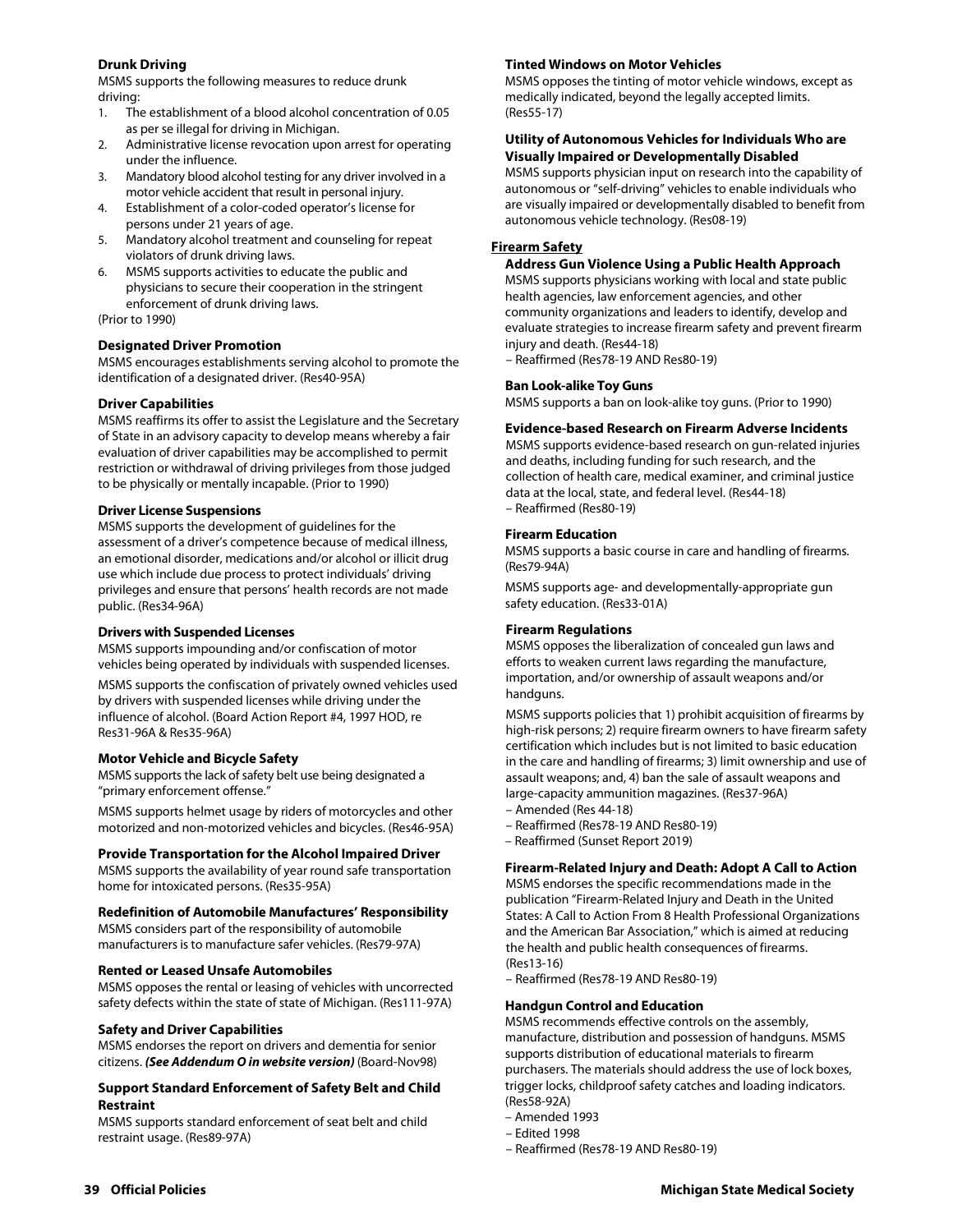#### **Oppose Imposition of Penalties on Local Units of Government and/or Officials and Staff**

MSMS opposes the prohibition of local units of government and/or their elected or appointed officials or staff from imposing restrictions on the ownership, registration, purchase, sale, transfer, transportation, or possession of guns within their area of jurisdiction and/or punishment for the imposition of such restrictions. (Res60-16)

#### **Reduction of Gun Violence**

MSMS supports federal and state legislation ensuring that physicians can fulfill their role in preventing firearm injuries by health screening, patient counseling on gun safety, and referral to mental health services for those with behavioral/emotional medical conditions and supports federal and state evidencebased research on firearm injury and the use of state/national firearms injury databases to inform state/federal health policy. (Res78-13)

– Reaffirmed (Res80-19)

#### **Outdoor Sports Safety**

#### **Runners Encouraged to Wear Reflective Clothing**

MSMS supports Michigan physicians to educate their patients who run or jog to wear brightly colored, lighted, or reflective clothing while in the street when appropriate. (Res97-10A)

#### **Snowboarding and Skiing Helmets**

MSMS recommends that all snowboarders and skiers wear proper helmets and encourages public education regarding the safety of this issue. (Res27-05)

#### **Snowmobile Helmets and Safety**

All snowmobile drivers and passengers should be required to wear helmets, and children should be adequately and appropriately supervised. (Res47-98A)

#### **Snowmobile Speed Limit Policy**

MSMS supports reasonable snowmobile speed limits and appropriate law enforcement. (Res65-94A, Res55-96A)

## **SCOPE OF PRACTICE**

*(See also: Health Clinicians Other Than Physicians)* 

#### **Alternative Boards of Ocular Surgery**

MSMS opposes the creation of alternative boards of ocular surgery by organizations representing and credentialing non-physician providers to perform ocular surgery. (Res34-17)

#### **Clear Identification of Health Worker Position/Title with ID Tags**

MSMS supports that physicians, nurses and other health providers wear a clearly visible photo identification badge that states their credentials in large block letters with descriptions such as "physician," "nurse," "physician assistant," "nurse practitioner," and that the badges be worn at all times when in contact with patients. (Res50-11)

#### **Health Profession Boards Need to Protect Patients**

MSMS opposes efforts by licensing boards of non physicians to establish their own scope of practice, and expansion in nonphysicians scope of practice may only occur with approval of the Boards of Medicine, the respective non-physician licensing board, and the Legislature. (Res20-12)

#### **Limiting the Administration of Intravitreal Injections to Ophthalmologists**

MSMS opposes intravitreal injections being performed by anyone other than a licensed physician appropriately trained to perform intravitreal injections. (Res04-15)

#### **Ocular Surgery for Surgeons**

MSMS opposes any program that permits ocular surgery on patients by a clinician who has not completed an appropriate Accreditation Council for Graduate Medical Education (ACGME) approved residency program. (Res 34-17)

#### **Oppose Rapid Diagnosis Testing Program in Pharmacies**

MSMS opposes the existing Rapid Diagnostic Testing (RDT) program in Michigan pharmacies, as well as any future expansion or creation of similar programs that may result in a diagnosis of illness or initiation of a prescription medication treatment plan by a pharmacist in the state of Michigan. (Res67-14)

#### **Oppose Scope of Practice Expansion for Allied Health Care Professionals**

MSMS opposes scope of practice changes for non-physician health care professionals that are not supported by their level of education and training. (Res89-16)

– Amended (Res59-18)

#### **Physician Oversight of Anesthesia Delivery**

MSMS supports the preservation of physician oversight of anesthesia care. (Res27-17)

## **SPORTS**

*(See also: Children and Youth)* 

#### **Athletic Medicine Units**

Every school should establish an "athletic medicine unit" and medical schools should train such personnel. (Prior to 1990)

#### **Emergency Services at Sports Arenas and Other Facilities**

MSMS advocates facilities providing adequate emergency services, including the latest technical medical equipment and trained personnel, at large gatherings. (Res36-90A) – Edited 1998

#### **Limits on Weight Loss for Wrestlers**

MSMS supports the adoption of a policy by the Michigan High School Athletic Association to limit the amount of weight a wrestler can lose. (Res59-92A)

#### **National Athletic Trainers' Association**

MSMS recommends that schools utilize certified athletic trainers. (Prior to 1990)

#### **Opposition to Boxing**

MSMS supports the American Medical Association's position opposing boxing. (Prior to 1990)

#### **Prohibition of Ultimate Fighting (Barbaric and Blood Sports)**

MSMS opposes ultimate fighting (barbaric and blood sports) competitions in the state of Michigan. (Res89-96A)

## **SUBSTANCE USE AND ADDICTION**

*(See also: Pharmacy and Pharmaceuticals; Health Care Delivery; Public Health)* 

#### **Access to Opioid Agonist Treatment for Incarcerated Persons**

MSMS recommends the availability of all types of opioid agonist treatment for opioid use disorder, as well as a validated screening tool to identify withdrawal and determine potential need for treatment for opioid use disorder, for incarcerated persons in Michigan. (Res47-20)

#### **Addiction a Disease**

MSMS consider drug intoxication and addiction as diseases. (Prior to 1990)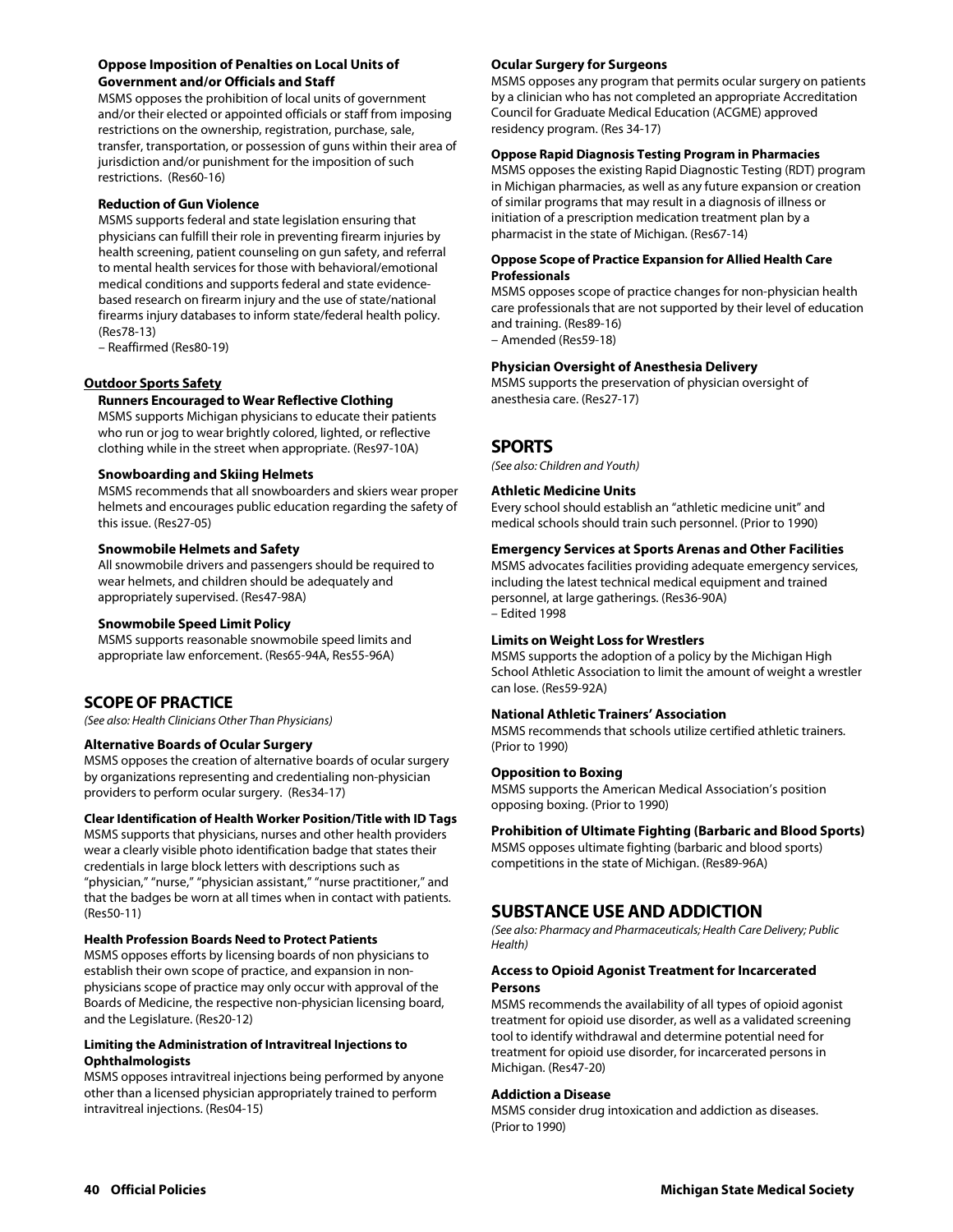#### **Addiction Treatment, Facilities, and Services**

MSMS supports enhanced availability of and access to addiction treatment, facilities, and services within the State of Michigan. (Res64-18)

#### **Alcohol During Pregnancy**

MSMS opposes the use of alcohol by pregnant women. (Res71-95A)

#### **Availability of Naloxone Boxes**

MSMS supports the implementation of naloxone box stations in high risk areas throughout the state. (Res54-19)

#### **Childcare Availability for Persons Receiving Substance Use Disorder Treatment**

MSMS supports the development of childcare resources for existing substance use treatment facilities and believes childcare infrastructure and support should be a major priority in the development of new substance use programs. (Res19-19)

#### **Dangers of Adolescent Access to Marijuana**

MSMS supports 1) convening a committee of physicians with expertise on the potential and known risks of marijuana, particularly as it concerns children and adolescents, to develop related recommendations to share with the Michigan Legislature and 2) communicating such risks and recommendations with physicians throughout the state.

(Res63-18)

– Reaffirmed (Res58-19)

#### **Drug Educational Programs**

Drug educational programs by public agencies should be expanded and all medical schools, hospitals and medical societies should establish such programs, with particular attention paid to programs treating pregnant women and teenagers. (Res43-90A)

– Amended 1993

– Edited 1998

#### **Forfeiture of Property**

MSMS supports forfeiture of real property used in committing a violation of the substance abuse act and allocating 50 percent of forfeiture proceeds for community-based educational and substance abuse treatment programs. (Prior to 1990) – Edited 1998

#### **Hospital Treatment**

Hospitals should provide treatment and rehabilitation facilities for substance use. (Res43-90A)

- Amended 1993
- Edited 1998

#### **Marijuana**

MSMS considers marijuana use a public health issue with potentially severe adverse health effects and opposes the recreational use of marijuana. (Prior to 1990)

- Edited 1998
- Amended (Res46-18 AND Res70-18)
- Reaffirmed (Res58-19)
- Reaffirmed (Sunset Report 2019)

#### **MSMS Regulatory and Legislative Policy Agenda Re: Recreational Marijuana**

- 1. MSMS advocates that any labeling of marijuana products include warnings that make clear the content, potency, as well as the known safety and health risks, based on the best available scientific evidence.
- 2. MSMS advocates for prohibiting the use of marijuana in public places.
- 3. MSMS advocates for funding of more research to determine the consequences of long-term marijuana use, especially among youth, adolescents, pregnant women, and women who are breastfeeding. Research should:
- Be conducted pursuant to valid research protocols, including properly controlled clinical studies of adequate size and duration;
- Explore how legalization impacts existing and emerging mental health and substance use issues facing communities; and
- Be vetted by independent evaluators with backgrounds in the health sciences.
- 4. MSMS supports sanctions on sellers for misrepresenting health benefits of marijuana.
- 5. MSMS supports dedicating a substantial portion of tax revenue from marijuana sales toward public health purposes, including substance use prevention and treatment program, marijuanause educational campaigns, and public service announcements, rigorous research on the health effects of marijuana and public health surveillance efforts.
- 6. MSMS advocates for funding for ongoing surveillance to determine the impact of marijuana legalization and commercialization on public health and safety (e.g., emergency department visits and hospitalizations, impaired driving rates, traffic fatalities and injuries, unintentional exposures, crimes related to use/intoxication, impact on high-risk populations, etc.)
- 7. MSMS encourages the adoption of legal and regulatory tools to monitor and stem illegal activity related to marijuana. (BoardJuly-19)

#### **Pathological Gambling**

MSMS advocates treatment for gambling addiction. (Res99-98A)

#### **Publish the Contents of Cannabis**

MSMS supports clear labelling of medical and retail marijuana products that identifies the content of Tetrahydrocannabinol (THC) & Cannabidiol (CBD), percent of potency of THC, warnings regarding use by adolescents, pregnant women, and other vulnerable populations, and other known risk factors (e.g., driving under the influence, potential effects on an unborn fetus, etc.) (Res61-18) – Reaffirmed (Res58-19)

#### **Referral to Addiction Medicine Specialists**

MSMS encourages the referral of persons with an opioid use disorder who would benefit from medication-assisted treatment to buprenorphine-waivered physicians when the physician has determined that the patient has an opioid use disorder. Further, MSMS encourages physicians to obtain the DATA 2000 waiver to prescribe opioid replacement for individuals with an opioid use disorder. (Res79-18)

#### **Safe Consumption Sites for Opioids**

MSMS supports the use of government funding in Michigan by clean syringe access programs for the purchase of syringes, needles and other equipment needed for safe consumption of opioids. (Res25-19)

#### **Substance Abuse During Pregnancy**

MSMS encourages routine drug screening of pregnant women. MSMS opposes 1) making the use of controlled substances during pregnancy a felony; and 2) the removal of a child from its mother during the hospital stay solely due to evidence from a single positive drug test without an evaluation from a social worker. (Board-July96)

– Amended (Res31-19)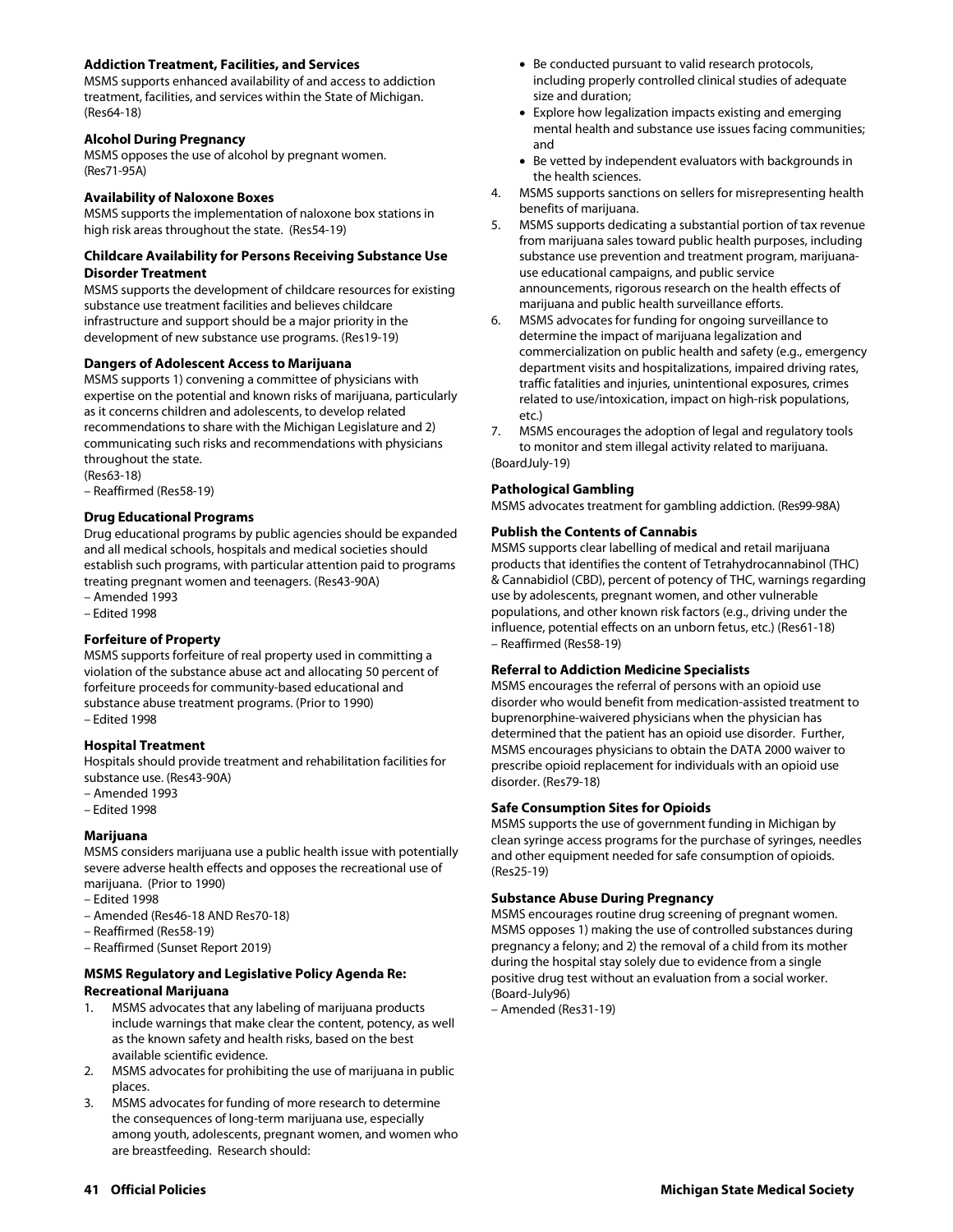## **TAXES**

#### **Essential Services Tax**

MSMS vigorously opposes any sales or use tax on essential needs of Michigan citizens, including, but not limited to education, food items, prescriptions, medical services, and also oppose any provider tax. (Res19-07A) – Reaffirmed (Board-Oct2009)

#### **Provider Taxes**

MSMS is opposed to a provider tax in any form. (Res43-94A)

#### **Repeal or Revision of Single Business Tax**

The Single Business Tax statute should be repealed or otherwise amended, so as to exempt service professions from this tax. (Prior to 1990) – Edited 1998

#### **Tax Credits for Provision of Free Medical Care**

MSMS supports the concept that physicians receive tax credits for the provision of free medical care at both the state and federal taxing authority levels. (Res87-97A)

– Reaffirmed (Res32-10A)

#### **Tax Rate for Electronic Cigarettes**

MSMS supports an excise tax on electronic cigarettes. (Res67-17)

#### **Tax Related to Sugar-Sweetened Beverages**

MSMS supports the following tax policies related to sugarsweetened beverages:

- 1. An excise tax should be added at the wholesale or manufacturing level on sweetened beverages.
- 2. The sales tax exemption for sweetened beverages and candy should be eliminated.
- 3. Any income generated from an excise tax on sweetened beverages, if enacted, should be used to fund programs that encourage healthy nutrition and obesity prevention, such as the Supplemental Nutrition Assistance Program. (Res81-17)

## **TOBACCO AND SMOKING**

#### **Ban e-Cigarettes from Public Venues**

MSMS supports banning the use of e-cigarettes and any nicotine delivery devices in public places. (Res66-11) – Edited (Board-April14)

#### **Ban on Dissolvable Tobacco Products**

MSMS opposes the distribution and sale of dissolvable tobacco products in Michigan. (Res18-09A) – Reaffirmed (Res34-14)

#### **Ban on Smoking in Public Places**

MSMS supports seeking legislation at the state level calling for a ban on smoking in all public places including parks and beaches. (Res93-06A)

– Edited 2013 (Res49-13)

– Reaffirmed (Res34-14)

#### **Ban Smoking in All Areas of Employment, Restaurants and Malls**

MSMS opposes smoking in all enclosed areas of employment and all areas where second hand smoke compromises the air quality, including restaurants and malls. (Res53-94A and Res54-94A)

– Reaffirmed (Res116-98A), (Res36-01A), (Res34-14)

#### **Ban Smoking in Cars with Children**

MSMS supports banning smoking in cars and other vehicles containing children. (Res4-10A)

– Reaffirmed (Res34-14)

## **Electronic Nicotine Delivery Systems and Policy Gaps**

MSMS supports banning the use of all electronic nicotine delivery systems in public places and opposes the marketing and sale of all electronic nicotine delivery systems and any tobacco products to minors. (Res18-15)

– Reaffirmed (Res66-17)

– Amended (Res37-19)

### **Federal Assistance to the Tobacco Industry**

MSMS opposes federal government financial assistance to the tobacco industry. (Prior to 1990) – Reaffirmed (Res116-98A)

## **Investment in Tobacco Holdings**

When feasible, MSMS will refrain from making financial investments in tobacco holdings. (Res94-92A) – Reaffirmed (Res116-98A)

## **MSMS Position/Program of Action re: Smoking-Health**

- 1. MSMS encourages its members to reflect their knowledge of the hazards of smoking by personally stopping smoking;
- 2. MSMS asks its members to encourage their individual employees and hospital staff members to stop smoking;
- 3. MSMS is opposed to the use of tobacco products in all hospitals and health facilities;
- 4. MSMS urges its members to avail themselves of all opportunities to lead or participate in the dissemination of information regarding the hazards of smoking, cooperating with existing agencies with like goals.
- 5. MSMS is opposed to smoking in enclosed public places except in designated smoking areas.

MSMS encourages members to record on death certificates the use of tobacco, drugs or alcohol as a contributing factor to deaths. (Prior to 1990)

- Edited 1998
- Reaffirmed (Res116-98A)

#### **Mini-Packaged and Complimentary Cigarettes**

MSMS opposes the distribution of mini-packaged or complimentary cigarettes. (Res60-97A)

– Reaffirmed (Res116-98A), (Res34-14)

#### **Minors Purchasing Tobacco Products**

MSMS is opposed to allowing the sale of tobacco to minors. MSMS opposes the use of vending machines for the sale of tobacco. (Res1-94A)

– Reaffirmed (Res116-98A), (Res34-14)

#### **Prohibit Tobacco Promotion**

- Tobacco promotion should be illegal. (Prior to 1990)
- Edited 1998
- Reaffirmed (Res116-98A)

#### **Raise Minimum Legal Age to Purchase Tobacco Products and Electronic Nicotine Delivery Systems to 21**

MSMS supports raising the minimum legal age to purchase tobacco products and all electronic nicotine delivery systems to age 21. (Res22-15)

- Reaffirmed (Res84-16)
- Amended (Res37-19)

#### **Removal of Tobacco Stocks from MSMS Portfolio**

MSMS should not hold stock in companies that sell tobacco products. (Res35-97A)

– Reaffirmed (Res116-98A)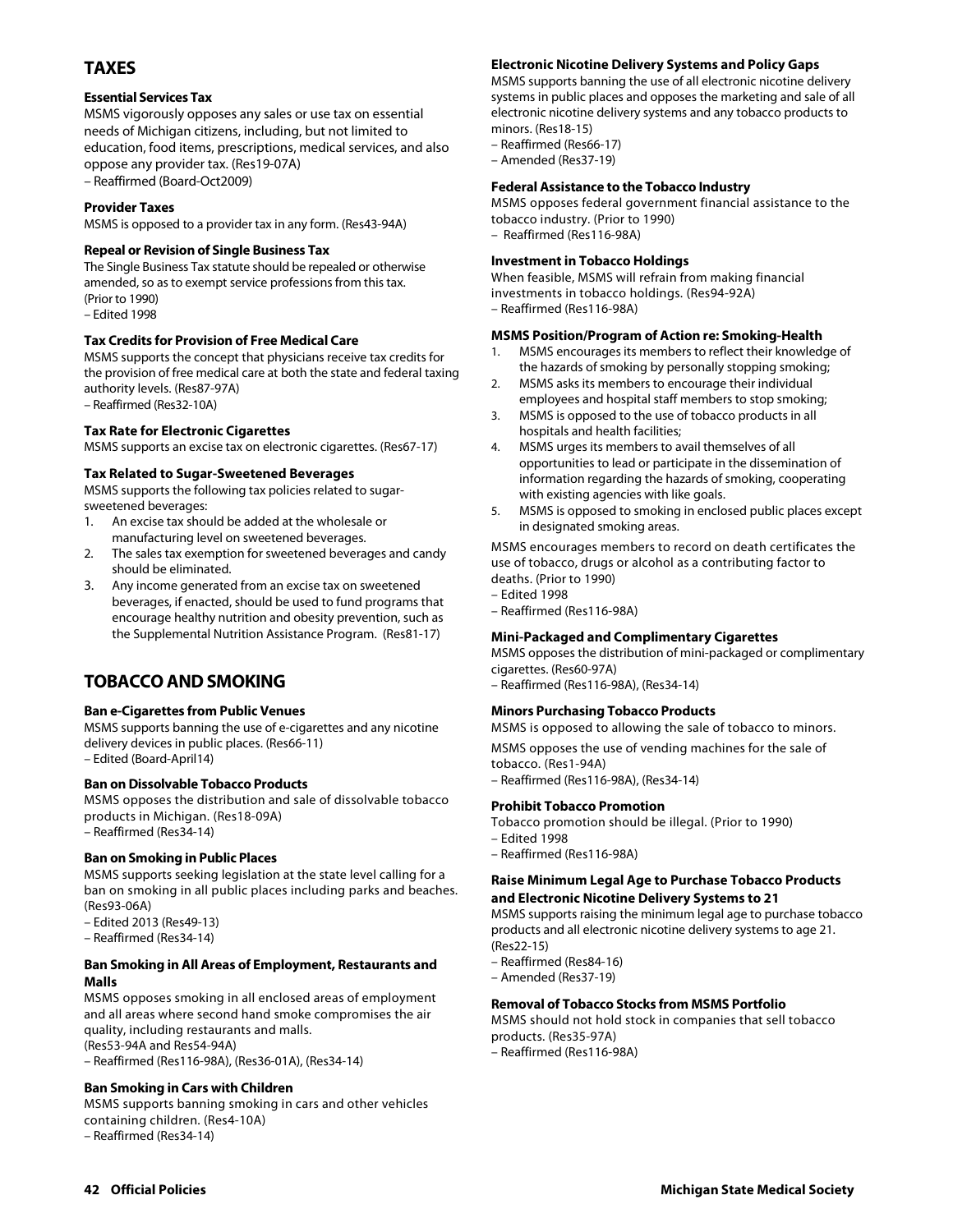#### **Restricting Alcohol and Tobacco Advertising**

MSMS opposes alcohol and tobacco advertising on billboards or buildings within the immediate vicinity of schools and hospitals. MSMS opposes alcohol and tobacco advertising during family and children television programs. (Res60-96A) – Reaffirmed (Res116-98A)

#### **Smokeless Marijuana Treatments**

MSMS supports a smokeless society and replacing smoked marijuana with tablets or oral spray manufactured by a reputable and licensed company and available only by prescription. (Res87- 10A)

#### **Tobacco Free Michigan Active Doctors (TFMAD) and Tobacco Free Michigan Coalition (TFMAC) Health Care Campaign**

MSMS supports the Tobacco Free Michigan Active Doctors and the Tobacco Free Michigan Action Coalition health care campaign. (Board-March94)

– Reaffirmed (Res116-98A)

#### **Tobacco Related Ordinances**

MSMS supports local units of government passing tobacco related ordinances that are more restrictive than state law. (Board-Jan99)

## **UTILIZATION REVIEW**

**Principles for Utilization Management and Medical Review**  MSMS supports the Principles for Utilization Management and Medical Review. *(See Addendum N in website version).*  (Board-March95)

## **WAR**

#### **Ban on Land Mines**

MSMS is opposed to the manufacture, trade and use of all land mines. (Res51-97A)

#### **Global Nuclear Disarmament**

MSMS encourages global nuclear disarmament. (Prior to 1990) – Edited 1998

## **WOMEN'S HEALTH**

*(See also: Adoption; Ethics; Health Care Delivery; Maternal and Infant Health; Medicaid; Public Health)* 

#### **Abortion**

#### **No Constitutional Prohibition**

There should be no amendment to the Constitution of the United States that would prohibit abortion. (Prior to 1990)

#### **Abortion as Medical Procedure**

Abortion is a medical procedure and should be performed only by a licensed physician in conformance with standards of good medical practice and the Public Health Code of the state of Michigan. (Prior to 1990)

#### **Anti-abortion Coercion**

Patients have the right to be free from coercion in determining when and if they will submit to medical procedures such as sterilization and abortion. (Prior to 1990)

#### **Abortion Clinic Access**

MSMS endorses the concept of allowing civil action suits to be brought against individuals who interfere with access to health care facilities. (Board-Sept93)

#### **Gender Selection**

MSMS opposes prohibiting physicians from performing abortions for women who want to terminate their pregnancy based on the gender of the fetus because MSMS opposes infringement upon the physician/patient relationship. (Board-May94)

#### **Telemedicine for Access to Early Medical Abortion Care**

MSMS supports access for medical abortions via telemedicine for first trimester pregnancies consistent with American College of Obstetricians and Gynecologists clinical management guidelines. (Res72-19)

#### **Tissue Handling**

MSMS supports that all fetal remains resulting from abortions be handled as required under MCL 333.2836, "Disposition of Fetal Remains," of the Michigan Public Health Code. (Res08-17)

#### **Contraception**

#### **Oral Contraceptives Available Over-the-Counter**

MSMS supports the American College of Obstetricians and Gynecologists' committee opinion 544 which supports making oral contraceptives available as over the counter medication. (Res95-16)

**Over the Counter Contraception (The Morning After Pill)** 

MSMS supports the concept of making the "morning after" contraceptive pill an over the counter medication. (Res6-06A)

## **Prevention and Screening**

## **Mammography Screening**

MSMS endorses baseline mammography screening and women talking with their doctor about when to start breast cancer screening with mammograms and how often to be screened. Decisions should be based a variety of considerations including national guidelines, benefits and harms of mammography, and risk factors such as family history, radiation therapy to the chest between the ages of 10 and 30 years, and having or at high risk for mutations in certain genes that greatly increase the risk of breast cancer. (Res95-97A)

#### – Edited 2016

#### **Opposition to Government Regulations Limiting Scope of Women's Health Coverage**

MSMS supports maintaining the privacy and confidentiality of anyone who purchases additional coverage riders for any benefits including abortion and opposes any limitations on the scope of health care coverage that private insurance companies can offer in a comprehensive health plan.

(Board Action Report #6, 2015 HOD, re Res15-14)

#### **Pap Smear Screening**

MSMS supports the current American Cancer Society guidelines for average-risk women that recommend that: "Cervical cancer screening should begin at age 21 years. Women aged younger than 21 years should not be screened regardless of the age of sexual initiation or other risk factors."

The frequency of screenings should follow the screening recommendations for their respective age groups. (Board Action Report #10, 1998 HOD, re Res97-97A) – Edited 2016